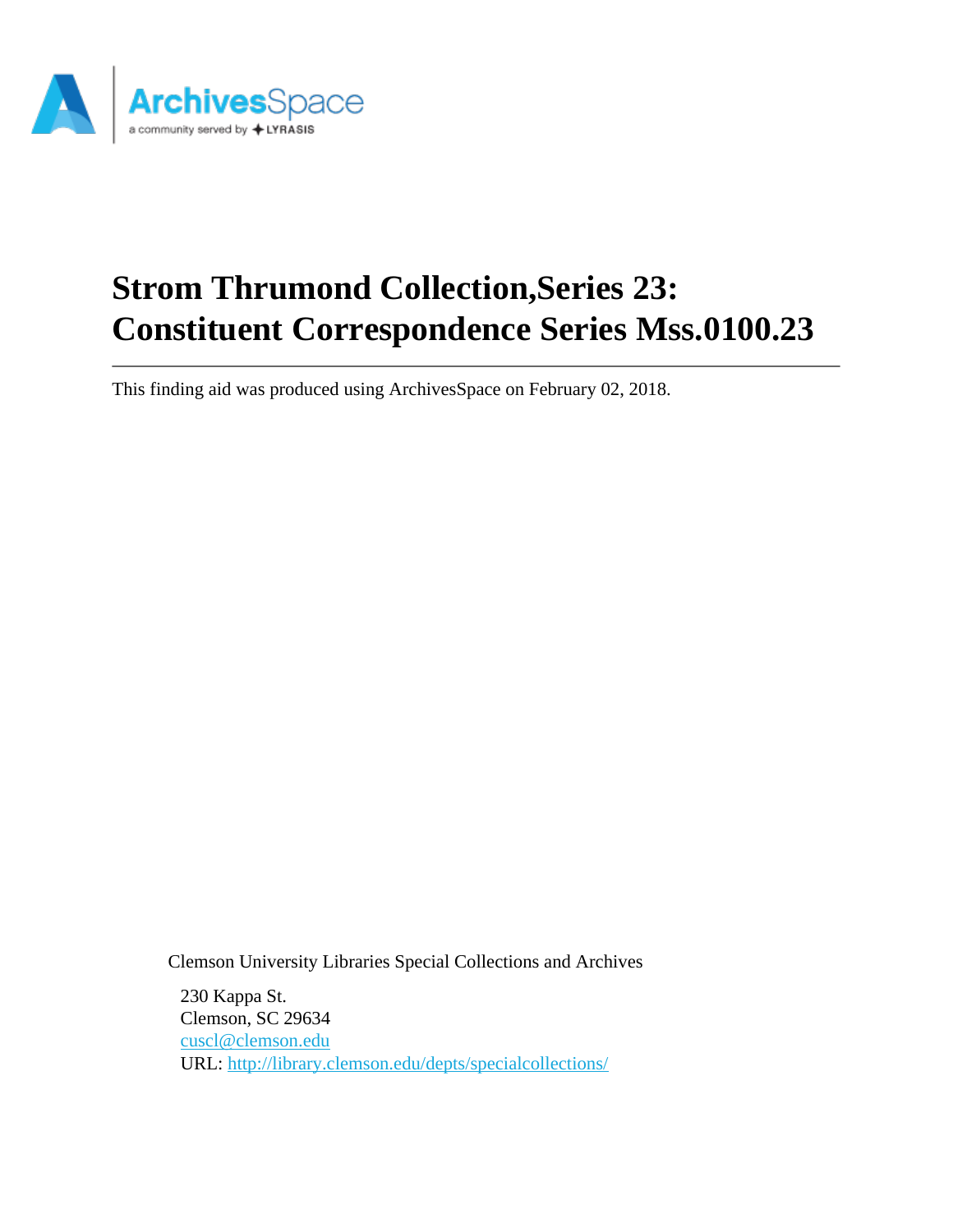## <span id="page-1-0"></span>**Table of Contents**

|      | 3   |
|------|-----|
|      |     |
|      |     |
|      |     |
|      |     |
|      |     |
|      |     |
| 1989 |     |
| 1990 |     |
| 1991 | -19 |
| 1992 | 23  |
| 1993 | 25  |
| 1994 | 28  |
| 1995 | 30  |
| 1996 | 32  |
| 1997 | 36  |
| 1998 | 37  |
| 1999 | 39  |
| 2000 | 41  |
| 2001 | 43  |
| 2002 | 44  |
|      |     |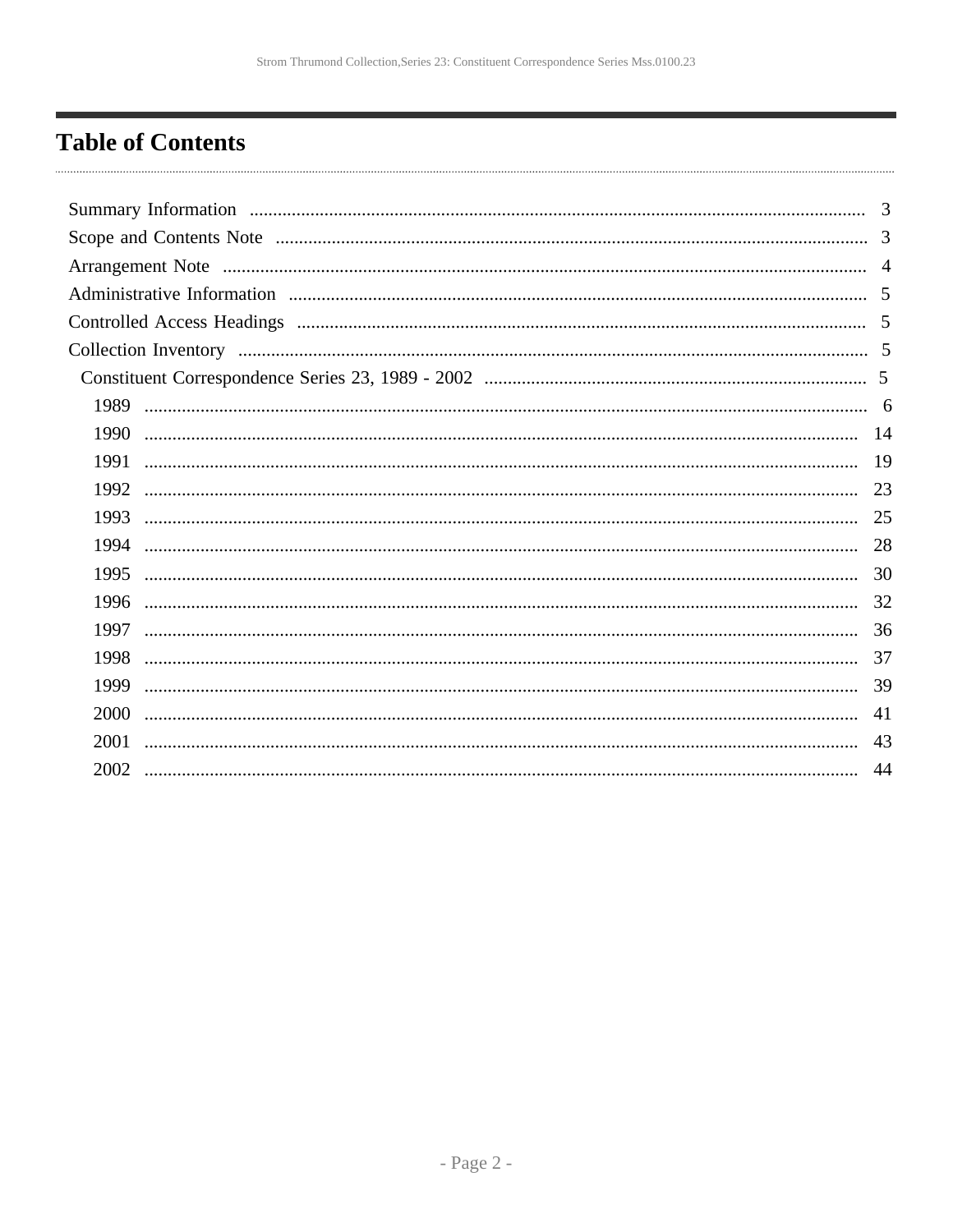### <span id="page-2-0"></span>**Summary Information**

| <b>Repository:</b>                  | <b>Clemson University Libraries Special Collections and Archives</b>                                                                                                                                                                                                                                                                                                    |
|-------------------------------------|-------------------------------------------------------------------------------------------------------------------------------------------------------------------------------------------------------------------------------------------------------------------------------------------------------------------------------------------------------------------------|
| <b>Creator:</b>                     | Thurmond, Strom                                                                                                                                                                                                                                                                                                                                                         |
| <b>Title:</b>                       | <b>Strom Thurmond Collection, Constituent Correspondence Series</b>                                                                                                                                                                                                                                                                                                     |
| ID:                                 | Mss.0100.23                                                                                                                                                                                                                                                                                                                                                             |
| Date [inclusive]:                   | 1989-2002                                                                                                                                                                                                                                                                                                                                                               |
| <b>Physical Description:</b>        | 100 Cubic Feet (Approximate quantity. See the beginning of each<br>processed series for a more accurate number.)                                                                                                                                                                                                                                                        |
| Language of the<br><b>Material:</b> | English                                                                                                                                                                                                                                                                                                                                                                 |
| <b>Box</b> [box]:                   | $1 - 82$                                                                                                                                                                                                                                                                                                                                                                |
| Abstract:                           | The Constituent Correspondence Series is a continuation of the<br>Correspondence Management System (CMS) Series and covers the<br>period from 1989 until the Senator's retirement in 2002. This series is<br>arranged chronologically by year and alphabetically by subject within<br>each year. The records within each folder are arranged in chronological<br>order. |

### **Preferred Citation**

Mss 100, Strom Thurmond Collection, Special Collections, Clemson University Libraries, Clemson, SC 29634.

#### **^** [Return to Table of Contents](#page-1-0)

### <span id="page-2-1"></span>**Scope and Contents Note**

Senator Thurmond was noted for the volume of his correspondence. With very few exceptions, all correspondence that included a return address was answered, regardless of the writer's state of residence. This resulted in an immense library of form letters on topics ranging from agriculture to the environment to health issues to veterans affairs.

The typical correspondent was either voicing an opinion or requesting assistance of some type. The opinion mail, categorized as "Issue Mail" covers the widest range of topics. Responses ranged from simple "I appreciate having the benefit of your views" letters to multi-paragraph letters reiterating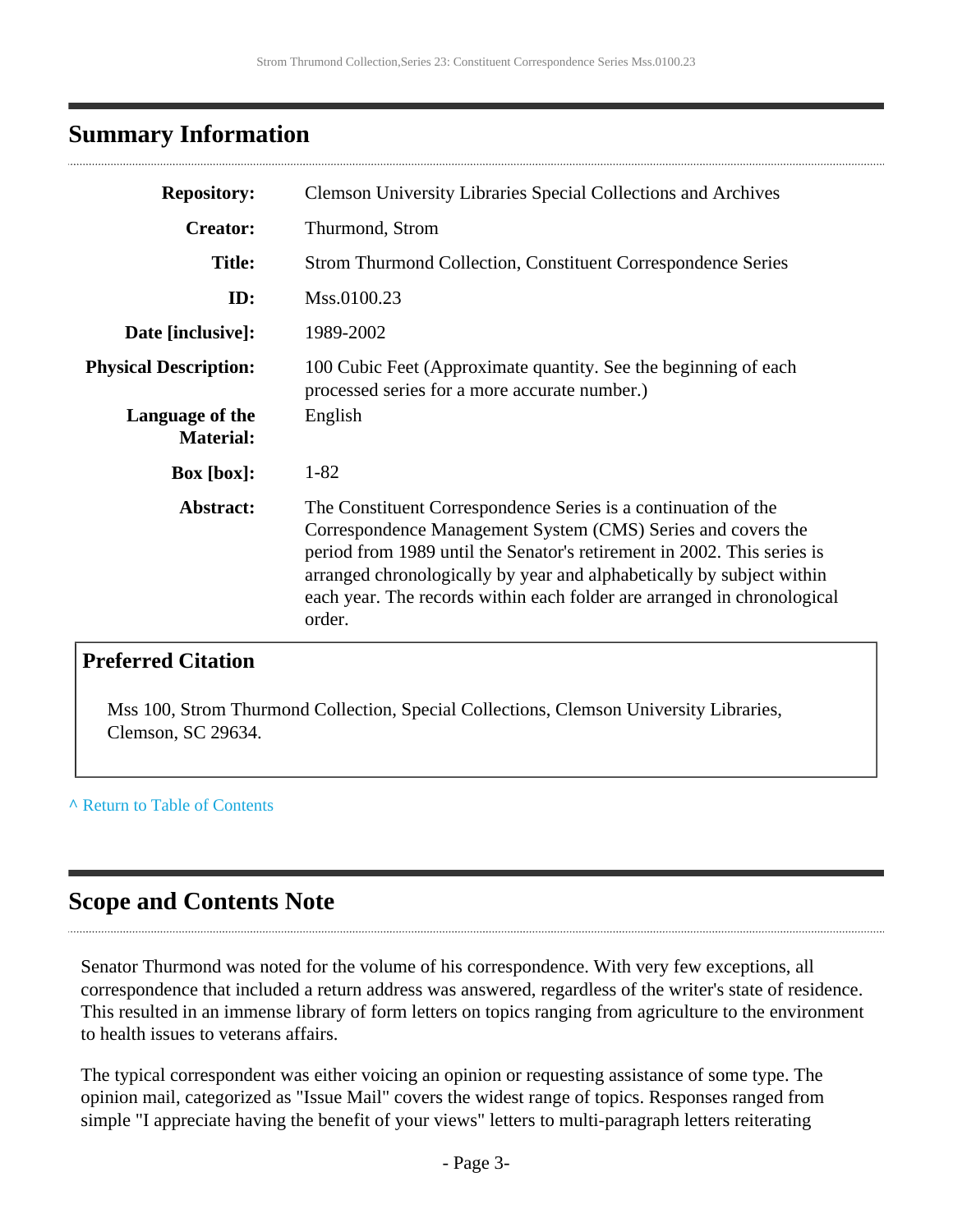Senator Thurmond's views on the subject at hand. A sampling of Issue Mail was retained. For incoming form letters, a single sample was retained and the number discarded was noted. For unique incoming issue mail, a 20% sample was retained and the number discarded was noted.

Correspondents requesting individual assistance were usually writing about a problem they were having with a government agency, especially a benefits agency such as Social Security or the Veterans Administration. The Senator's office typically forwarded these cases to the appropriate agency, retaining a copy for their files. Much of this correspondence was discarded as it contained sensitive information such as medical records, salary history, arrest records or family problems. A small selection of cases that appeared to have necessitated some involvement on the part of the Senator's office was retained, though sensitive information was redacted. Also discarded were any requests that the Senator's office referred to a Senator in another state because the writer was a member of that state's constituency.

Other material discarded from this series includes requests for government documents, declined invitations, unsolicited resumes, duplicates, and thank you notes. Some of the major issues and/or topics documented in the this series include:AIDS,Alcoholic Beverage Labeling Act,Americans with Disabilities Act, Cable Television Consumer Protection Act, China Policy Act, Clean Water Act,Civil Rights Act, District of Columbia:Statehood,Family and Medical Leave Act,Food and Drug Administration, Hatch Act Reform Amendments,Hurricane Hugo Recovery,Individual with Disabilites Education Act, Medical Information Privacy and Security Act,Medicare,Mental Health Equitable Treatment Act,National School Lunch Act,Social Security "notch issues",Strategic Defense Initiative,Title X Pregnancy Couseling Act, and Wetlands Conservation.

Correspondents in this series include:Lee Atwater,Haley Barbour,Sol Blatt,Jr,Alan Cranston,Governor Carroll A. Campbell,Jr,Senator Tom Daschle, marian Wright Edleman, Senator Al Gore,Jr,Senator Bob Graham,Bob Jones,III,Max Lennon, Senator Trent Lott,President Richard M.Nixon,Governor Mark Sanford,Senator Ted Stevens,HRH Prince Bandar Bin Sultan, Gertrude Thrumond, Sam Walton,and Essie Mae Washington Williams

#### **^** [Return to Table of Contents](#page-1-0)

### <span id="page-3-0"></span>**Arrangement Note**

This series is arranged chronologically by year and alphabetically by subject within each year. The records within each folder are arranged in chronological order.

**^** [Return to Table of Contents](#page-1-0)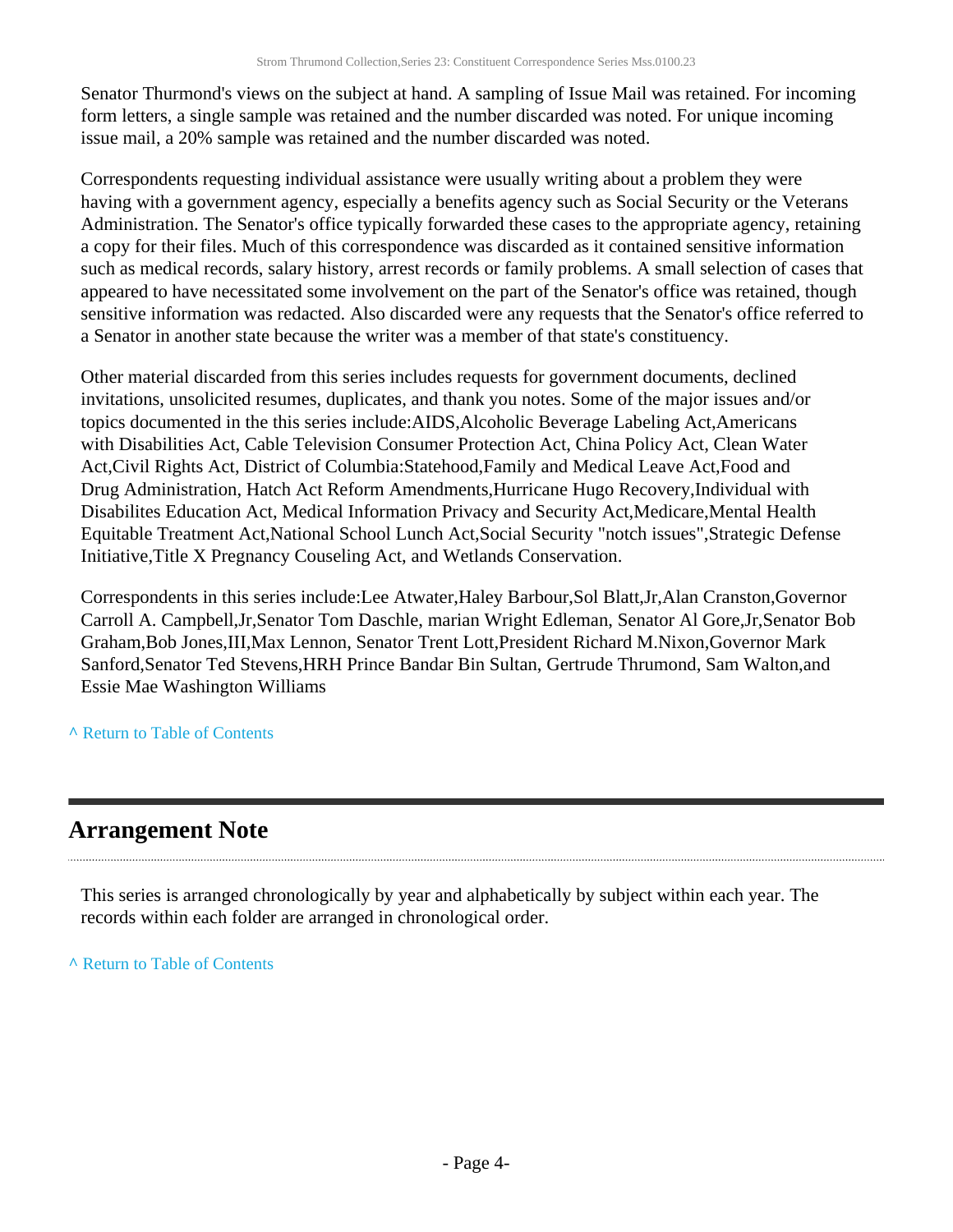### <span id="page-4-0"></span>**Administrative Information**

### **Publication Statement**

Clemson University Libraries Special Collections and Archives

230 Kappa St. Clemson, SC 29634 [cuscl@clemson.edu](mailto:cuscl@clemson.edu) URL:<http://library.clemson.edu/depts/specialcollections/>

### **Immediate Source of Acquisiton**

Strom Thurmond, 1902-2003, began donating his papers and memorabilia to the Clemson University Libraries on October 29, 1981.

### **Processing Information**

Jen Bingham began processing this series in 2007. Processing for 1990 correspondence was completed in May 2009 with help from student assistants Toni Boyer, Dani Greene, Ninad Pradhan, Michael Quandt and Jessica Robinson. Virengia Houston took over processing the series in 2009; with the assistants of Matthew Allen, Christine Pineros, and Haley Good.

The finding aid was prepared by Virengia Houston.

#### **^** [Return to Table of Contents](#page-1-0)

### <span id="page-4-1"></span>**Controlled Access Headings**

- South Carolina -- Politics and government -- 20th century.
- South Carolina -- History -- 20th century.
- United States -- Politics and government -- 20th century
- United States -- History -- 20th century.

### <span id="page-4-2"></span>**Collection Inventory**

### <span id="page-4-3"></span>**Constituent Correspondence Series 23, 1989 - 2002**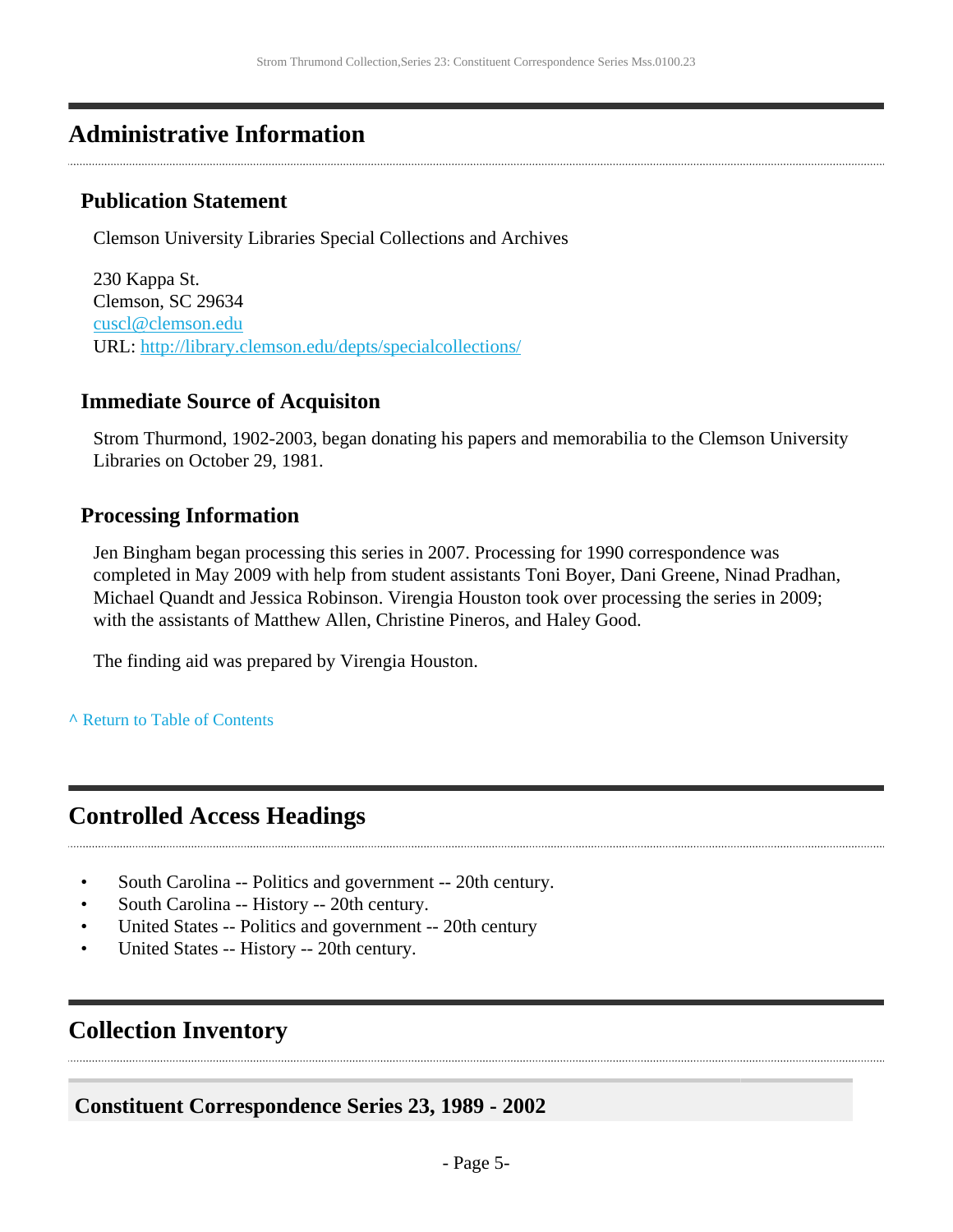#### Physical Description: Strom Thurmond Collection, Series 23: Constituent Correspondence

#### **Arrangement**

This series is arranged chronologically by year and alphabetically by topic within each year. The records within each topic or subtopic are arranged chronologically.

#### **To request materials**

Request materials using the manuscript number (Mss 100), series name (Constituent Correspondence), year, box and folder number. The designator "CCxx" after the box number is an internal location cue and does not have to be included.

#### **Series Description**

The Constituent Correspondence Series is a continuation of the Correspondence Management System (CMS) Series and covers the period from 1989 until the Senator's retirement in 2002. Most of the material in this series consists of correspondence from constituents with Senator Thurmond's response. The remainder is correspondence from colleagues, government officials of various levels, friends and family. Various reports, maps, newspaper or magazine articles which append and/or support the correspondence are included.

Senator Thurmond was noted for the volume of his correspondence. With very few exceptions, all correspondence that included a return address was answered, regardless of the writer's residency. This resulted in an immense library of form letters on topics ranging from agriculture to the environment to health issues to veterans affairs.

The typical correspondent was either voicing an opinion or requesting assistance of some type. The opinion mail, categorized as "Issue Mail" covers the widest range of topics. Responses ranged from simple "I appreciate having the benefit of your views" letters to multi-paragraph letters reiterating Senator Thurmond's views on the subject at hand. A sampling of Issue Mail was retained. For incoming form letters, a single sample was retained and the number discarded was noted. For unique incoming issue mail, a 20% sample was retained and the number discarded was noted.

Correspondents requesting individual assistance were usually writing about a problem they were having with a government agency, especially a benefits agency such as Social Security or the Veterans Administration. The Senator's office typically forwarded these cases to the appropriate agency, retaining a copy for their files. Much of this correspondence was discarded as it contained sensitive information such as medical records, salary history, arrest records or family problems. A small selection of cases that appeared to have necessitated some involvement on the part of the Senator's office was retained, though sensitive information was redacted. Also discarded were any requests that the Senator's office referred to a Senator in another state because the writer was a member of that state's constituency.

Other material discarded from this series includes requests for government documents, declined invitations, unsolicited resumes, duplicates, and thank you notes.

#### **Historical Note**

<span id="page-5-0"></span>Senator Thurmond's office staff used a series of database systems to help manage correspondence. From 1989 to 1990, they used the Constituent Services System (CSS) and from 1991 to the mid-1990s, the Senate Mail System (SMS), both developed by the Senate Computer Center. In the mid-1990s, the Computer Center stopped supporting these systems and Senate offices moved to stand-alone correspondence management software. Two earlier Thurmond correspondence series, Subject Correspondence and CMS, were named for the systems used to organize them. Because the systems change at a rapid pace after 1988 and are not easily distinguishable, the final correspondence series is simply Constituent Correspondence.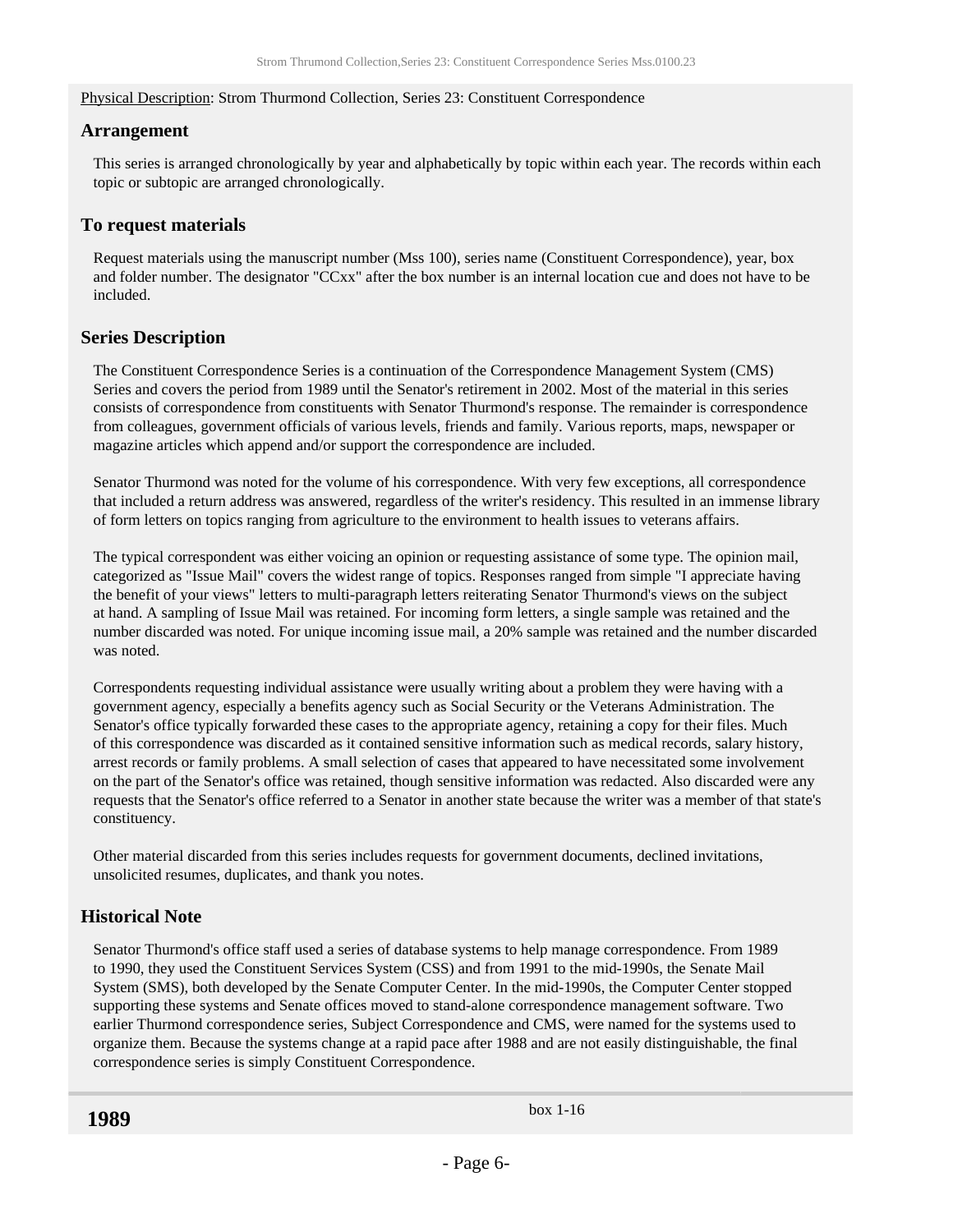Creator - crp: Atwater, Lee

Creator - crp: Blatt, Solomon, Jr.

Creator - crp: Dent, Harry S.

Creator - crp: Gore, Albert

Creator - crp: Harris, Joe Frank

Creator - crp: Helms, Jesse

Creator - crp: Jenrette, John W.

Creator - crp: Ravenel, Arthur

Creator - crp: McGinnis, Alfred C.

Creator - crp: Walton, Sam (1918-1992)

Creator - crp: Stevens, Ted

Creator - crp: Simon, Paul (1928-2003)

Physical Description: 7.5 Cubic Feet

#### Processing Information:

#### **Processing Information**

Jen Bingham processed this material in 2007-2008 with help from student assistants Dani Greene, Elizabeth Harmon and Amanda Strite.

#### Controlled Access Headings:

- United States. Medicare Catastrophic Coverage Act of 1988
- Military base closures
- Turtle excluder devices
- **Medicaid**
- Wetland conservation
- Social security -- United States
- United States. Americans with Disabilities Act of 1990
- United States. Family and Medical Leave Act of 1993
- **Medicare**
- National Endowment for the Arts
- Panama Canal (Panama)
- B-2 bomber
- Alcoholic beverages -- Labeling -- Law and legislation
- Fuerza Democra#tica Nicaragu#ense
- Strategic Defense Initiative
- AIDS (Disease)
- Tower, John G. (John Goodwin)

| <b>Title/Description</b>                                                | <b>Instances</b> |          |
|-------------------------------------------------------------------------|------------------|----------|
| <b>Abortion Issue Mail</b>                                              | box 1 CC89       | folder 1 |
| Agriculture, January - September 1989<br>Date: January - September 1989 | box 1 CC89       | folder 2 |
| Agriculture Issue Mail                                                  | box 1 CC89       | folder 3 |
| Americans with Disabilities Act (ADA) Issue Mail                        | box 1 CC89       | folder 4 |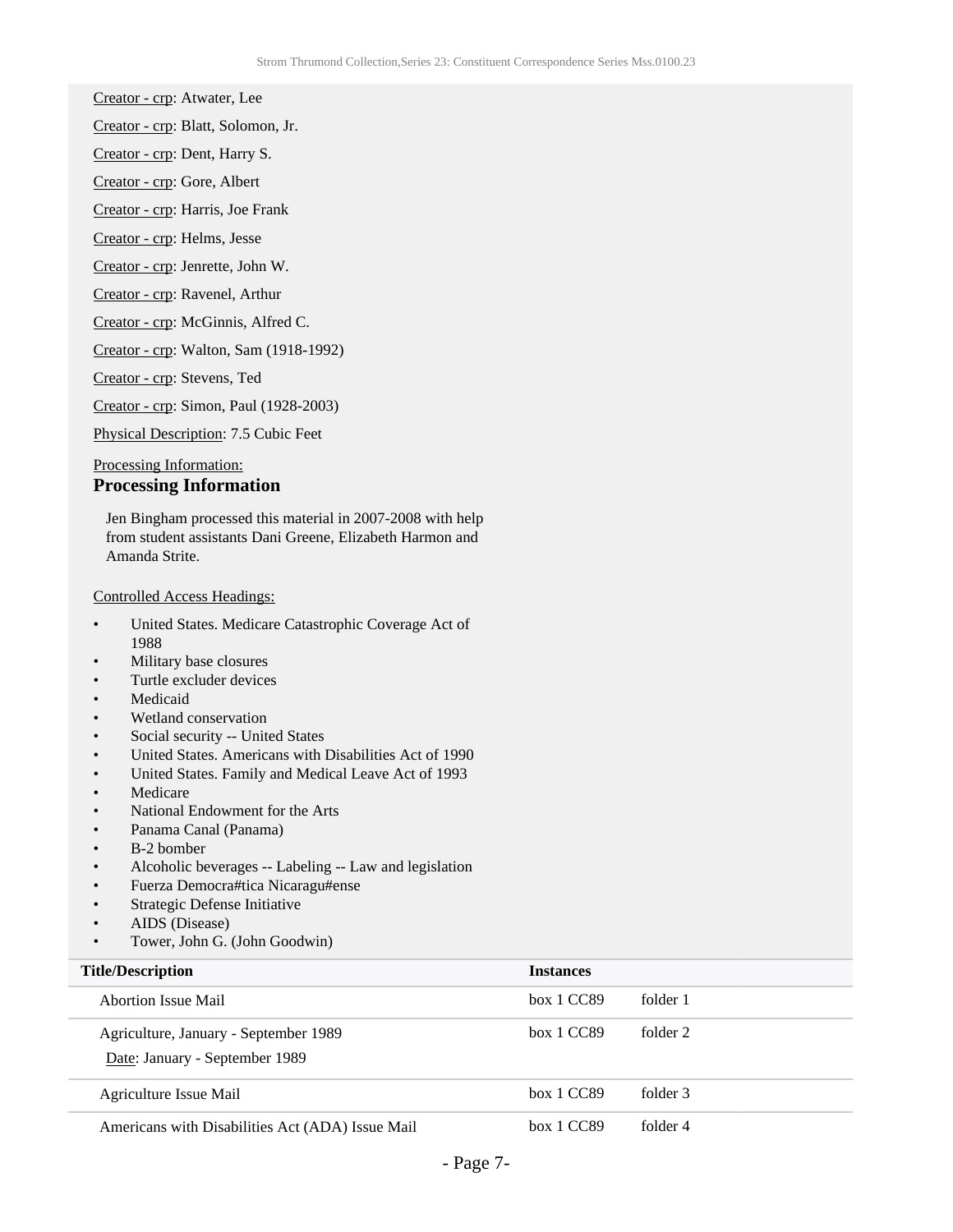| Animal Welfare: "Sunset Sam"                                                                                             | box 1      | folder 5  |
|--------------------------------------------------------------------------------------------------------------------------|------------|-----------|
| Animal Welfare Issue Mail                                                                                                | box 1 CC89 | folder 6  |
| Arts and Entertainment Issue Mail                                                                                        | box 1 CC89 | folder 7  |
| Aviation, including Georgetown Airport Instrument Landing<br>System                                                      | box 1 CC89 | folder 8  |
| <b>Aviation Issue Mail I</b>                                                                                             | box 1 CC89 | folder 9  |
| Aviation Issue Mail II                                                                                                   | box 2 CC89 | folder 10 |
| Banking, January - December 1989<br>Date: January - December 1989                                                        | box 2 CC89 | folder 11 |
| Banking Issue Mail I                                                                                                     | box 2 CC89 | folder 12 |
| <b>Banking Issue Mail II</b>                                                                                             | box 2 CC89 | folder 13 |
| <b>Budget Issue Mail</b>                                                                                                 | box 2 CC89 | folder 14 |
| Campaign Finance Reform Issue Mail                                                                                       | box 2 CC89 | folder 15 |
| Child Care, March - October 1989<br>Date: March - October 1989                                                           | box 2 CC89 | folder 16 |
| Child Care Issue Mail                                                                                                    | box 2 CC89 | folder 17 |
| Civil Rights (Ellis, Gary, Hunt, Parham, Penn, White,<br>Williams), January - August 1989<br>Date: January - August 1989 | box 2 CC89 | folder 18 |
| Civil Rights Issue Mail                                                                                                  | box 2 CC89 | folder 19 |
| Communications, February - November 1989<br>Date: February - November 1989                                               | box 2 CC89 | folder 20 |
| Communities and Organizations, January - December 1989<br>Date: January - December 1989                                  | box 2 CC89 | folder 21 |
| <b>Contracts: Barrett and Blandford Precision Optics</b>                                                                 | box 3 CC89 | folder 22 |
| <b>Contracts: Mantek Services</b>                                                                                        | box 3 CC89 | folder 23 |
| Contracts: Marine Corps Recruit Depot, Paris Island                                                                      | box 3 CC89 | folder 24 |
| Contracts: Pembroke Machine Company, Inc.                                                                                | box 3 CC89 | folder 25 |
| <b>Contracts: Miscellaneous</b>                                                                                          | box 3 CC89 | folder 26 |
|                                                                                                                          |            |           |
| Corrections, South Carolina Department of, March - June 1989<br>Date: March - June 1989                                  | box 3 CC89 | folder 27 |
| Defense Budget Issue Mail I                                                                                              | box 3 CC89 | folder 28 |
| Defense Budget Issue Mail II                                                                                             | box 3 CC89 | folder 29 |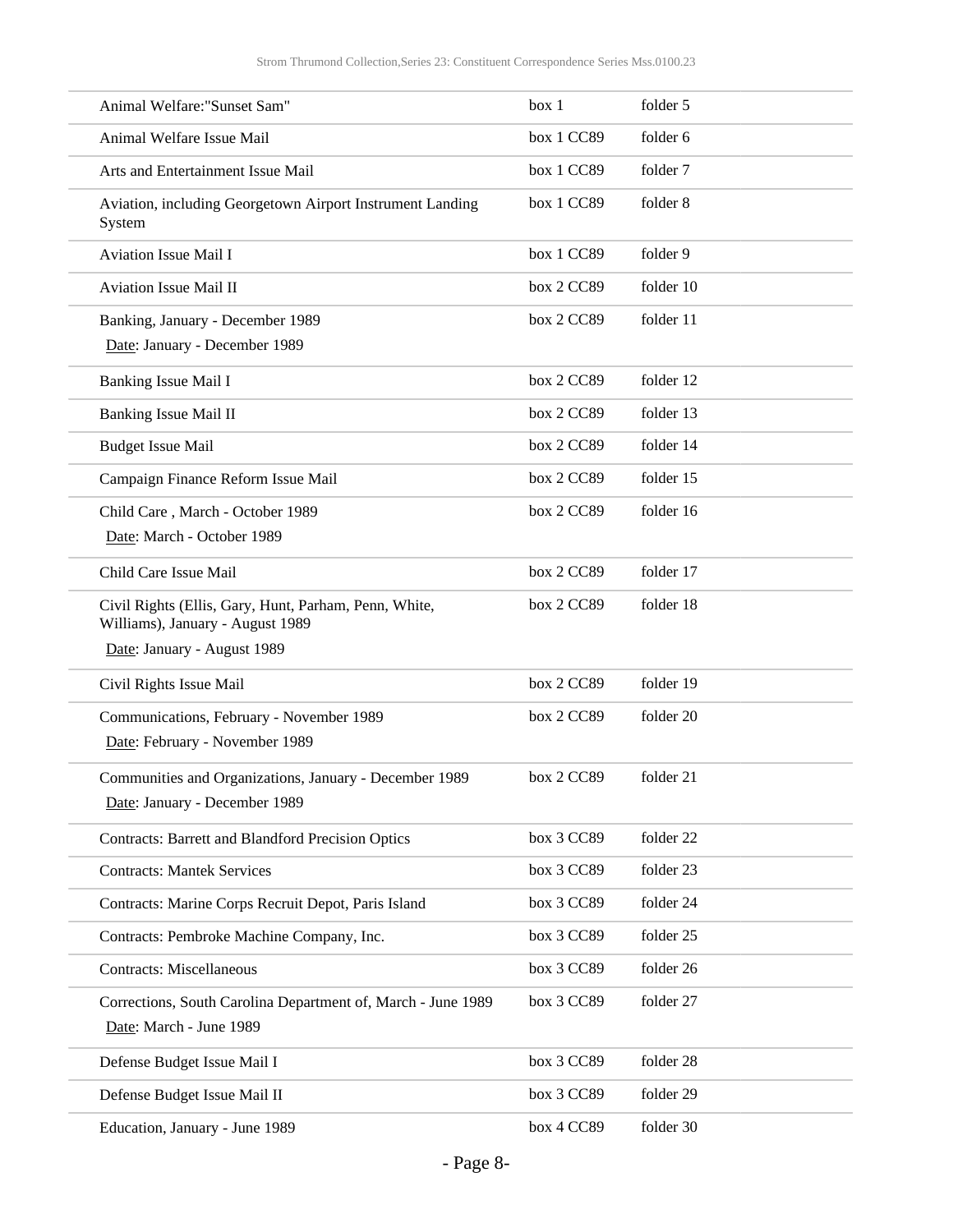| Date: January - June 1989                                                                                 |              |           |
|-----------------------------------------------------------------------------------------------------------|--------------|-----------|
| Education, July - November 1989<br>Date: July - November 1989                                             | box 4 CC89   | folder 31 |
| <b>Education Issue Mail I</b>                                                                             | box 4 CC89   | folder 32 |
| <b>Education Issue Mail II</b>                                                                            | box 4 CC89   | folder 33 |
| Election Reform Issue Mail                                                                                | box 4 CC89   | folder 34 |
| Employment, January - February 1989<br>Date: January - February 1989                                      | box 4 CC89   | folder 35 |
| Employment, March - April 1989<br>Date: March - April 1989                                                | box 4 CC89   | folder 36 |
| Employment, May 1989<br>Date: May 1989                                                                    | box 4 CC89   | folder 37 |
| Employment, June 1989<br>Date: June 1989                                                                  | box 5 CC89   | folder 38 |
| Employment, July - November 1989<br>Date: July - November 1989                                            | box 5 CC89   | folder 39 |
| <b>Energy Issue Mail</b>                                                                                  | box 5 CC89   | folder 40 |
| Environment, January - April 1989<br>Date: January - April 1989                                           | box 5 CC89   | folder 41 |
| Environment, May - December 1989<br>Date: May - December 1989                                             | box 5 CC89   | folder 42 |
| <b>Environment Issue Mail</b>                                                                             | $box~5$ CC89 | folder 43 |
| Federal and Public Lands (Ownership, Protection and Use), May<br>- August 1989<br>Date: May - August 1989 | box 5 CC89   | folder 44 |
| Federal and Public Lands (Ownership, Protection and Use) Issue<br>Mail                                    | box 6 CC89   | folder 45 |
| Finance Issue Mail                                                                                        | box 6 CC89   | folder 46 |
| Fisheries, Coastal and Marine Resource Management Issue Mail                                              | box 6 CC89   | folder 47 |
| Foreign Affairs: Egosu, Hawrylko, Medenica                                                                | box 6 CC89   | folder 48 |
| Foreign Affairs: Africa and Asia Issue Mail                                                               | box 6 CC89   | folder 49 |
| Foreign Affairs: Europe and Latin America Issue Mail                                                      | box 6 CC89   | folder 50 |
| Foreign Affairs: Middle East and Soviet Union Issue Mail                                                  | box 6 CC89   | folder 51 |
| Foreign Affairs: Miscellaneous Issue Mail                                                                 | box 6 CC89   | folder 52 |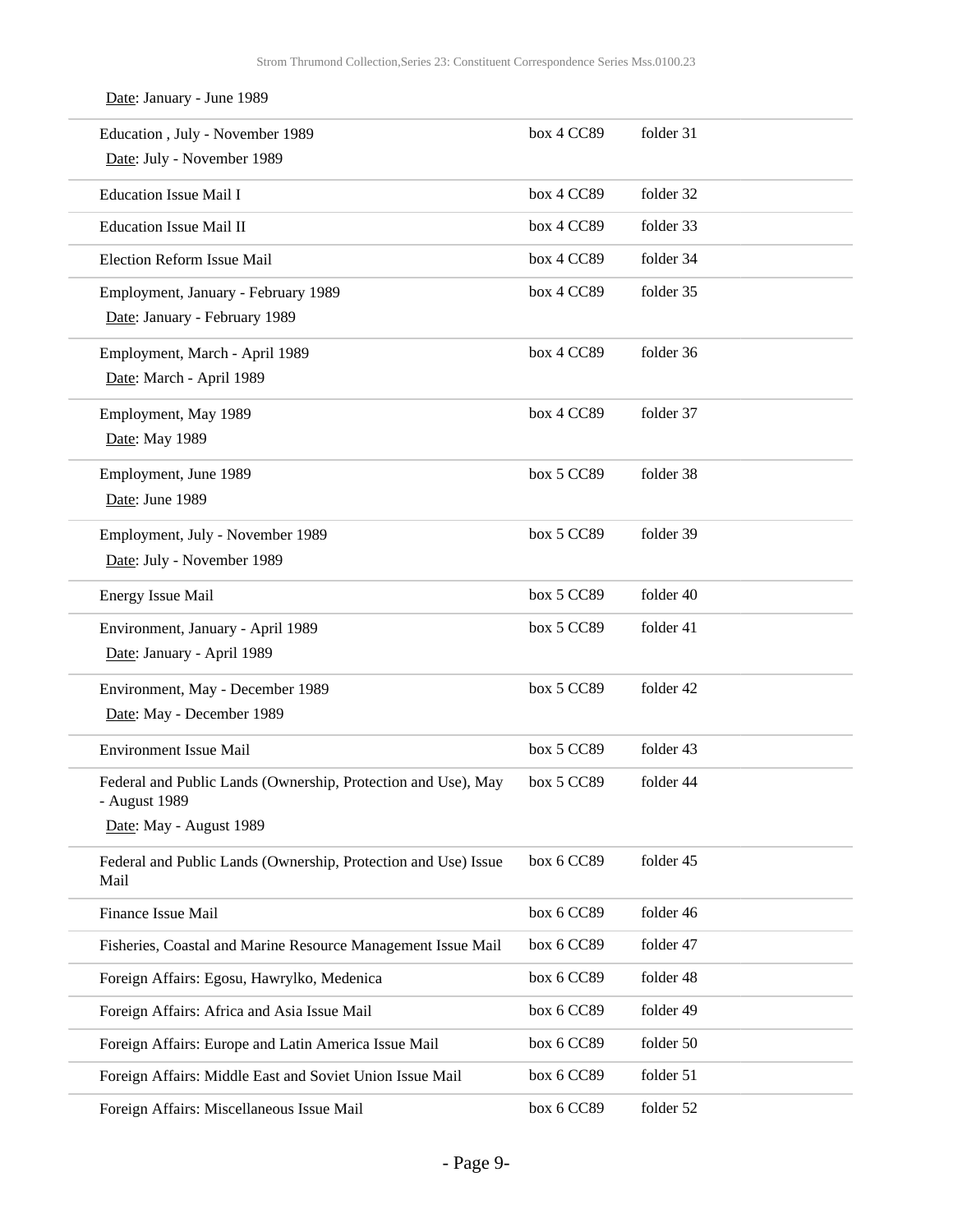| Forest Fires and Forest Management: Helicopters for the South<br>Carolina Forestry Commission | box 6 CC89 | folder 53 |  |
|-----------------------------------------------------------------------------------------------|------------|-----------|--|
| Forest Fires and Forest Management Issue Mail                                                 | box 6 CC89 | folder 54 |  |
| Government Personnel Issue Mail                                                               | box 6 CC89 | folder 55 |  |
| Grants: , January - April 1989                                                                | box 6 CC89 | folder 56 |  |
| Date: January - April 1989                                                                    |            |           |  |
| Grants: , May - July 1989                                                                     | box 7 CC89 | folder 57 |  |
| Date: May - July 1989                                                                         |            |           |  |
| Grants: , August 1989                                                                         | box 7 CC89 | folder 58 |  |
| Date: August 1989                                                                             |            |           |  |
| Grants: , September 1989                                                                      | box 7 CC89 | folder 59 |  |
| Date: September 1989                                                                          |            |           |  |
| Grants: , October - December 1989                                                             | box 7      | folder 60 |  |
| Date: October - December 1989                                                                 |            |           |  |
| <b>Grants Issue Mail</b>                                                                      | box 7 CC89 | folder 61 |  |
| Health:, February - April 1989                                                                | box 7 CC89 | folder 62 |  |
| Date: February - April 1989                                                                   |            |           |  |
| Health:, June - September 1989                                                                | box 7 CC89 | folder 63 |  |
| Date: June - September 1989                                                                   |            |           |  |
| Health Issue Mail I, including AIDS issues                                                    | box 7 CC89 | folder 64 |  |
| Health Issue Mail II                                                                          | box 8 CC89 | folder 65 |  |
| Historic Preservation:, April - August 1989                                                   | box 8 CC89 | folder 66 |  |
| Date: April - August 1989                                                                     |            |           |  |
| Historic Preservation Issue Mail                                                              | box 8 CC89 | folder 67 |  |
| Housing:, January - February 1989                                                             | box 8 CC89 | folder 68 |  |
| Date: January - February 1989                                                                 |            |           |  |
| Housing:, March - June 1989                                                                   | box 8 CC89 | folder 69 |  |
| Date: March - June 1989                                                                       |            |           |  |
| Housing:, July - December 1989                                                                | box 8 CC89 | folder 70 |  |
| Date: July - December 1989                                                                    |            |           |  |
| Housing Issue Mail                                                                            | box 8 CC89 | folder 71 |  |
| Immigration and Naturalization:, January - February 1989                                      | box 8 CC89 | folder 72 |  |
| Date: January - February 1989                                                                 |            |           |  |
| Immigration and Naturalization:, March 1989                                                   | box 9 CC89 | folder 73 |  |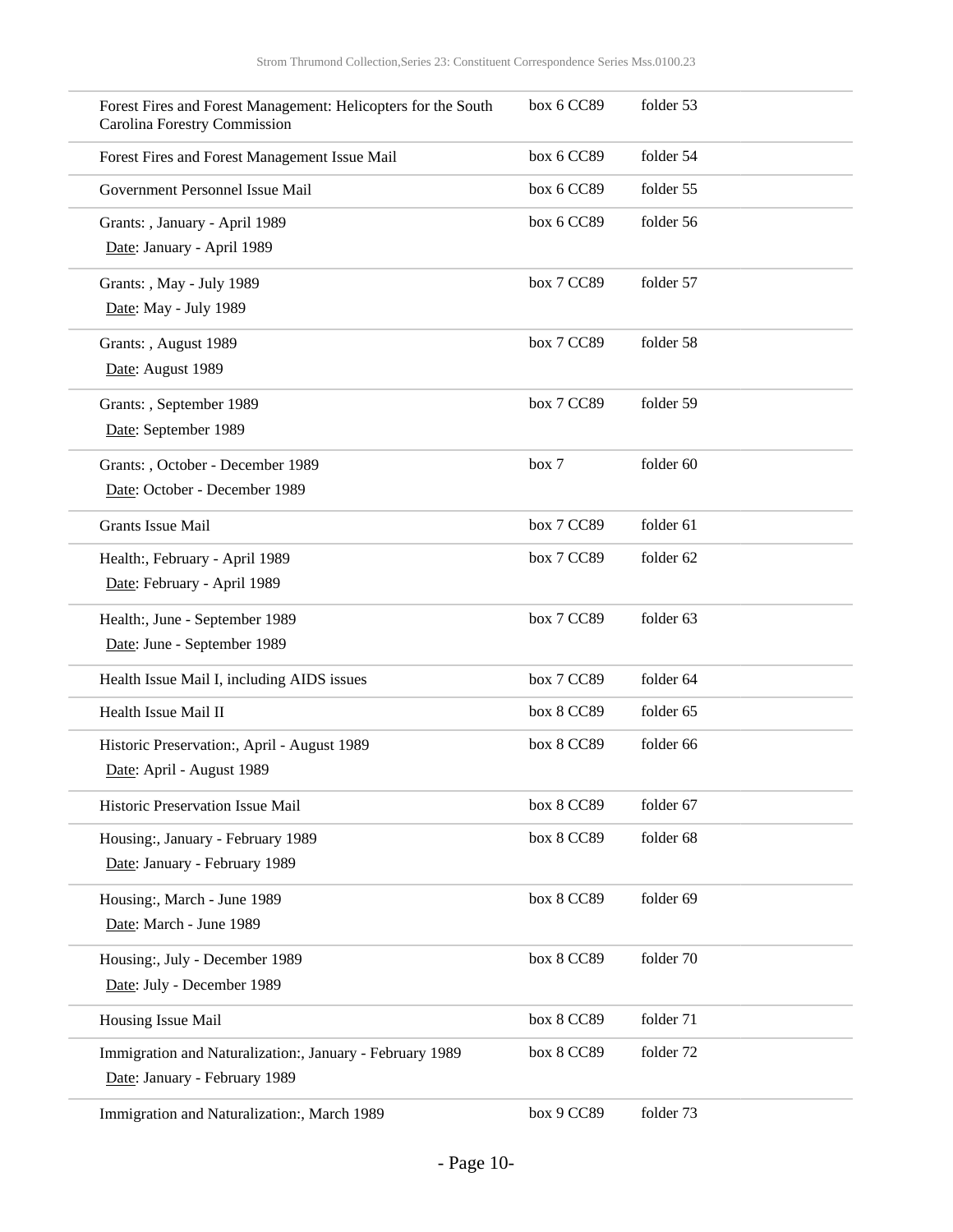Date: March 1989

| Immigration and Naturalization:, April - May 1989<br>Date: April - May 1989                   | box 9 CC89  | folder 74 |
|-----------------------------------------------------------------------------------------------|-------------|-----------|
| Immigration and Naturalization:, June 1989<br>Date: June 1989                                 | box 9 CC89  | folder 75 |
| Immigration and Naturalization:, July - August 1989<br>Date: July - August 1989               | box 9 CC89  | folder 76 |
| Immigration and Naturalization:, September - December 1989<br>Date: September - December 1989 | box 9 CC89  | folder 77 |
| Industries and Trade:, February - August 1989<br>Date: February - August 1989                 | box 9 CC89  | folder 78 |
| Industries and Trade Issue Mail                                                               | box 9 CC89  | folder 79 |
| Insurance and Retirement:, February - July 1989<br>Date: February - July 1989                 | box 9 CC89  | folder 80 |
| Insurance and Retirement Issue Mail                                                           | box 9 CC89  | folder 81 |
| Justice, Department of: , January - August 1989<br>Date: January - August 1989                | box 9 CC89  | folder 82 |
| Labor: , February - December 1989<br>Date: February - December 1989                           | box 10 CC89 | folder 83 |
| Labor Issue Mail                                                                              | box 10 CC89 | folder 84 |
| Labor Minimum Wage Issue Mail                                                                 | box 10 CC89 | folder 85 |
| Loans:, January - June 1989<br>Date: January - June 1989                                      | box 10 CC89 | folder 86 |
| Loans:, July - December 1989<br>Date: July - December 1989                                    | box 10 CC89 | folder 87 |
| Loans Issue Mail                                                                              | box 10 CC89 | folder 88 |
| Medals:, January - December 1989<br>Date: January - December 1989                             | box 10 CC89 | folder 89 |
| Medicaid:, June 23, 1989<br>Date: June 23, 1989                                               | box 10 CC89 | folder 90 |
| Medicaid Issue Mail                                                                           | box 10 CC89 | folder 91 |
| Medicare:, March - October 1989<br>Date: March - October 1989                                 | box 10 CC89 | folder 92 |
| Medicare Issue Mail I                                                                         | box 10 CC89 | folder 93 |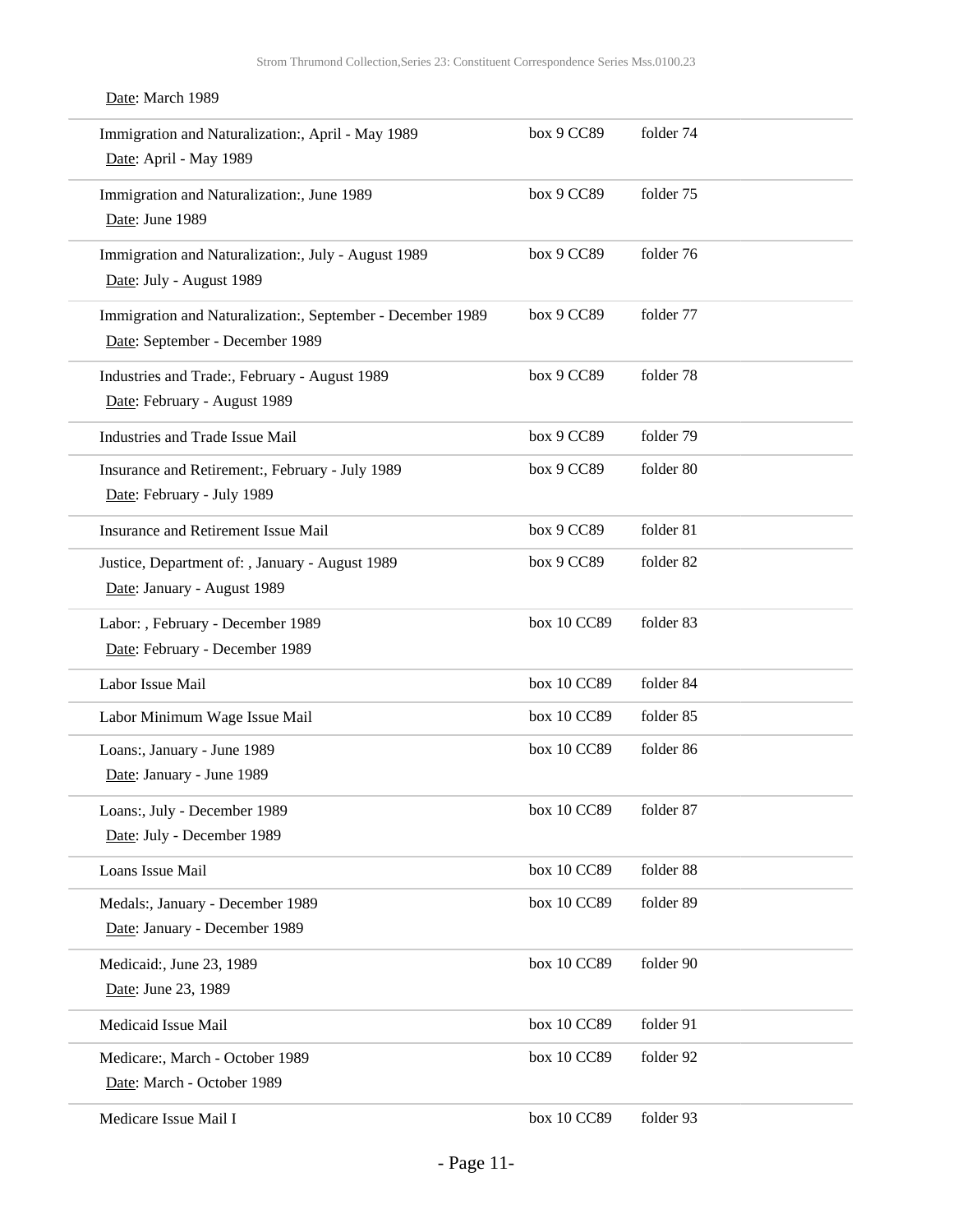| Medicare Issue Mail II                                                 | box 10 CC89 | folder 94  |
|------------------------------------------------------------------------|-------------|------------|
| Memorials:, June - August 1989                                         | box 11 CC89 | folder 95  |
| Date: June - August 1989                                               |             |            |
| Military, Air Force:, February - May 1989                              | box 11 CC89 | folder 96  |
| Date: February - May 1989                                              |             |            |
| Military, Air Force:, June - December 1989                             | box 11 CC89 | folder 97  |
| Date: June - December 1989                                             |             |            |
| Military, Army:, January - May 1989                                    | box 11 CC89 | folder 98  |
| Date: January - May 1989                                               |             |            |
| Military, Army:, July - December 1989                                  | box 11 CC89 | folder 99  |
| Date: July - December 1989                                             |             |            |
| Military, Coast Guard                                                  | box 11 CC89 | folder 100 |
| Military, Marine Corps                                                 | box 11 CC89 | folder 101 |
| Military, Navy                                                         | box 11 CC89 | folder 102 |
| Military Issue Mail I                                                  | box 12 CC89 | folder 103 |
| Military Issue Mail II                                                 | box 12 CC89 | folder 104 |
| Monuments:, March 1989                                                 | box 12 CC89 | folder 105 |
| Date: March 1989                                                       |             |            |
| <b>Monuments Issue Mail</b>                                            | box 12 CC89 | folder 106 |
| Narcotics Control (Domestic) Issue Mail                                | box 12 CC89 | folder 108 |
| NASA:, August - December 1989                                          | box 12 CC89 | folder 109 |
| Date: August - December 1989                                           |             |            |
| <b>NASA</b> Issue Mail                                                 | box 12 CC89 | folder 110 |
| Nominations:, February - December 1989                                 | box 12 CC89 | folder 111 |
| Date: February - December 1989                                         |             |            |
| Nominations Issue Mail                                                 | box 12 CC89 | folder 112 |
| Personal:, January - February 1989                                     | box 12 CC89 | folder 113 |
| Date: January - February 1989                                          |             |            |
| Personal: Father's Day Cards, including one from Essie Mae<br>Williams | box 12 CC89 | folder 114 |
| Postal Affairs:, January - June 1989                                   | box 12 CC89 | folder 115 |
| Date: January - June 1989                                              |             |            |
| Postal Affairs:, July - December 1989                                  | box 12 CC89 | folder 116 |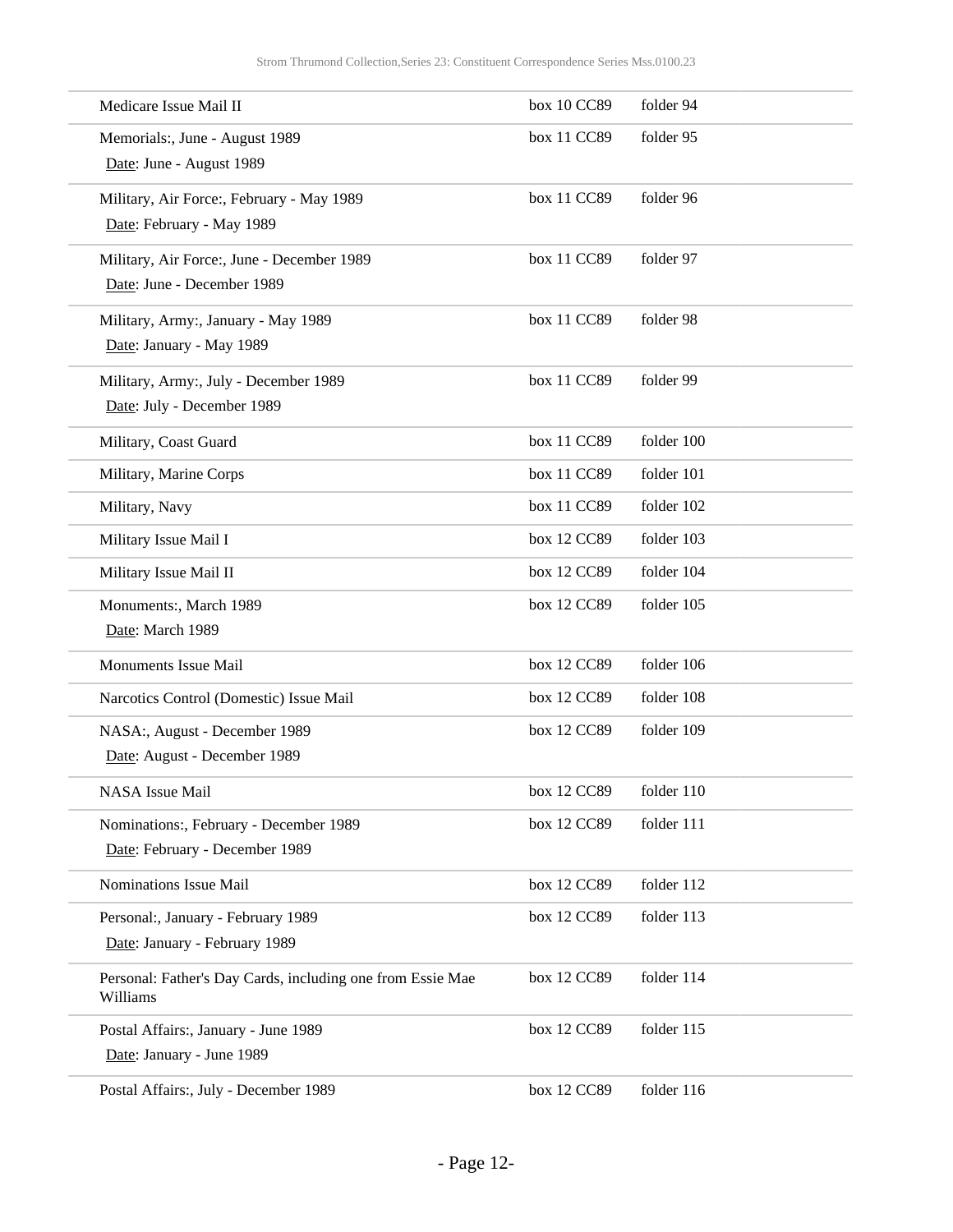Date: July - December 1989

| Postal Affairs Issue Mail                                                                   | box 13 CC89               | folder 117 |
|---------------------------------------------------------------------------------------------|---------------------------|------------|
| Product Liability and Tort Reform Issue Mail                                                | box 13 CC89               | folder 118 |
| Projects: Charleston Aquarium, Northern Outer Bypass                                        | box 13 CC89               | folder 119 |
| Projects: Honea Path-Ware Shoals Sewer Connector, Wando<br><b>Shipping Terminal</b>         | box 13 CC89               | folder 120 |
| Projects: Honea Path-Ware Shoals Sewer Connector Project<br>Blueprint                       | oversize_folder<br>1 CC89 |            |
| Projects: Hutchinson Island Development                                                     | box 13 CC89               | folder 121 |
| Projects: Navy Dry Dock                                                                     | box 13 CC89               | folder 122 |
| Projects: Richland Memorial Hospital Cancer Center                                          | box 13 CC89               | folder 123 |
| Projects: Savannah Lakes Village                                                            | box 13 CC89               | folder 124 |
| Projects Issue Mail                                                                         | box 13 CC89               | folder 125 |
| Recommendations:, January - November 1989<br>Date: January - November 1989                  | box 13 CC89               | folder 126 |
| <b>Small Business Administration</b>                                                        | box 14 CC89               | folder 127 |
| <b>Small Business Administration Issue Mail</b>                                             | box 14 CC89               | folder 128 |
| Social Security: Sample of typical cases                                                    | box 14 CC89               | folder 129 |
| Social Security Issue Mail I, including the "Notch Issue"                                   | box 14 CC89               | folder 130 |
| Social Security Issue Mail II                                                               | box 14 CC89               | folder 131 |
| Social Services, Department of:, February - December 1989<br>Date: February - December 1989 | box 14 CC89               | folder 132 |
| Taxes:, March - July 1989<br>Date: March - July 1989                                        | box 14 CC89               | folder 133 |
| Taxes Issue Mail I                                                                          | box 14 CC89               | folder 134 |
| Taxes Issue Mail II                                                                         | box 14 CC89               | folder 135 |
| Terrorism Issue Mail                                                                        | box 14 CC89               | folder 136 |
| <b>Textiles Issue Mail</b>                                                                  | box 15 CC89               | folder 137 |
| <b>Transportation Issue Mail</b>                                                            | box 15 CC89               | folder 138 |
| Veterans:, January - October 1989<br>Date: January - October 1989                           | box 15 CC89               | folder 139 |
| Veterans Issue Mail                                                                         | box 15 CC89               | folder 140 |
| Wildlife: Waterfowl, Wild Hogs, Wild Turkey                                                 | box 15 CC89               | folder 141 |
|                                                                                             |                           |            |

Wildlife Issue Mail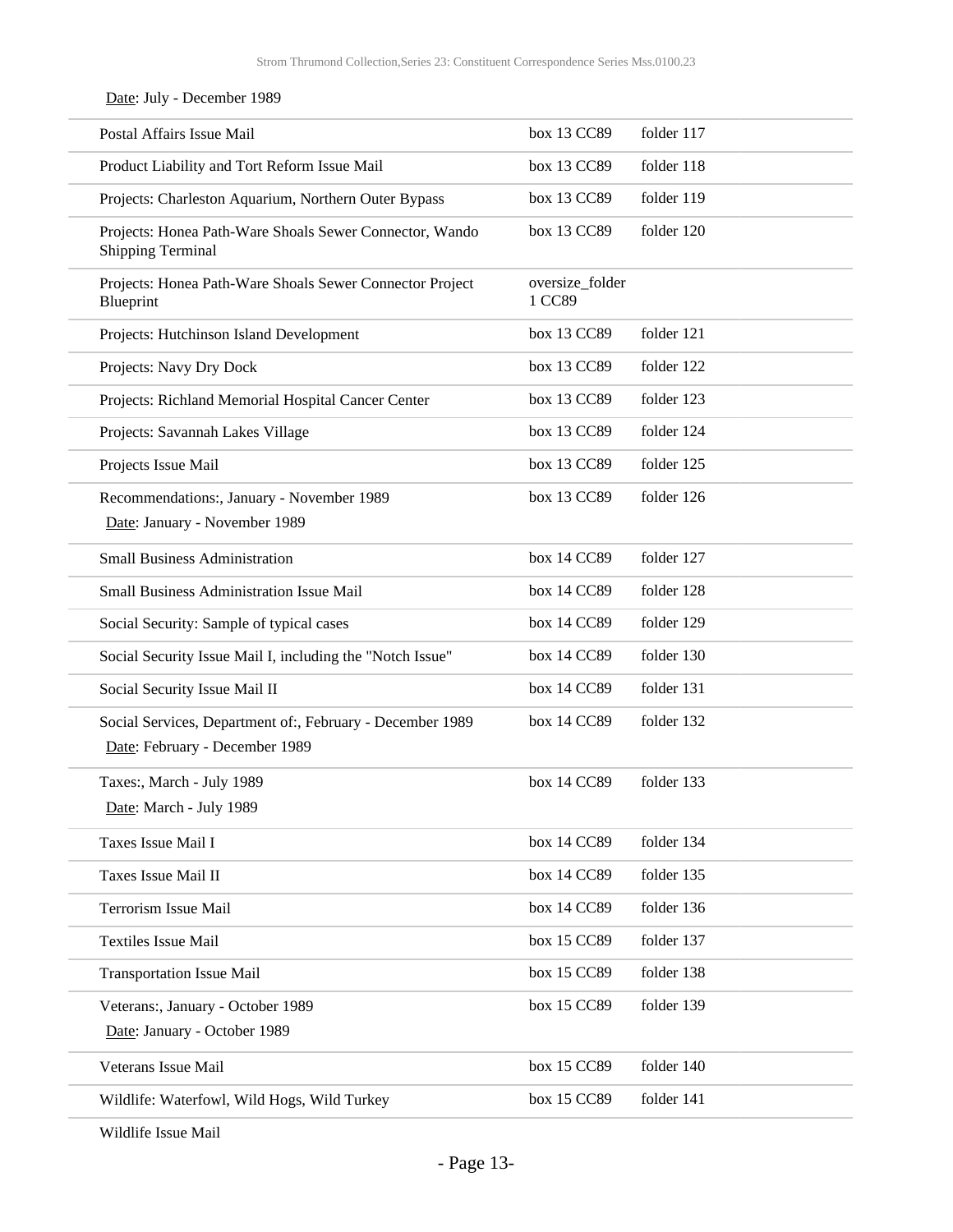<span id="page-13-0"></span>

|                                                                                                                        | box 15 CC89      | folder 142 |
|------------------------------------------------------------------------------------------------------------------------|------------------|------------|
| Daily Reports:, June 1989                                                                                              | box 16 CC89      | folder 143 |
| Date: June 1989                                                                                                        |                  |            |
| Daily Reports:, July 1989                                                                                              | box 16 CC89      | folder 144 |
| Date: July 1989                                                                                                        |                  |            |
| Daily Reports:, August 1989                                                                                            | box 16 CC89      | folder 145 |
| Date: August 1989                                                                                                      |                  |            |
| Daily Reports:, September 1989                                                                                         | box 16 CC89      | folder 146 |
| Date: September 1989                                                                                                   |                  |            |
| Daily Reports:, October 1989                                                                                           | box 16 CC89      | folder 147 |
| Date: October 1989                                                                                                     |                  |            |
| Daily Reports:, November 1989                                                                                          | box 16 CC89      | folder 148 |
| Date: November 1989                                                                                                    |                  |            |
| Daily Reports:, December 1989                                                                                          | box 16 CC89      | folder 149 |
| Date: December 1989                                                                                                    |                  |            |
| 1990                                                                                                                   | box 17-27        |            |
| Physical Description: 5.5 Cubic Feet                                                                                   |                  |            |
| Processing Information:                                                                                                |                  |            |
| <b>Processing Information</b>                                                                                          |                  |            |
| Processing of 1990 correspondence was completed in 2007                                                                |                  |            |
| by staff archivist Jen Bingham with help from student                                                                  |                  |            |
| assistants Toni Boyer, Dani Greene, Ninad Pradhan,<br>Michael Quandt and Jessica Robinson.                             |                  |            |
| <b>Title/Description</b>                                                                                               | <b>Instances</b> |            |
|                                                                                                                        |                  |            |
| Abortion: Issue Mail, including 1991 Labor/Health and Human<br>Services (HHS) and DC Appropriations, Freedom of Choice | box 17           | folder 1   |
| Act, S.110/120 (Title X family planning), and US funding for                                                           |                  |            |
| abortion                                                                                                               |                  |            |
| Agriculture: Issue Mail, including Food, Agriculture,                                                                  | box 17           | folder 2   |
| Conservation and Trade Act (Farm Bill), Low Input Farm<br>Methods, Farm Credit, Pesticide Export Reform Act            |                  |            |
| Animal Welfare: Issue Mail, including dolphin protection,                                                              | box 17           | folder 3   |
| Consumer Products Safe Testing Act, animal research, USDA<br>Animal Damage Control Program                             |                  |            |
| Arms Control and Nuclear Weapons: Issue Mail                                                                           | box 17           | folder 4   |
| Arts and Entertainment: Issue Mail                                                                                     | box 17           | folder 5   |
|                                                                                                                        |                  |            |

Arts and Entertainment: National Endowment for the Arts (NEA) Reauthorization, out-of-state letters box 17 folder 6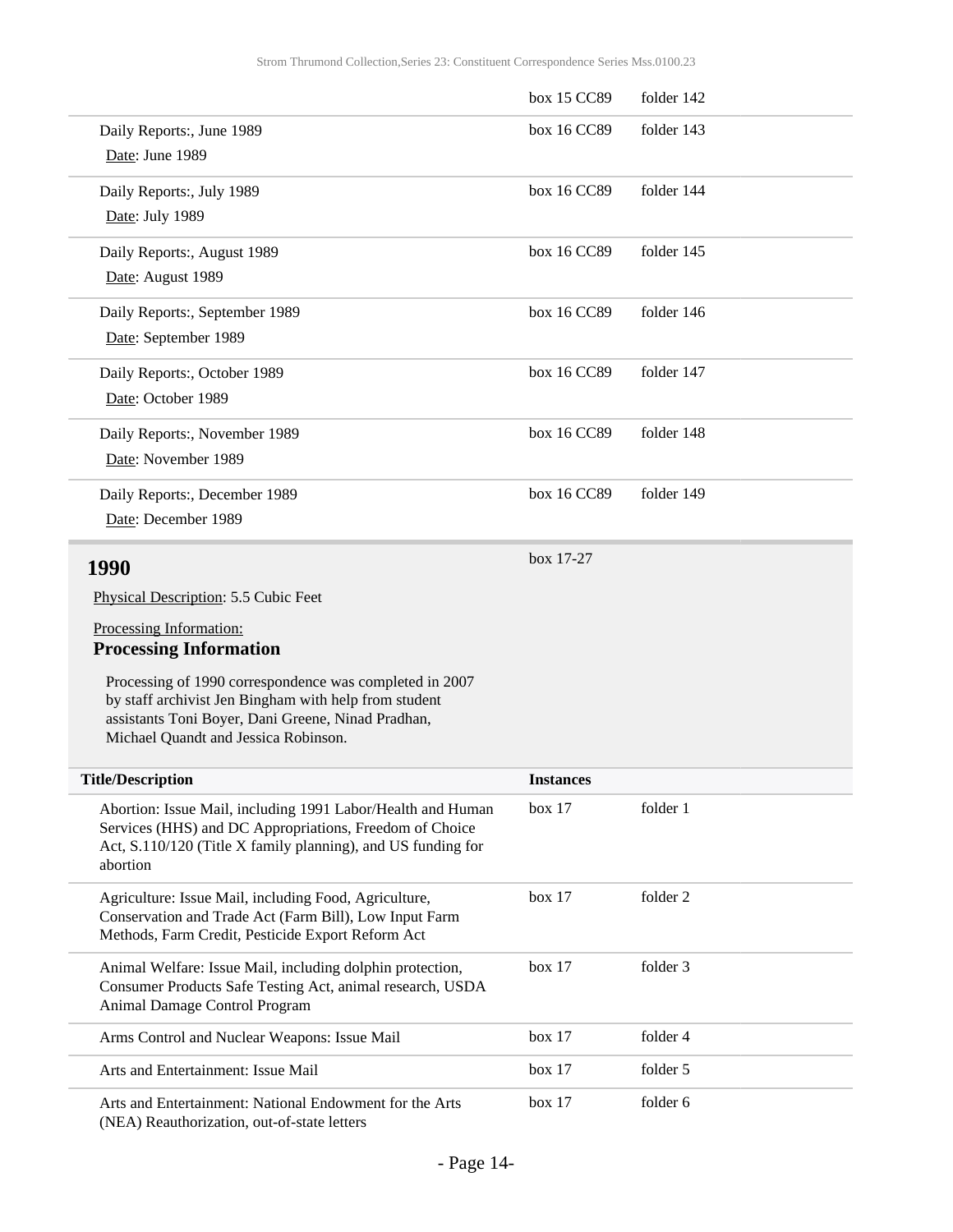| Arts and Entertainment: National Endowment for the Arts<br>(NEA) Reauthorization, South Carolina letters | box 17 | folder 7  |
|----------------------------------------------------------------------------------------------------------|--------|-----------|
| Aviation: Department of Defense (DoD) flights to Charleston,<br>SC; Lufthansa flights to Charlotte, NC   | box 17 | folder 8  |
| Banking: Indigo Run Plantation                                                                           | box 17 | folder 9  |
| Banking: Issue Mail, including Savings and Loan bailout and<br>deposit insurance                         | box 17 | folder 10 |
| Budget: Federal Deficit, Issue Mail I                                                                    | box 18 | folder 11 |
| Budget: Federal Deficit, Issue Mail II                                                                   | box 18 | folder 12 |
| Campaign Finance Reform: Issue Mail                                                                      | box 18 | folder 13 |
| Child Care: Issue Mail, including Stenholm Bill and Dodd/<br>Hawkins/Hatch                               | box 18 | folder 14 |
| Civil Rights: Charleston County School District lawsuit                                                  | box 18 | folder 15 |
| Civil Rights: Civil Rights Act of 1990 Issue Mail                                                        | box 18 | folder 16 |
| Civil Rights: Issue Mail, miscellaneous                                                                  | box 18 | folder 17 |
| Contracts: Barnwell County Payment in Lieu of Property Taxes                                             | box 18 | folder 18 |
| Contracts: Energy Vent, Healan Communications (HCI), Sun<br>Mortgage, Westinghouse                       | box 18 | folder 19 |
| Communications: Issue Mail, including cable television<br>regulation                                     | box 18 | folder 20 |
| Defense Budget: Issue Mail, including budget cuts and the<br>Strategic Defense Initiative (SDI)          | box 18 | folder 21 |
| Defense Science and Technology: Plutonium-238 production                                                 | box 19 | folder 22 |
| Defense Science and Technology: Issue mail                                                               | box 18 | folder 23 |
| Disaster Response: Post-Hurricane Hugo mosquito control                                                  | box 19 | folder 24 |
| Disaster Response: Issue Mail, including Disaster Assistance<br>Act and Hurricane Hugo-related issues    | box 19 | folder 25 |
| Education: Issue Mail I                                                                                  | box 19 | folder 26 |
| Education: Issue Mail II                                                                                 | box 19 | folder 27 |
| Election Reform: Issue Mail                                                                              | box 19 | folder 28 |
| Electric Utility Restructuring and Reliability: Issue Mail                                               | box 19 | folder 29 |
| Employment: Kull, Limehouse, Poston, Rast, Roberson                                                      | box 19 | folder 30 |
| Endangered Species Legislation: Issue Mail                                                               | box 19 | folder 31 |
| Energy Policy: Issue Mail, including the Motor Vehicle Fuel<br><b>Efficiency Act</b>                     | box 19 | folder 32 |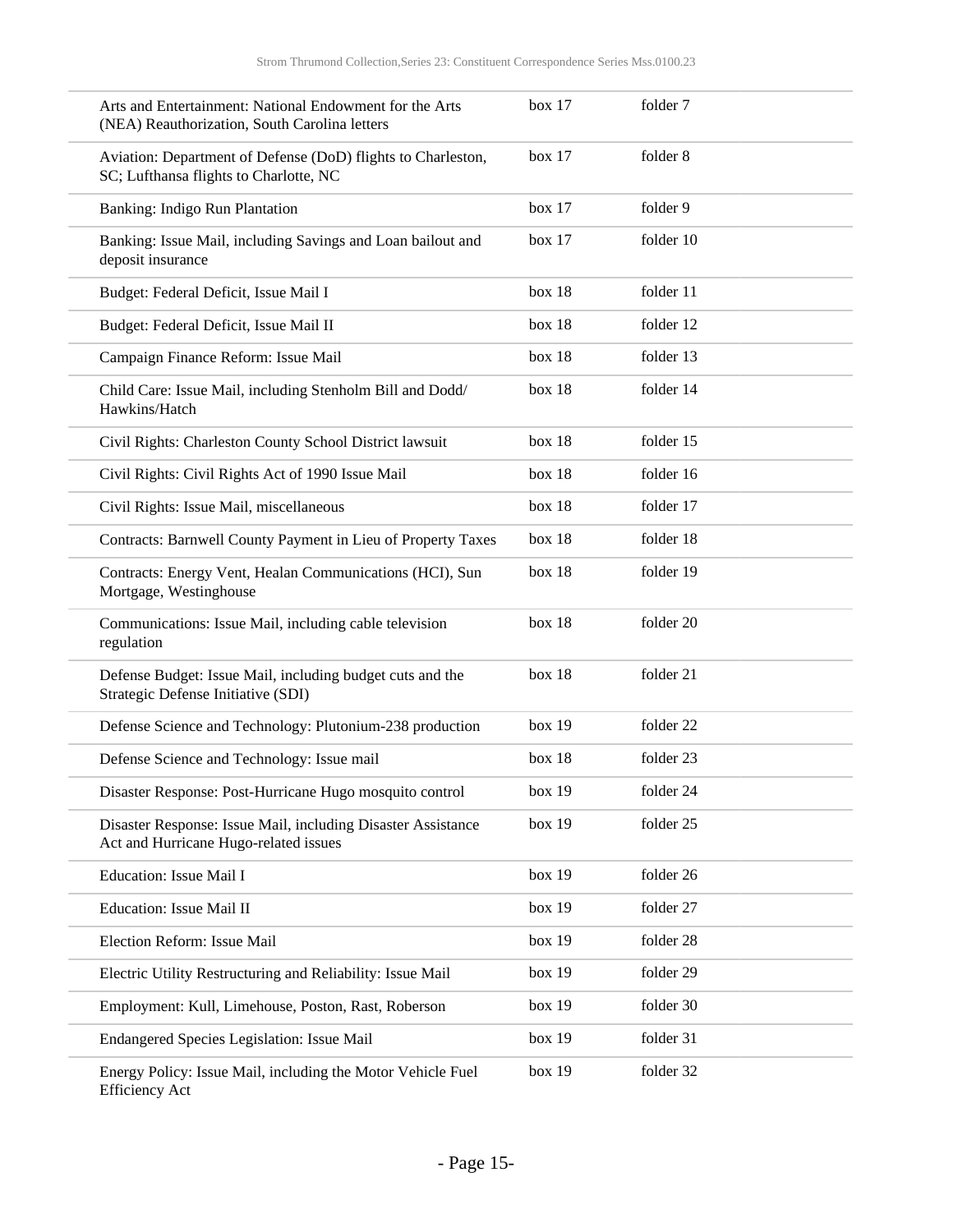| Environment: Clean Air Act Amendment (S.1630 and<br>H.R.3030) Issue Mail                                                                                                                                      | box 19 | folder 33 |
|---------------------------------------------------------------------------------------------------------------------------------------------------------------------------------------------------------------|--------|-----------|
| Environment: Issue Mail, including acid rain, clean water,<br>drilling/mining, land conservation, lead exposure, waste                                                                                        | box 20 | folder 34 |
| Federal and Public Lands: Fort Sumter boat concession<br>(Campsen)                                                                                                                                            | box 20 | folder 35 |
| Federal and Public Lands: Issue Mail, including Arctic National<br>Wildlife Refuge (ANWR)                                                                                                                     | box 20 | folder 36 |
| Fisheries, Coastal and Marine Resources Management: Issue<br>Mail                                                                                                                                             | box 20 | folder 37 |
| Finance: Issue Mail                                                                                                                                                                                           | box 20 | folder 38 |
| Flag Protection: Issue Mail                                                                                                                                                                                   | box 20 | folder 39 |
| Foreign Affairs: Callejas, Pattis, Panama Canal employees                                                                                                                                                     | box 20 | folder 40 |
| Foreign Affairs: Foreign Aid Issue Mail                                                                                                                                                                       | box 20 | folder 41 |
| Foreign Affairs: Africa/Asia/Central America Issue Mail                                                                                                                                                       | box 20 | folder 42 |
| Foreign Affairs: Eastern Europe/Middle East Issue Mail                                                                                                                                                        | box 20 | folder 43 |
| Foreign Affairs: Issue Mail, miscellaneous                                                                                                                                                                    | box 20 | folder 44 |
| Forest Fires and Forest Management: Issue Mail, including<br>Hugo Forestry Restoration Act, National Forest Plan<br><b>Implementation Act</b>                                                                 | box 20 | folder 45 |
| Government Personnel: Issue Mail, including furloughs of<br>government workers, Hatch Act Reform Bill (S.135) and<br>Congressional pay raises                                                                 | box 21 | folder 46 |
| Grants: Grand Strand Water and Sewer Authority (GWSA)<br>Burgess Wastewater Collection Project, Hurricane Hugo grant,<br>Duke University Medical Center grant, University of South<br>Carolina Beaufort grant | box 21 | folder 47 |
| Health: Evening primrose oil, "Intervention to Decrease Disaster<br>Stress in Adolescents", Pharmaco-Economic Center, Brown,<br>Lee, O'Neill, Stroud, Thurmond, Ulmer                                         | box 21 | folder 48 |
| Health: AIDS, Alcohol Abuse, Alzheimer's Disease, Mental<br>Health Issue Mail                                                                                                                                 | box 21 | folder 49 |
| Health: Nutrition Labeling, Pharmacy and Prescriptions,<br>Tobacco Product Issue Mail                                                                                                                         | box 21 | folder 50 |
| Health: Issue Mail, including cancer, chiropracty, and National<br>Institute of Health funding                                                                                                                | box 21 | folder 51 |
| Health: Issue Mail, including Clinical Lab Improvement<br>Amendments (CLIA), comprehensive health care plan, and<br>nurse aid training                                                                        | box 21 | folder 52 |
| Historic Preservation: Charles Pinckney National Historic Site<br>(Snee Farm), Charleston, SC (Historic Building Multi-Hazard                                                                                 | box 22 | folder 53 |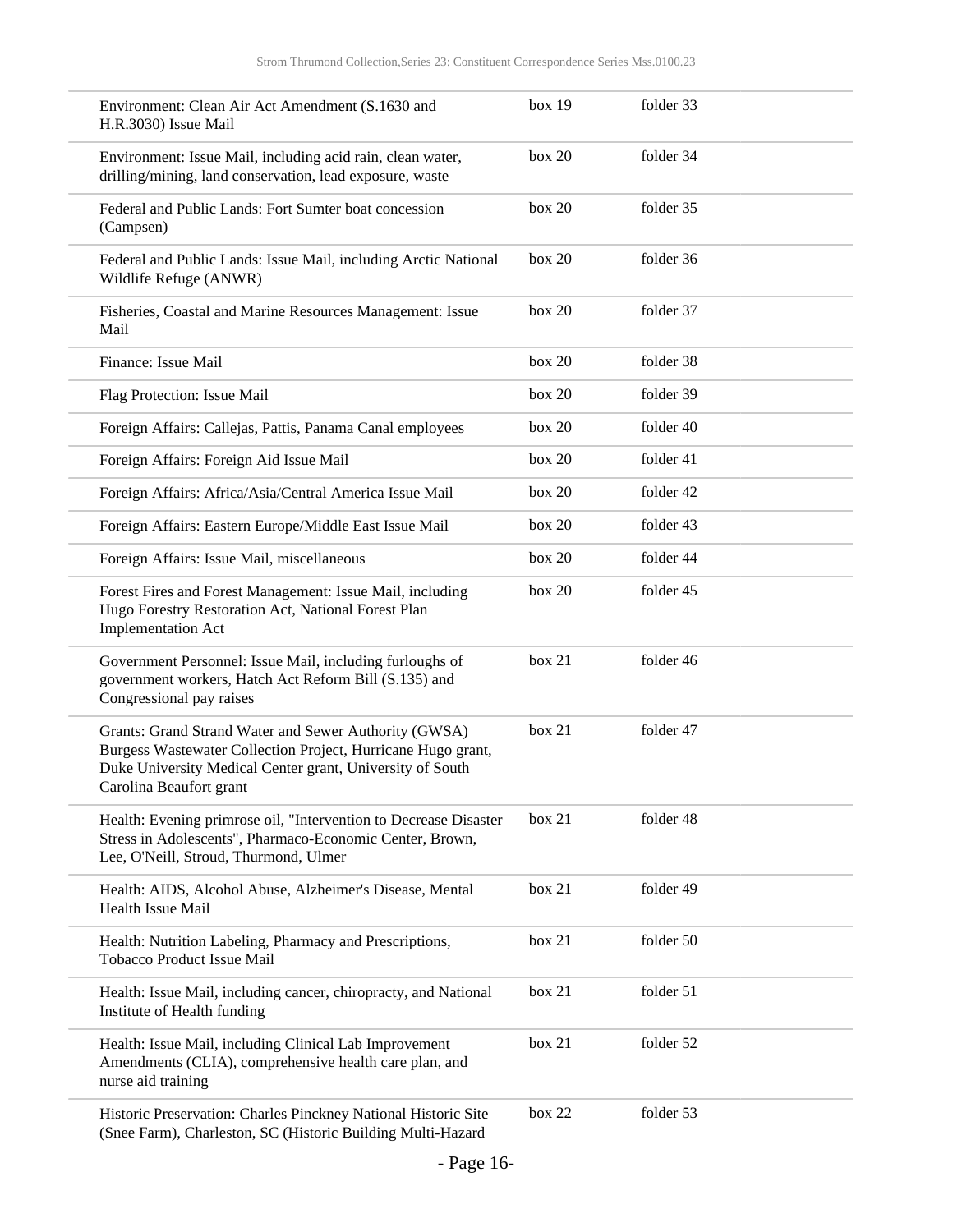| Mitigation Study), Charleston, SC (offer of assistance from<br><b>Polish Conservators Association</b> )                                                                                                                 |        |           |  |
|-------------------------------------------------------------------------------------------------------------------------------------------------------------------------------------------------------------------------|--------|-----------|--|
| Historic Preservation: Lynch Home, Magnolia Dale, Patriots<br>Point, Santa Elena archaeological excavation proposal                                                                                                     | box 22 | folder 54 |  |
| Housing: Harrelson, Johnson, King, Mack, Murray, Orangeburg<br>(City of), Smith, Westbridge Apartments, Wheatfield<br>Subdivision                                                                                       | box 22 | folder 55 |  |
| Housing: Issue Mail, including homelessness and low income<br>tax credits                                                                                                                                               | box 22 | folder 56 |  |
| Immigration and Naturalization: Bshouti, Roy, Soriso                                                                                                                                                                    | box 22 | folder 57 |  |
| Indian Affairs: Catawba Indian Land Claim                                                                                                                                                                               | box 22 | folder 58 |  |
| Industries (U.S.): Issue Mail, including Product Liability Reform<br>and the Textile, Apparel and Footwear Act of 1990                                                                                                  | box 22 | folder 59 |  |
| Invitations Accepted: Kaiser Aluminum Greenwood Forge<br>opening, Retirement of Beaufort Mayor Henry C. Chambers                                                                                                        | box 22 | folder 60 |  |
| Iraq-U.S. Confrontation: Issue Mail, mostly general views                                                                                                                                                               | box 22 | folder 61 |  |
| Justice, Department of: Cooperative Agreement Program<br>funding (Greenville and Florence Counties), GF&L<br>Construction, Horry County voting district changes, North<br>Charleston voting district changes, Schneeman | box 22 | folder 62 |  |
| Justice, Department of: Edgefield County Federal Prison Issue<br>Mail                                                                                                                                                   | box 22 | folder 63 |  |
| Labor: Issue Mail, including Anti-Strikebreaker Bill (S.2112,<br>H.R.3936), Family and Medical Leave Act of 1990                                                                                                        | box 23 | folder 64 |  |
| Labor: Issue Mail, including Older Workers' Benefit Protection<br>(S.1511, H.R.3200) and Workers' Political Rights Act (S.1645,<br>H.R.2589)                                                                            | box 23 | folder 65 |  |
| Labor: Issue Mail, miscellaneous                                                                                                                                                                                        | box 23 | folder 66 |  |
| Medicaid: Medicaid disallowances                                                                                                                                                                                        | box 23 | folder 67 |  |
| Medicaid: Issue Mail                                                                                                                                                                                                    | box 23 | folder 68 |  |
| Medicare: Issue Mail                                                                                                                                                                                                    | box 23 | folder 69 |  |
| Medals: Tomlin, West                                                                                                                                                                                                    | box 23 | folder 70 |  |
| Memorials                                                                                                                                                                                                               | box 23 | folder 71 |  |
| Military: Defense Advisory Committee on Women in the<br>Services (DACOWITS) and Dr. Connie Lee                                                                                                                          | box 23 | folder 72 |  |
| Military: Issue Mail, including Director of Civilian<br>Marksmanship Program (DCIM) and Former Spouses Protection<br>Act                                                                                                | box 23 | folder 73 |  |
| Military, Air Force: Chance, Darnell, Dodson, Eakle, Fields,<br>Gaston                                                                                                                                                  | box 23 | folder 74 |  |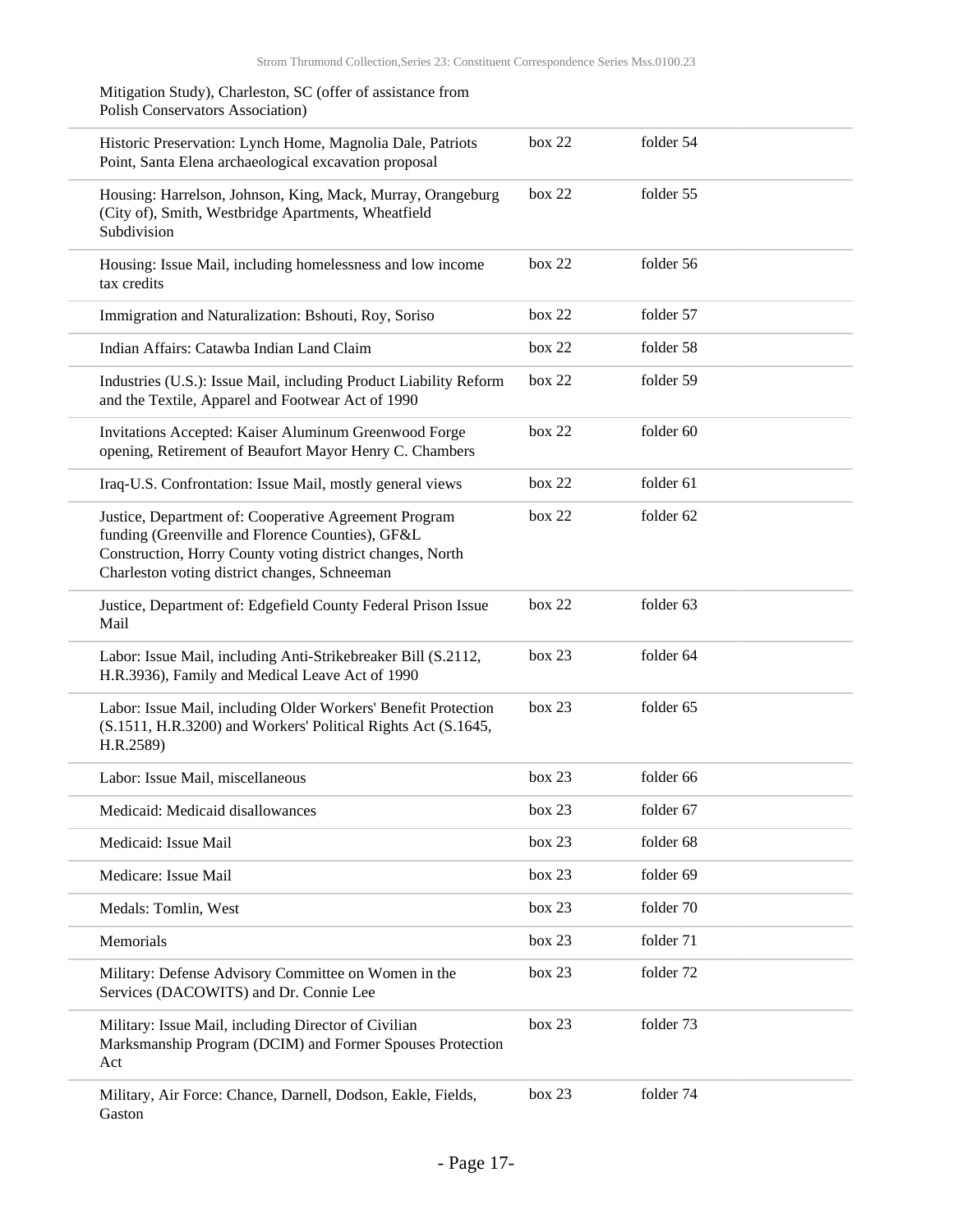| Military, Air Force: Hankins, Harayda, Holcombe, Howard,<br>Spanos, Thomas                           | box 23 | folder 75  |
|------------------------------------------------------------------------------------------------------|--------|------------|
| Military, Army: Baugham, Chaplain George W.                                                          | box 24 | folder 76  |
| Military, Army: Benedict College ROTC moratorium                                                     | box 24 | folder 77  |
| Military, Army: Creech, Cunningham                                                                   | box 24 | folder 78  |
| Military, Army: Dragon Hill Lodge                                                                    | box 24 | folder 79  |
| Military, Army: Fletcher, Griffin, Guerry, Kelley, Kenny,<br>Kramer, Lannan                          | box 24 | folder 80  |
| Military, Army: Maxwell, Peak, Polson, Saladyga, Simmons,<br>van Rosen                               | box 24 | folder 81  |
| Military, Base Closures: Myrtle Beach Air Force Base                                                 | box 24 | folder 82  |
| Military, Base Closures: "Reference File"                                                            | box 24 | folder 83  |
| Military, Base Closures: Issue mail                                                                  | box 24 | folder 84  |
| Military Contracts: Fort Jackson, contracting out of functions                                       | box 24 | folder 85  |
| Military Contracts: J&H Smith Manufacturing, Lindau<br>Chemicals, Lockheed                           | box 24 | folder 86  |
| Military Contracts: Siebe North, Shipco                                                              | box 25 | folder 87  |
| Military, Marines: Butler, Fischer, Lucky, Moody, Tinneny,<br><b>Request for Harrier</b>             | box 25 | folder 88  |
| Military, National Guard: RCAS video, Senate National Guard<br>Caucus                                | box 25 | folder 89  |
| Military, Navy: Adams, Beard, Cooper, C. Cummings, A.E.<br>Cummings, Dorsey, Escusa, Goewey, Hutton  | box 25 | folder 90  |
| Military, Navy: Miller, Neal, Perrine, Taylor, Volunteer Navy<br>divers' search for Hodge and Nabors | box 25 | folder 91  |
| Monuments: Battle of the Bulge Museum, Garand Rifle<br>Monument                                      | box 25 | folder 92  |
| Multi-Issue Mail                                                                                     | box 25 | folder 93  |
| Narcotics Control: Drug War Bond Act Issue Mail                                                      | box 25 | folder 94  |
| Nominations: Timmerman, Dr. James A.                                                                 | box 25 | folder 95  |
| Nominations: Issue Mail concerning Rodgers, Souter, Stephens,<br>Tucker                              | box 25 | folder 96  |
| Nominations, Service Academy: Deal, Glenn, Hwang, Parsons                                            | box 25 | folder 97  |
| Oddball letters                                                                                      | box 25 | folder 97a |
| Personal: Miscellaneous                                                                              | box 25 | folder 98  |
| Postal Affairs: Hopkins, South Carolina Post Office                                                  | box 26 | folder 99  |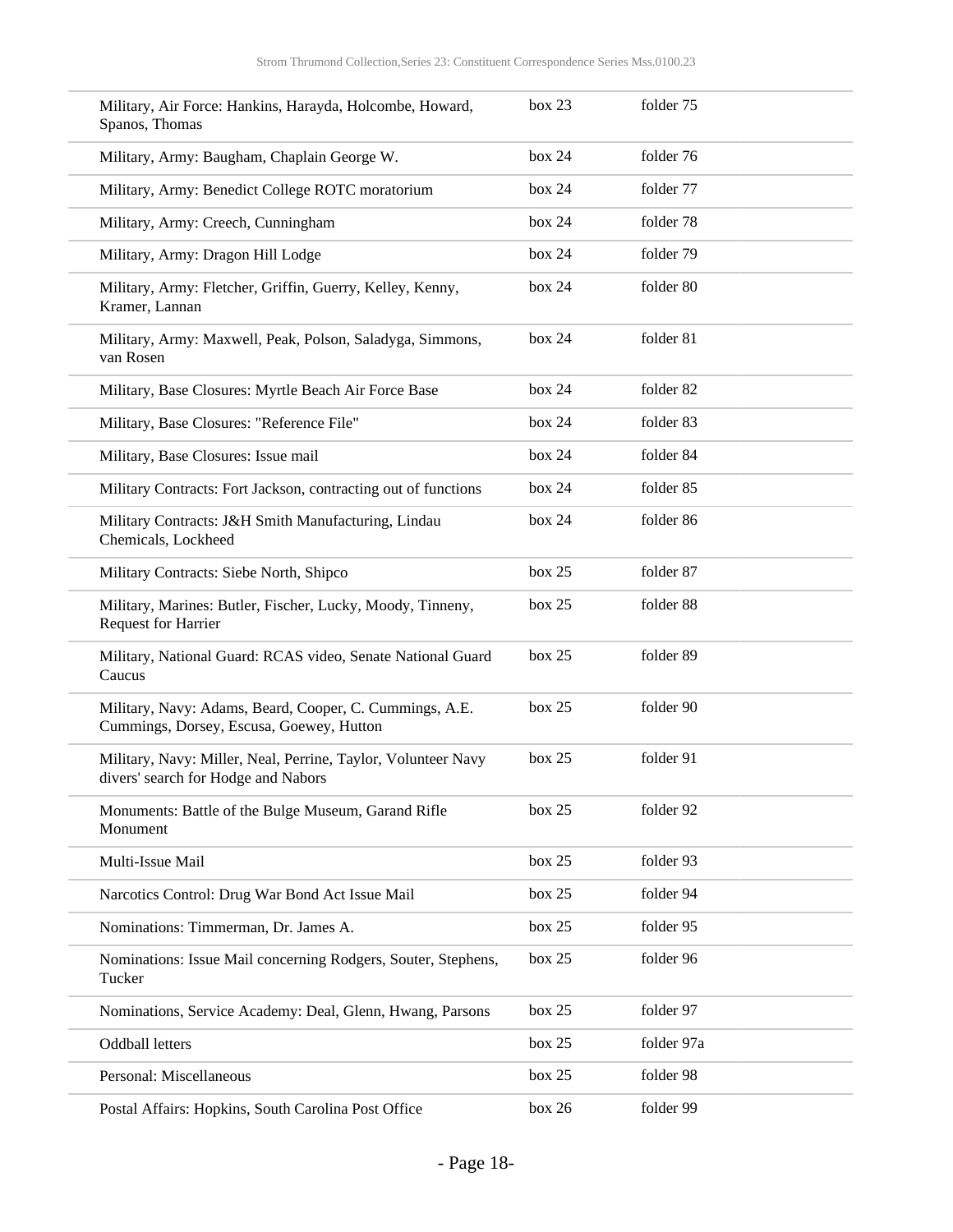<span id="page-18-0"></span>

| Postal Affairs: Issue Mail                                                                                                                                                                                                                       | box 26                 | folder 100 |
|--------------------------------------------------------------------------------------------------------------------------------------------------------------------------------------------------------------------------------------------------|------------------------|------------|
| Projects: Carolinas NFL (National Football League) Franchise,<br>Natural Resource Decision System Proposal (Savannah River<br>Basin), North Augusta Sewer Project, Williamsburg County<br>Airport improvements                                   | box 26                 | folder 101 |
| Small Business Administration: Assistance for shrimpers<br>affected by post-Hugo shrimping limitations                                                                                                                                           | box 26                 | folder 102 |
| Social Security: Issue Mail, including Earnings Test Repeal,<br>Notch Bill, Older Americans' Freedom to Work, Rostenkowski<br>Proposal and Trust Fund                                                                                            | box 26                 | folder 103 |
| Social Services: Issue Mail                                                                                                                                                                                                                      | box 26                 | folder 104 |
| Taxes: Med-Trade International                                                                                                                                                                                                                   | box 26                 | folder 105 |
| Taxes: Issue Mail, including excise taxes, broker reporting<br>requirements, capital gains and deductions                                                                                                                                        | box 26                 | folder 106 |
| Taxes: Issue Mail, including "No New Taxes", passive<br>loss rules, Savings and Loans, Targeted Jobs tax credit and<br>transportation taxes                                                                                                      | box 26                 | folder 107 |
| Taxes: Issue Mail, including credit union tax-exempt status,<br>employee educational assistance, fuel tax, life insurance<br>company tax, luxury taxes and mail order taxes                                                                      | box 26                 | folder 108 |
| Taxes: Miscellaneous Issue Mail I                                                                                                                                                                                                                | box 27                 | folder 109 |
| Taxes: Miscellaneous Issue Mail II                                                                                                                                                                                                               | box 27                 | folder 110 |
| Textiles: Issue Mail                                                                                                                                                                                                                             | box 27                 | folder 111 |
| Trade Agreements: Issue mail including Most Favored Nation<br><b>Status for China and Soviet Union</b>                                                                                                                                           | box 27                 | folder 112 |
| Trade Tariffs: Issue Mail                                                                                                                                                                                                                        | box 27                 | folder 113 |
| Transportation: Charleston County Customs staffing, Furey<br>Plantation, Lockheed Aeromod                                                                                                                                                        | box 27                 | folder 114 |
| Transportation: Issue Mail                                                                                                                                                                                                                       | box 27                 | folder 115 |
| Veterans: Bland, Guerriero, Jeffcoat, Lutz (Valenzuela), Purvis                                                                                                                                                                                  | box 27                 | folder 116 |
| Veterans: Benefits-related issue mail including service-<br>connected disability benefits (S.190, S.563, H.R.303), Cost-of-<br>Living-Adjustment (COLA) for 1991 (S.2100), and Department<br>of Veterans' Affairs Review of Benefits Eligibility | box 27                 | folder 117 |
| Veterans: Health-related Issue Mail                                                                                                                                                                                                              | box 27                 | folder 118 |
| Veterans: Survivor Benefits Plan (SBP) and Former Spouse<br>Protection Act Issue Mail                                                                                                                                                            | box 27                 | folder 119 |
| 1991                                                                                                                                                                                                                                             | box $1-6$<br>$(28-33)$ |            |
| <b>Title/Description</b>                                                                                                                                                                                                                         | <b>Instances</b>       |            |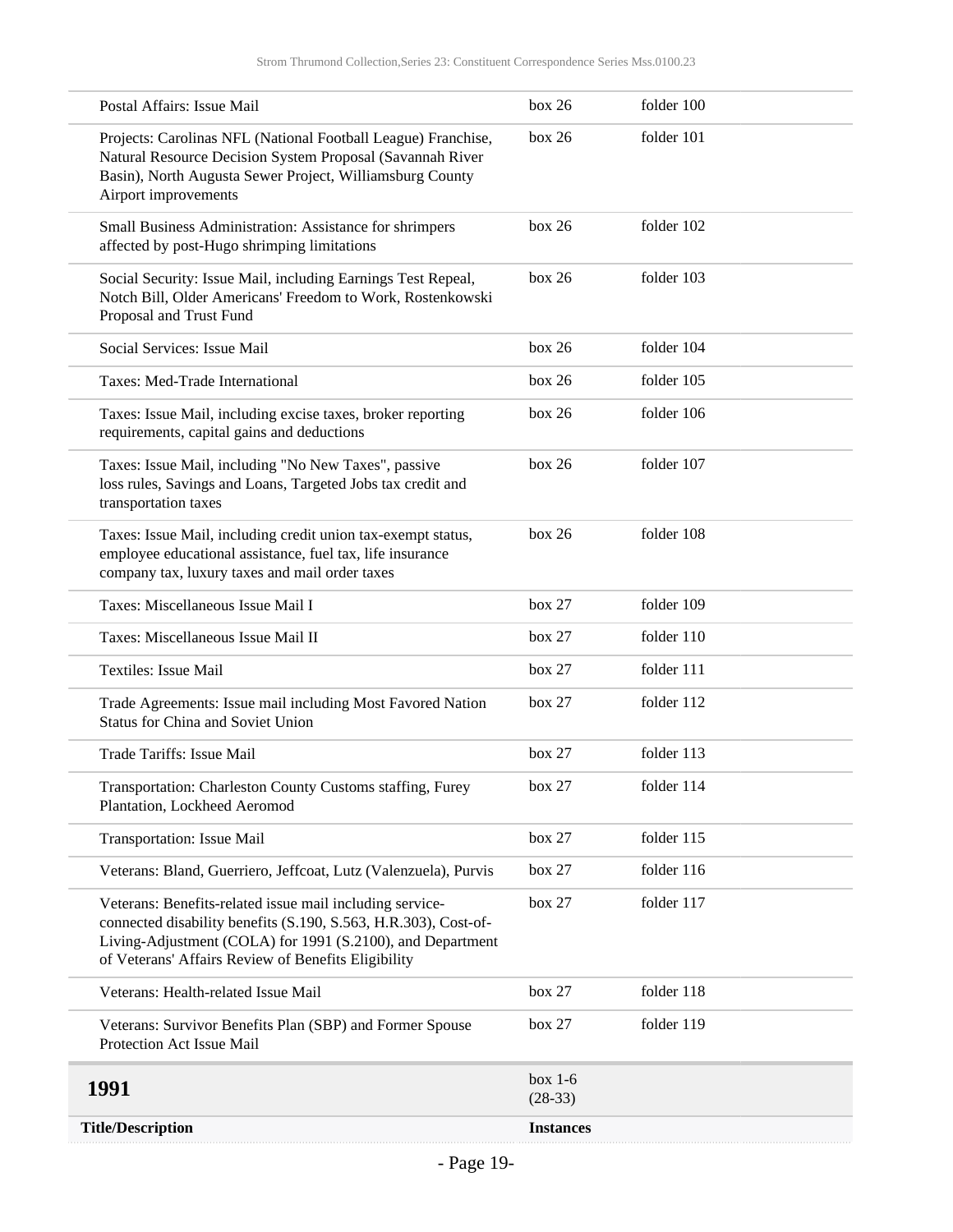| Abortion: Title X Pregnacy Counseling Act of 1991, S.323,<br>Mexico City Policy                                               | box 1 | folder 1  |
|-------------------------------------------------------------------------------------------------------------------------------|-------|-----------|
| Agriculture: Issue Mail, including National School Lunch<br>Amendment, S.499 and Computation of Class I Milk prices,<br>S.520 | box 1 | folder 2  |
| Animal Rights: Issue Mail, including Recreational Hunting<br>Safety and Preservation Act of 1991, S.1294                      | box 1 | folder 3  |
| Appointments: Including Mr.G.H. Kearse, Mr. Harry Kelso and<br>Rabbi Zvi Kestenbaum                                           | box 1 | folder 4  |
| Appointments: Including Mr. Albert G. Kircherner, Mr. Ken<br>Kramer and Dr.Lois Williams                                      | box 1 | folder 5  |
| Arms Control and Nuclear Weapons: Issue Mail                                                                                  | box 1 | folder 6  |
| Arts and Enterainment: Issue Mail                                                                                             | box 1 | folder 7  |
| Aviation, Commerical: Laurens County Airport Improvement<br>Program                                                           | box 1 | folder 8  |
| Banking: Federal Deposit Insurance Corporation Improvement<br>Act of 1991, S.543                                              | box 1 | folder 9  |
| Banking: Issue Mail                                                                                                           | box 1 | folder 10 |
| <b>Budget: Federal Deficit</b>                                                                                                | box 1 | folder 11 |
| Campaign Finance Reform Oversight: Issue Mail                                                                                 | box 2 | folder 12 |
| Civil Rights: Including Civil Rights Act of 1991, S.1745 and<br>Grover Pundt Center Chester County                            | box 2 | folder 13 |
| Civil Righs Admendments of 1991, S.478                                                                                        | box 2 | folder 14 |
| Communications: Cable Television Consumer Protection Act of<br>1992, S.12                                                     | box 2 | folder 15 |
| Communications: Telecommunication Equipment Research and<br>Manufacturing Competition Act, S.173                              | box 2 | folder 16 |
| <b>Communications: Issue Mail</b>                                                                                             | box 2 | folder 17 |
| Contracts: Am-Pro Protective Agency Bid                                                                                       | box 2 | folder 18 |
| <b>Contracts: RM Engineering Case</b>                                                                                         | box 2 | folder 19 |
| Contracts: Sanderson and Porter, Prince Bander Bin Sultan case                                                                | box 2 | folder 20 |
| Defense Budget: Issue Mail                                                                                                    | box 2 | folder 21 |
| Defense Science and Technology: Issue Mail                                                                                    | box 2 | folder 22 |
| Disaster Response: Federal Emergency Agency, Summerville<br>Debris Removal                                                    | box 2 | folder 23 |
| Disaster Response: Federal Emergency Management Agency<br><b>Issue Mail</b>                                                   | box 2 | folder 24 |
| District of Columbia: Statehood                                                                                               | box 3 | folder 25 |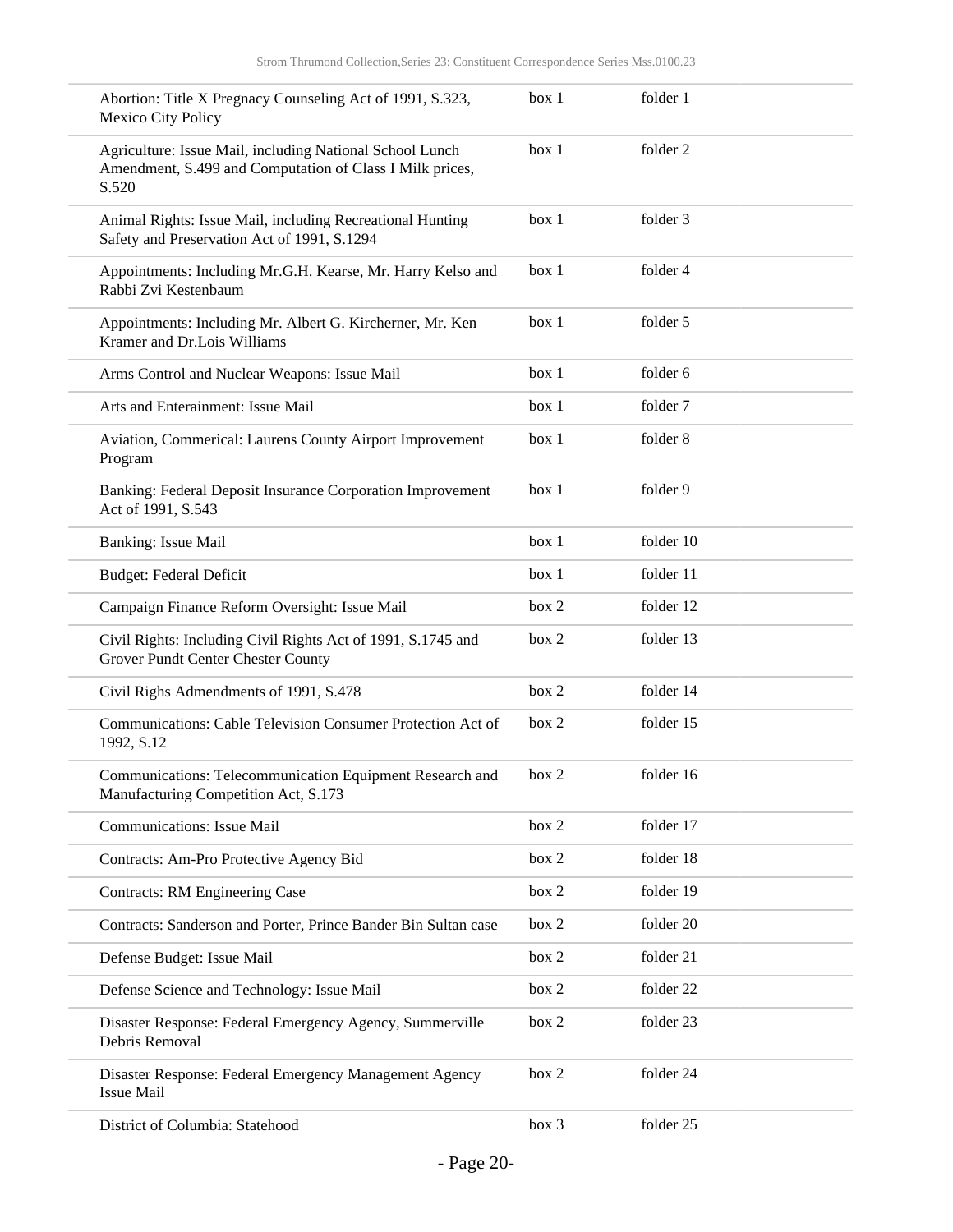| Economy: Issue Mail                                                                            | box 3 | folder 26 |  |
|------------------------------------------------------------------------------------------------|-------|-----------|--|
| <b>Education: Issue Mail</b>                                                                   | box 3 | folder 27 |  |
| Electric Utility Restructuring and Reliability: Rural<br><b>Electrification Administration</b> | box 3 | folder 28 |  |
| Employment: Including Susan Romatowski, Thomas Folse, and<br>Daniel A. Stone                   | box 3 | folder 29 |  |
| Energy Policy: National Energy Security Act of 1991. S.1220                                    | box 3 | folder 30 |  |
| Energy Policy: Issue Mail, including Motor Vehicle Fuel<br>Efficiency Act, S.279               | box 3 | folder 31 |  |
| Environment: Issue Mail                                                                        | box 3 | folder 32 |  |
| Federal and Public Lands: Ownership, Protection and Use Issue<br>Mail                          | box 3 | folder 33 |  |
| Fisheries, Coastal and Marine Resources Management: Issue<br>Mail                              | box 3 | folder 34 |  |
| Finance: Issue Mail, including Grace Committee Issue Mail                                      | box 3 | folder 35 |  |
| Foreign Affairs: Africa/Central America Issue Mail                                             | box 3 | folder 36 |  |
| Foreign Affairs: Eastern Europe/Middle East Issue Mail                                         | box 3 | folder 37 |  |
| Foreign Affairs: Israel Issue Mail, including Foreign Assistance<br>Authorization Bill, S.1435 | box 3 | folder 38 |  |
| Foreign Affairs: Issue Mail                                                                    | box 3 | folder 39 |  |
| Forest Fires and Forest Management: Issue Mail                                                 | box 3 | folder 40 |  |
| Government Personnel: Issue Mail                                                               | box 4 | folder 41 |  |
| <b>Grants: Issue Mail</b>                                                                      | box 4 | folder 42 |  |
| Health: Issue Mail                                                                             | box 4 | folder 43 |  |
| Historic Preservation: Issue Mail, including Leahy-Fowler                                      | box 4 | folder 44 |  |
| Housing: Issue Mail                                                                            | box 4 | folder 45 |  |
| Immigration and Naturalization: Issue Mail                                                     | box 4 | folder 46 |  |
| Indian Affairs: Issue Mail                                                                     | box 4 | folder 47 |  |
| Industries (U.S.) and Trade: Issue Mail                                                        | box 4 | folder 48 |  |
| Invitations, Accepted: Peace through Strength Victory Award<br>and Monsanto Chemical Company   | box 4 | folder 49 |  |
| Invitations                                                                                    | box 4 | folder 50 |  |
| Iraq-U.S. Confrontation: Issue Mail                                                            | box 4 | folder 51 |  |
| Labor: Issue Mail, including Strike Participation, S. 55                                       | box 4 | folder 52 |  |
| Memorials: Mahatma Gandhi                                                                      | box 4 | folder 53 |  |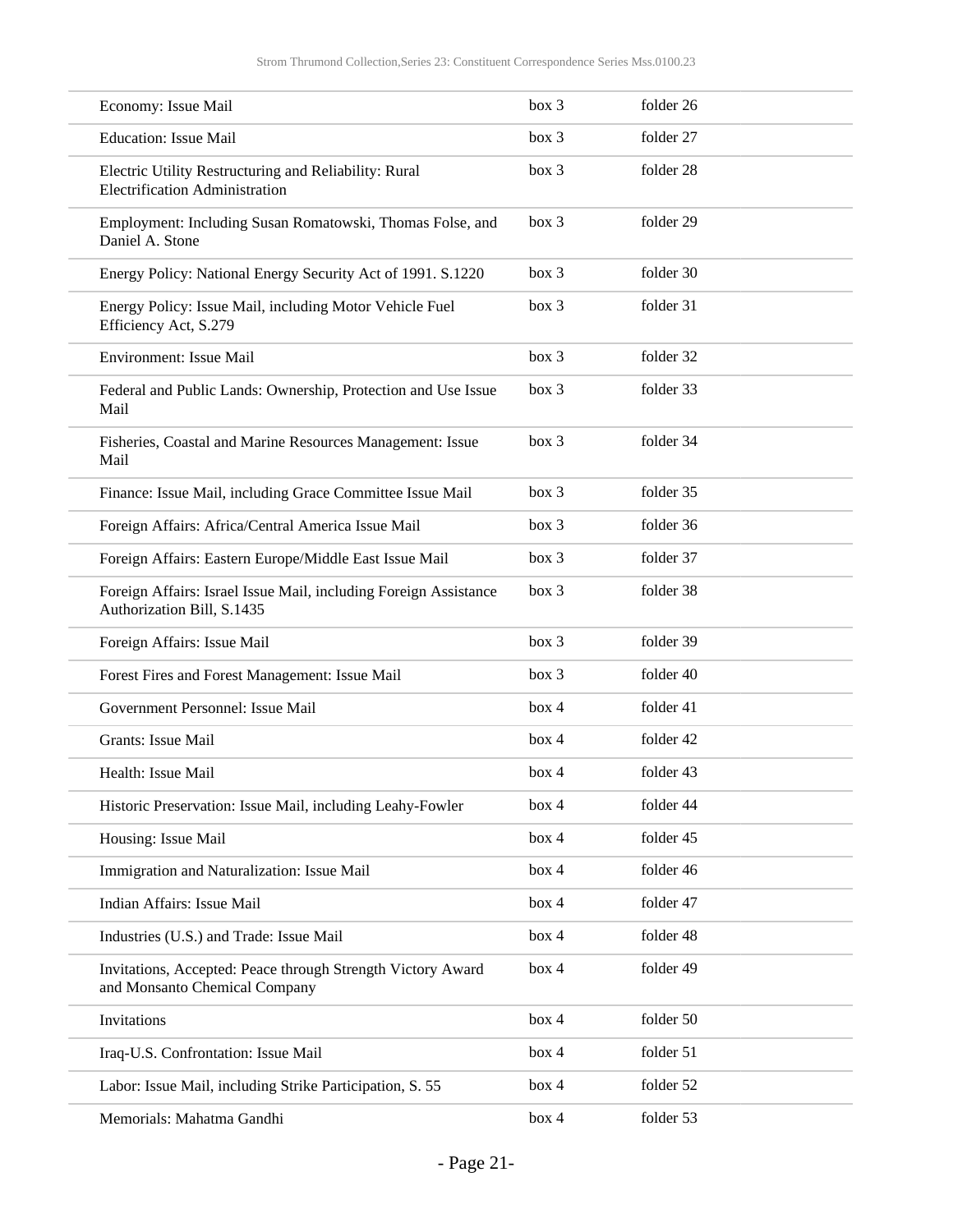| Military, Army: 450th Ordinance Detachment, Aiken, SC                                                    | box 4 | folder 54 |  |
|----------------------------------------------------------------------------------------------------------|-------|-----------|--|
| Military, Army: Issue Mail                                                                               | box 4 | folder 55 |  |
| Military, Base Closures: Myrtle Beach Air Force Base                                                     | box 4 | folder 56 |  |
| Military, Marines: Issue Mail, including V-22 funding                                                    | box 4 | folder 57 |  |
| Military, Navy: Issue Mail                                                                               | box 4 | folder 58 |  |
| Military: Issue Mail, including B-2 Bomber program                                                       | box 5 | folder 59 |  |
| Multi-Issue Mail                                                                                         | box 5 | folder 60 |  |
| Narcotics Control, Domestic: Issue Mail                                                                  | box 5 | folder 61 |  |
| National Aeronautics and Space Adminstration (NASA): Issue<br>Mail                                       | box 5 | folder 62 |  |
| Nominations: Issue Mail, including Page, Koger, and Akers                                                | box 5 | folder 63 |  |
| <b>Oddball Letters</b>                                                                                   | box 5 | folder 64 |  |
| Personal                                                                                                 | box 5 | folder 65 |  |
| Personal, Congratulations                                                                                | box 5 | folder 66 |  |
| Personal: Essie Mae Washington Williams                                                                  | box 5 | folder 67 |  |
| Postal Affairs: Issue Mail                                                                               | box 5 | folder 68 |  |
| Postal Affairs: Pomaria Post Office                                                                      | box 5 | folder 69 |  |
| Project: Including Shuron, Desert Storm Homecoming Project                                               | box 5 | folder 70 |  |
| Social Security: Social Security Notch Adjustment Act of 1991,<br>S. 567                                 | box 5 | folder 71 |  |
| Social Security: Issue Mail, including Social Security<br>Administration Reform Act of 1991, S. 33       | box 5 | folder 72 |  |
| Taxes, Capital Gains Tax: Economic Growth and Venture<br>Capital Act of 1991, S. 656                     | box~5 | folder 73 |  |
| Taxes: Luxury Taxes, including S. 649 and S.1261                                                         | box 5 | folder 74 |  |
| Taxes: Savings and Investment Act of 1991, S. 612                                                        | box 5 | folder 75 |  |
| Taxes: Issue Mail, Including Social Security Taxes on Cash Tips,<br>S.765 and Targeted Job Credit, S.581 | box 6 | folder 76 |  |
| Textiles: Issue Mail                                                                                     | box 6 | folder 77 |  |
| Trade Agreements: China: Most Favored Nation Status                                                      | box 6 | folder 78 |  |
| Trade Agreements: China: R-M Industries vs China,<br>Antidumping Petieion involving Sulfanilic Acid      | box 6 | folder 79 |  |
| Trade Agreements: General Agreement on Tariffs and Trade<br>(GATT)                                       | box 6 | folder 80 |  |
| Trade Agreement: Issue Mail                                                                              | box 6 | folder 81 |  |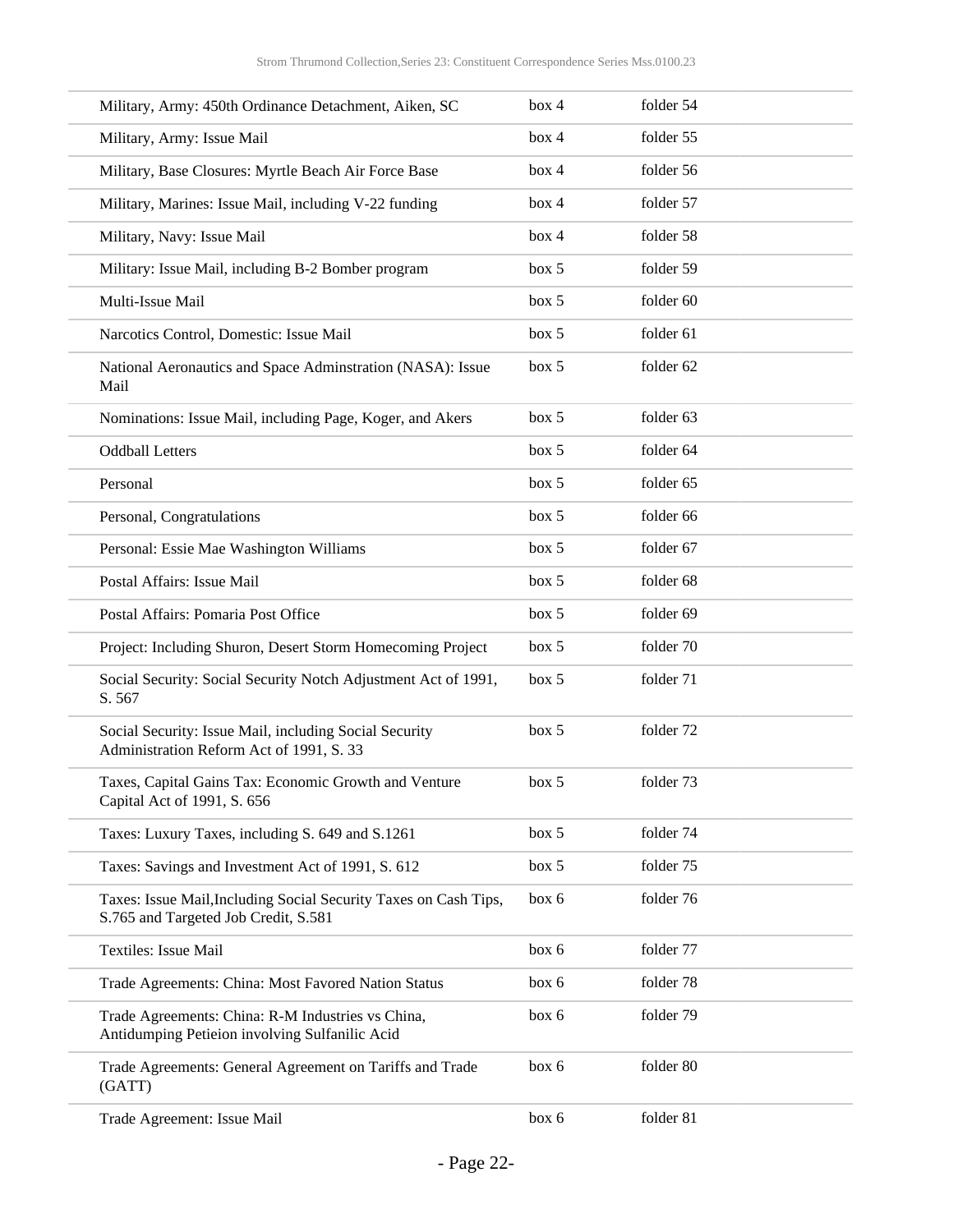<span id="page-22-0"></span>

| Trade Tariffs: Issue Mail                                                                                                                            | box 6                  | folder 82 |
|------------------------------------------------------------------------------------------------------------------------------------------------------|------------------------|-----------|
| Transportation: Issue Mail                                                                                                                           | box 6                  | folder 83 |
| Veterans: Issue Mail                                                                                                                                 | box 6                  | folder 84 |
| Welfare Reform: Issue Mail                                                                                                                           | box 6                  | folder 85 |
| 1992                                                                                                                                                 | box $1-7$<br>$(34-40)$ |           |
| <b>Title/Description</b>                                                                                                                             | <b>Instances</b>       |           |
| Abortion: Issue Mail                                                                                                                                 | box 1                  | folder 1  |
| Agriculture: Issue Mail, including National School Lunch<br>Act, S.2327                                                                              | box 1                  | folder 2  |
| Animal Welfare: Issue Mail                                                                                                                           | box 1                  | folder 3  |
| Applications: Lejla Zejnilovic Immigration Case                                                                                                      | box 1                  | folder 4  |
| Aviation, Commercial: Global AirCargo-Industrial Complex for<br>the state of North Carolina                                                          | box 1                  | folder 5  |
| Banking: Issue Mail, including the Limited Partnership Rollup<br>Reform Act of 1991 S, 1423                                                          | box 1                  | folder 6  |
| Budget: Fedeal Budget: Issue Mail                                                                                                                    | box 1                  | folder 8  |
| Communications: The Cable Television Consumer Protection<br>and Competition Act, S.12                                                                | box 1                  | folder 10 |
| Communication: Issue Mail                                                                                                                            | box 1                  | folder 11 |
| Education: Issue Mail, Including Federal Department of<br><b>Education Fiscal Year Budget 1993</b>                                                   | box 1                  | folder 12 |
| Employment: Anthony deGeorge, Jr, Steven E. Hyder, and Homer<br>C.Pickens III                                                                        | box 1                  | folder 13 |
| Edangered Species Legislation: Issue Mail                                                                                                            | box 2                  | folder 16 |
| Environment: Issue Mail, including Comprehensive Wetlands<br>Conservation and Management Act of 1991, S.1463 and Safe<br>Drinking Water Act, S.2900  | box 2                  | folder 17 |
| Foreign Affairs: Bosnia-Hercegovina, Issue Mail, including a bill<br>to restrict United States assistance to Serbia, S.1793                          | box 2                  | folder 17 |
| Foreign Affairs: China, including Most Favored Nation status                                                                                         | box 2                  | folder 18 |
| Foreign Affairs: Haiti, Issue Mail, including Resolution<br>Concerning the Military Coup, S.Con.Res.71                                               | box 2                  | folder 19 |
| Foreign Affairs: Israel: Issue Mail, including Loan Guarantees                                                                                       | box 2                  | folder 20 |
| Foreign Affairs: Soviet Union: Issue Mail, including Freedom<br>For Russia and Emerging Eurasian Democracies and Open<br>Markets Support Act, S.2532 | box 1                  | folder 21 |
| Foreign Affairs: Japan, Issue Mail                                                                                                                   | box 2                  | folder 22 |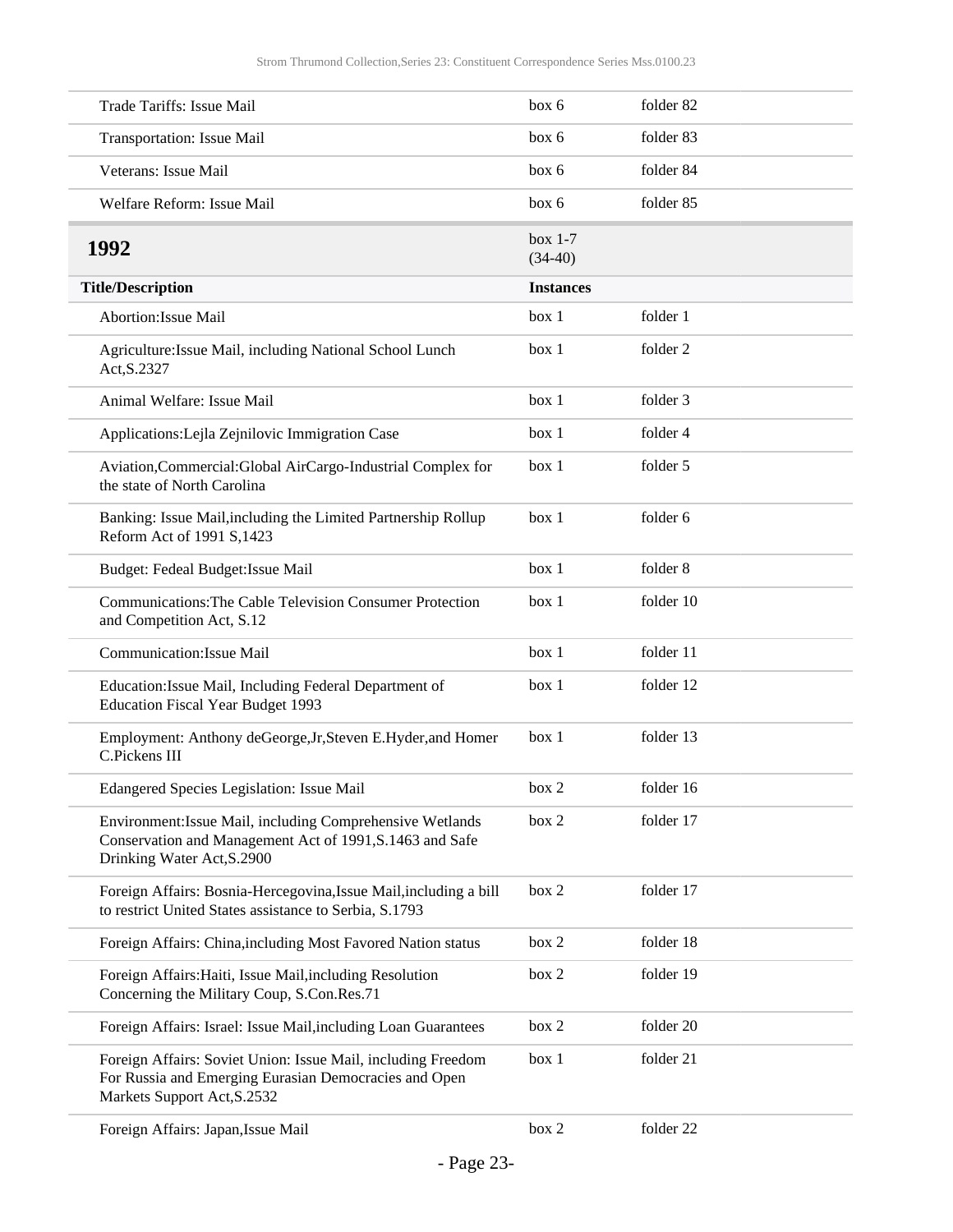| Foreign Affairs: Issue Mail                                                                    | box 2 | folder 23 |
|------------------------------------------------------------------------------------------------|-------|-----------|
| Health: Acquired Immune Deficiency Syndrome AIDS                                               | box 3 | folder 24 |
| Health: Human Fetal Tissue Research                                                            | box 3 | folder 25 |
| Health: Orphan Drug Act, S.2060                                                                | box 3 | folder 26 |
| Health: Issue Mail                                                                             | box 3 | folder 27 |
| Housing: Issue Mail                                                                            | box 3 | folder 28 |
| Indian Affairs: Issue Mail, including Job Training and Basic<br>Skills Act of 1992             | box 3 | folder 29 |
| Invitations, Accepted                                                                          | box 3 | folder 30 |
| Labor Employee Retirement Income Secruity Act, S.794                                           | box 3 | folder 32 |
| Labor:Coal Inddustry Retiree Health Benefit Act, S.1989                                        | box 4 | folder 34 |
| Labor: Dole Amendment No 2438, S.2733 (Rail Strike)                                            | box 4 | disk 35   |
| Labor: Fair Labor Standards Act, S.1670                                                        | box 4 | folder 36 |
| Labor: Issue Mail                                                                              | box 4 | folder 37 |
| Labor: Product Liability Fairness Act, S.640                                                   | box 4 | folder 38 |
| Labor: Striker Participation, S.55                                                             | box 4 | folder 39 |
| Medicare: Issue Mail, including Ensuring Access Through<br>Medical Liability Reform Act, S.489 | box 4 | folder 40 |
| Military: Appointment of Chiropractors in the Armed Forces,<br>S.68                            | box 4 | folder 41 |
| Military: Navy: USS Sanctuary                                                                  | box 4 | folder 42 |
| Military: Issue Mail, including Department of Defense<br>Authorization Act, S.217              | box 4 | folder 43 |
| National Aeronautics and Space Administration (NASA): Issue<br>Mail                            | box 4 | folder 44 |
| <b>Oddball Letters</b>                                                                         | box 4 | folder 45 |
| Personal: Essie Mae Washington Williams                                                        | box 4 | folder 46 |
| Personal:Greetings                                                                             | box 4 | folder 47 |
| Personal: Professional                                                                         | box 4 | folder 48 |
| Postal Affairs: Issue Mail, including the Commemorative Elvis                                  | box 4 | folder 49 |
| Presley Stamp                                                                                  |       |           |
| Projects: Issue Mail                                                                           | box 4 | folder 50 |
| Social Security: Social Security Administrative Reform Act, S.33                               | box 5 | folder 51 |

Social Security: Issue Mail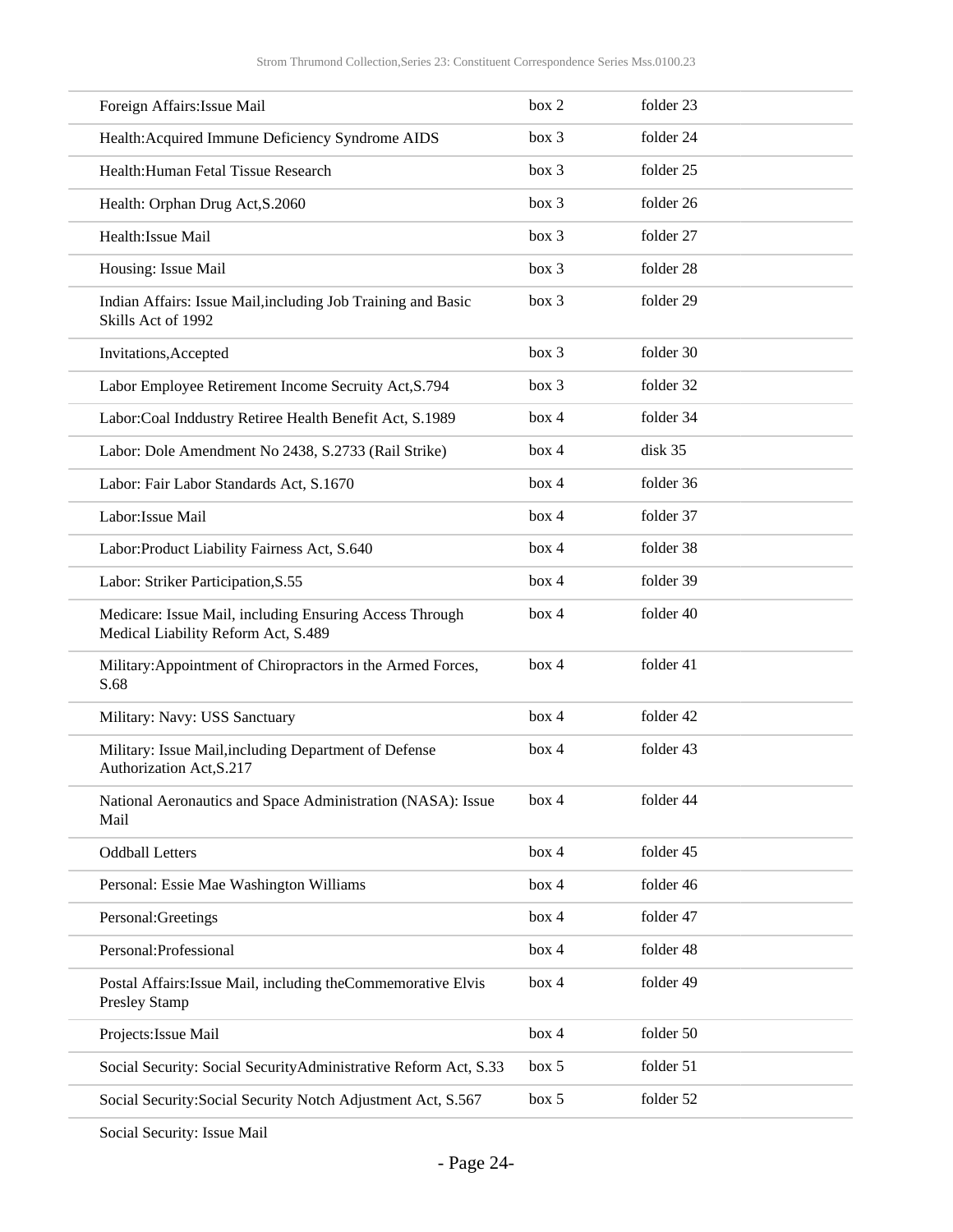<span id="page-24-0"></span>

|                                                                               | box 5                  | folder 53 |
|-------------------------------------------------------------------------------|------------------------|-----------|
| Taxes: Tax Annuities: Issue Mail                                              | box 5                  | folder 54 |
| Taxes: Tax Extension Act, S.2773(Targeted Jobs Tax Credit)                    | box 5                  | disk 55   |
| Taxes: Issue Mail                                                             | box 5                  | folder 56 |
| Taxes: Issue Mail II                                                          | box~5                  | folder 57 |
| Trade Agreements: North American Free TRade Agreement<br>(NAFTA)              | box~5                  | folder 58 |
| Trade Agreement: Shipbuilding and Repair Industry Free Trade<br>Act, S.1361   | box 5                  | disk 59   |
| Trade Agreement: SuperConducting Super Collider Project:<br><b>Issue Mail</b> | box 5                  | folder 60 |
| Trade Agreements: Issue Mail                                                  | box 6                  | folder 61 |
| Trade Deficit: US-Japan: Issue Mail                                           | box 6                  | folder 62 |
| Trade Tariffs: Uruguary Round of General Agreement on Tariffs<br>and Trade    | box 6                  | folder 63 |
| Transportation: USAir and British Airways Transaction                         | box 6                  | folder 64 |
| Transportation: Conrail Railroads Strike                                      | box 6                  | folder 65 |
| Transportation: Negotiated Rates Equity Act, S.1675                           | box 6                  | folder 66 |
| Transportation: Safety Belt and Motorcycle Helment, S.2204                    | box 6                  | folder 67 |
| Transportation: Issue Mail                                                    | box 6                  | folder 68 |
| Transportation: Issue Mail II                                                 | box 7                  | folder 69 |
| Veterans: Department of Veterans Affairs Nurse Pay Act, Public<br>Law 101-366 | box 7                  | folder 70 |
| Veterans: Disability Compensation, HR 304                                     | box 7                  | folder 71 |
| Veterans: Health Care, HR 2824                                                | box 7                  | disk 72   |
| Veterans: Veterans'Readjustment Authority                                     | box 7                  | disk 73   |
| Veterans: Issue Mail I                                                        | box 7                  | folder 74 |
| Veterans: Issue Mail II                                                       | box 7                  | folder 75 |
| 1993                                                                          | box $1-8$<br>$(41-48)$ |           |
| <b>Title/Description</b>                                                      | <b>Instances</b>       |           |
| Abortion: Issue Mail including the Hyde Adment and Freedom<br>of Choice Act   | box 1                  | folder 1  |
| Agriculture: Issue Mail I                                                     | box 1                  | folder 2  |
| Agriculture: Issue Mail                                                       | box 1                  | folder 3  |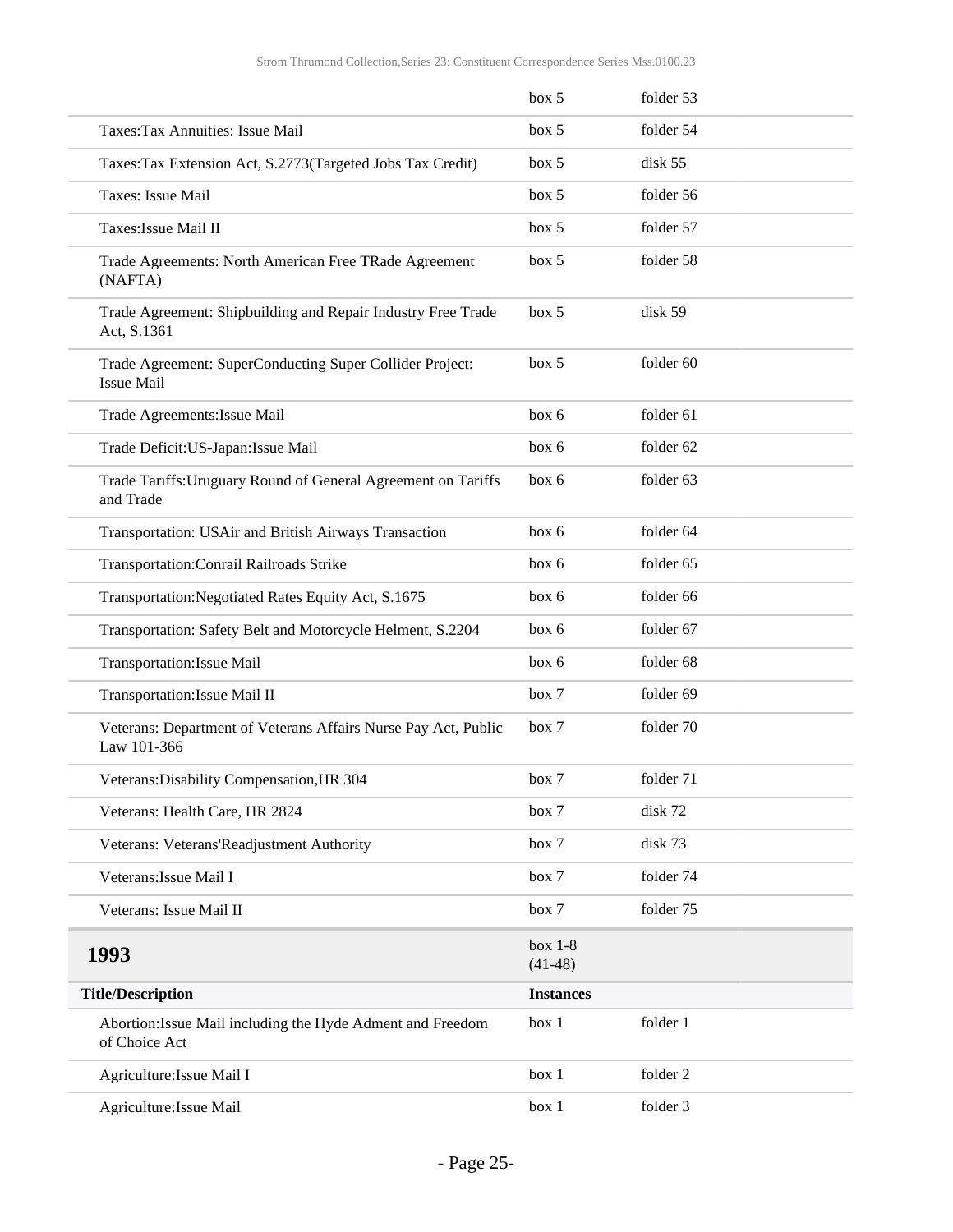| Animal Welfare: Issue Mail including, the Downed Animal<br>Protection Act of 1992, S.2296                         | box 1 | folder 4  |
|-------------------------------------------------------------------------------------------------------------------|-------|-----------|
| Arts and Entertainment: Issue Mail                                                                                | box 1 | folder 5  |
| Aviation, Commerical: Issue Mail                                                                                  | box 1 | folder 6  |
| <b>Banking: Issue Mail</b>                                                                                        | box 1 | folder 7  |
| Banking: Rual Electrification Adminstration (REA)                                                                 | box 1 | frame 8   |
| Budget: Federal Budget: Issue Mail                                                                                | box 1 | folder 9  |
| Budget: Federal Budget: Issue Mail II                                                                             | box 1 | folder 10 |
| Budget: Federal Deficit: Issue Mail III                                                                           | box 1 | folder 11 |
| Campaign Finance Reform Oversight: Issue Mail                                                                     | box 2 | folder 12 |
| Child Care: Issue Mail                                                                                            | box 2 | folder 13 |
| Civil Rights: Issue Mail                                                                                          | box 2 | folder 14 |
| Communications: Cable Television Consumer Protection Act,<br>S.12                                                 | box 2 | folder 15 |
| Communications: Issue Mail                                                                                        | box 2 | folder 16 |
| Contracts: University of South Carolina: Dr John Palms                                                            | box 2 | folder 17 |
| Economy(US): Issue Mail                                                                                           | box 2 | folder 18 |
| <b>Education : Issue Mail</b>                                                                                     | box 2 | folder 19 |
| Election Reform: Issue Mail                                                                                       | box 2 | folder 20 |
| Endangerered Species Legislation: Issue Mail including<br>Endangered Species Act Amendments of 1993, S.921        | box 2 | folder 21 |
| Energy: Issue Mail, including Superconducting Super Collider<br>program                                           | box 2 | folder 22 |
| Environment: Clean Water Act, S.1195                                                                              | box 2 | folder 23 |
| Environment: Department of EnvironmentAct 1993, S.171                                                             | box 2 | folder 24 |
| Enviroment: Low-Level Radioactive Waste Policy Act                                                                | box 2 | folder 25 |
| Environment: Issue Mail                                                                                           | box 2 | folder 26 |
| Federal and Public Lands: Owership, Protection and Use:<br>Mineral Exploration and Development Act of 1993, S.257 | box 3 | folder 27 |
| Federal and Public Lands: Ownership, Protection and Use: Issue<br>Mail                                            | box 3 | folder 28 |
| Foreign Affairs: China                                                                                            | box 3 | folder 29 |
| Foreign Affairs: Bosnia-Hercegovina: Issue Mail                                                                   | box 3 | folder 30 |
| Foreign Affairs: Romania                                                                                          | box 3 | folder 31 |

Forest Fires and Forest Management: Issue Mail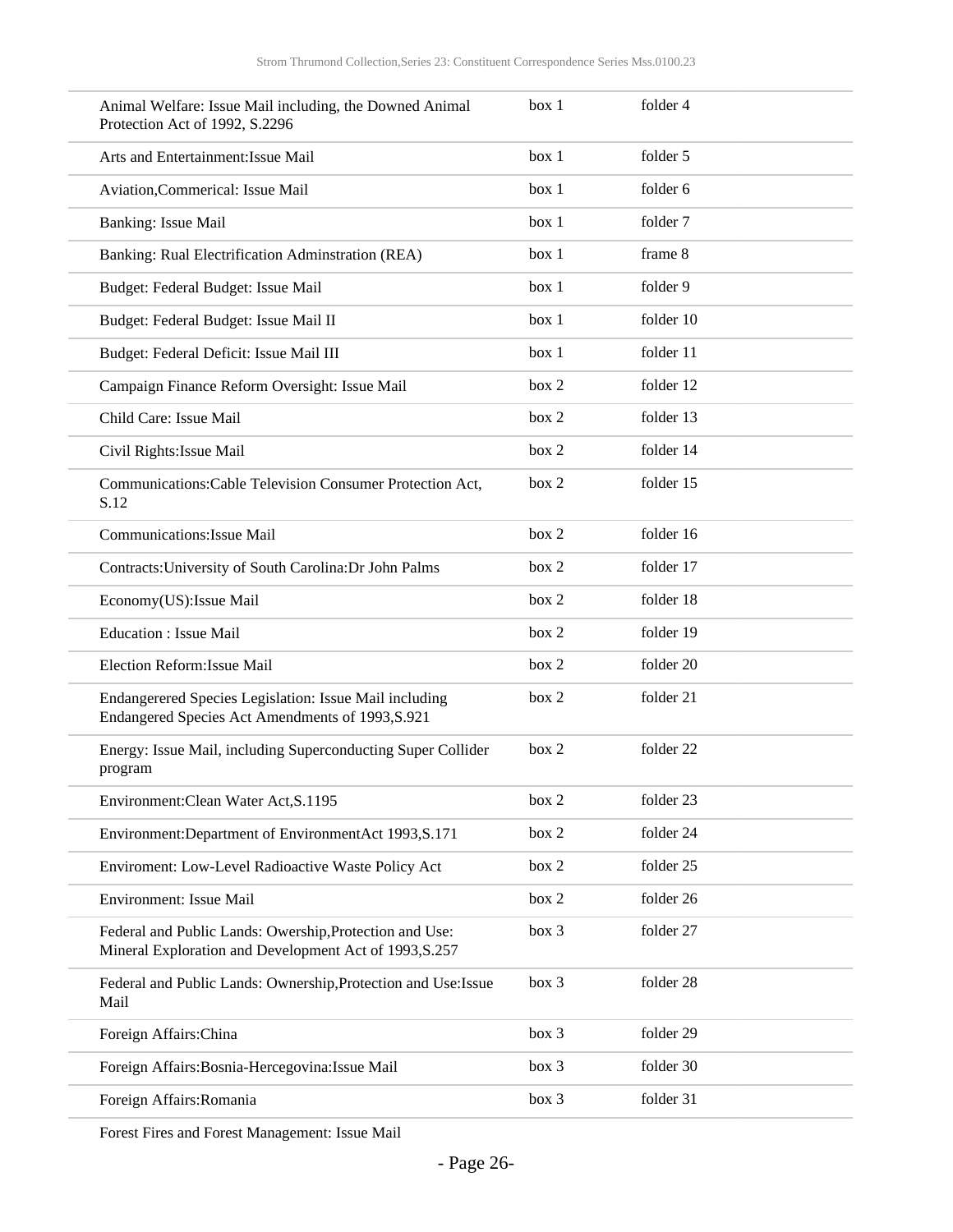|                                                                           | box 3 | folder 32         |
|---------------------------------------------------------------------------|-------|-------------------|
| <b>Government Personnel</b>                                               | box 3 | folder 33-39      |
| Grants                                                                    | box 3 | folder 40         |
| Grants                                                                    | box 3 | folder 41         |
| Grants                                                                    | box 3 | folder 42         |
| Health                                                                    | box 3 | folder 43         |
| Health                                                                    | box 4 | folder 44-66      |
| Health                                                                    | box 5 | folder 67-88      |
| Health                                                                    | box 6 | folder 89-106     |
| <b>Indian Affairs</b>                                                     | box 7 | folder 108        |
| Industries(US)&Trade                                                      | box 7 | folder<br>109-120 |
| Invitation, Accepted                                                      | box 7 | folder 121        |
| Invitation, Accepted                                                      | box 7 | folder 122        |
| Labor: Dietary Supplement Health and Edcation Act of 1993                 | box 7 | folder 123        |
| Labor: Hatch Act Reform Amendments of 1993                                | box 7 | folder 124        |
| Labor                                                                     | box 7 | folder 125        |
| Medicare/Medicaid                                                         | box 7 | folder 126        |
| Military:Cost of Living Adjustments(COLA)                                 | box 7 | folder 127        |
| Multi-Issue Mail                                                          | box 7 | folder 128        |
| National Aeronautics and Space Adminstration(NASA)                        | box 7 | folder 129        |
| Nominations: Alicia Munnell                                               | box 7 | folder 130        |
| Nominations: Roberta Achtenburg                                           | box 7 | folder 131        |
| Personal                                                                  | box 8 | folder 132        |
| Postal Affairs                                                            | box 8 | folder 133        |
| Projects                                                                  | box 8 | folder 134        |
| Social Security: Notch Issue                                              | box 8 | folder 135        |
| Social Security: Social Security Admistrative Reform Act of<br>1991, S.33 | box 8 | folder 136        |
| Social Security                                                           | box 8 | folder 137        |
| Taxes: British Thermal Unit (Btu) Energy Tax                              | box 8 | folder 138        |
| Taxes: Cigarette Tax                                                      | box 8 | folder 139        |

Taxes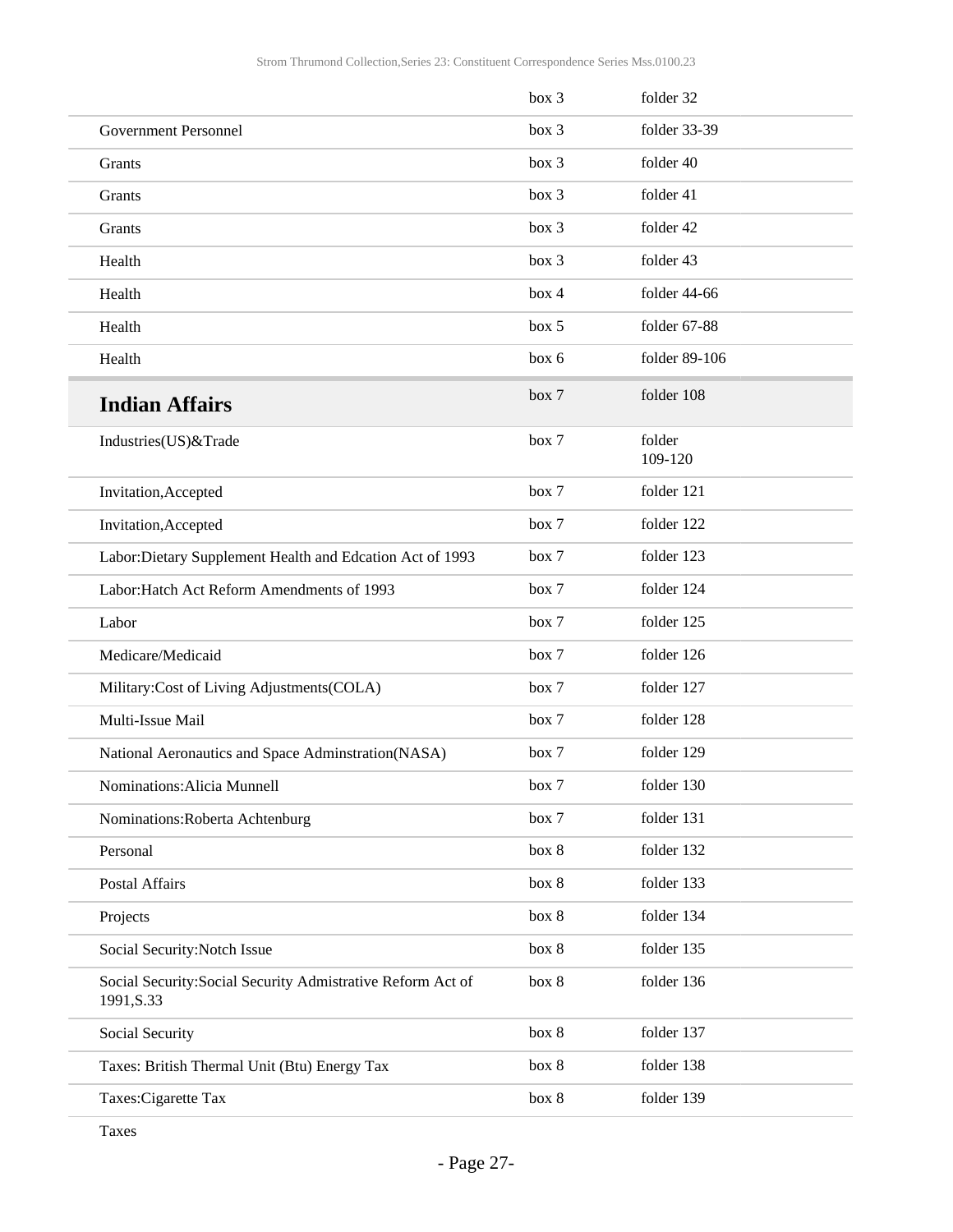<span id="page-27-0"></span>

|                                                                                    | box 8                  | folder 140 |
|------------------------------------------------------------------------------------|------------------------|------------|
| Taxes                                                                              | box 8                  | folder 141 |
| Taxes                                                                              | box 8                  | folder 142 |
| Textiles                                                                           | box 8                  | folder 143 |
| Trade                                                                              | box 8                  | folder 144 |
| Transportation                                                                     | box 8                  | folder 145 |
| Veterans                                                                           | box 8                  | folder 146 |
| Veterans                                                                           | box 8                  | folder 147 |
| Wildlife                                                                           | box 8                  | folder 148 |
| 1994                                                                               | $box 1-4$<br>$(49-52)$ |            |
| <b>Title/Description</b>                                                           | <b>Instances</b>       |            |
| Abortion                                                                           | box 1                  | folder 1   |
| Agriculture                                                                        | box 1                  | folder 2   |
| Animal Wefare                                                                      | box 1                  | folder 3   |
| Aviation, Commercial                                                               | box 1                  | folder 4   |
| Banking                                                                            | box 1                  | folder 5   |
| Budget, Federal Budget                                                             | box 1                  | folder 6   |
| Campaign Financial Reform, Oversight                                               | box 1                  | folder 7   |
| Civil Rights                                                                       | box 1                  | folder 8   |
| Child Care                                                                         | box 1                  | folder 9   |
| Communication:Telecommunication Services Enhancement Act<br>of 1994 S.2111         | box 1                  | folder 10  |
| Communication: Issue Mail, including Fairness in Broadcasting<br>act of 1933 S.333 | box 1                  | folder 11  |
| Economy                                                                            | box 1                  | folder 12  |
| Education                                                                          | box 1                  | folder 13  |
| Education                                                                          | box 1                  | folder 14  |
| Environment: Clean Water Act                                                       | box 1                  | folder 15  |
| Environment: Clean Water Act                                                       | box 1                  | folder 16  |
| Environment:Safe Drinking Water Act                                                | box 1                  | folder 17  |
| Environment: Issue Mail                                                            | box 2                  | folder 18  |
| Finance, including Grace Committee                                                 | box 2                  | folder 19  |
| Fisheries, Coastal and Marine Resources Managment                                  | box 2                  | folder 20  |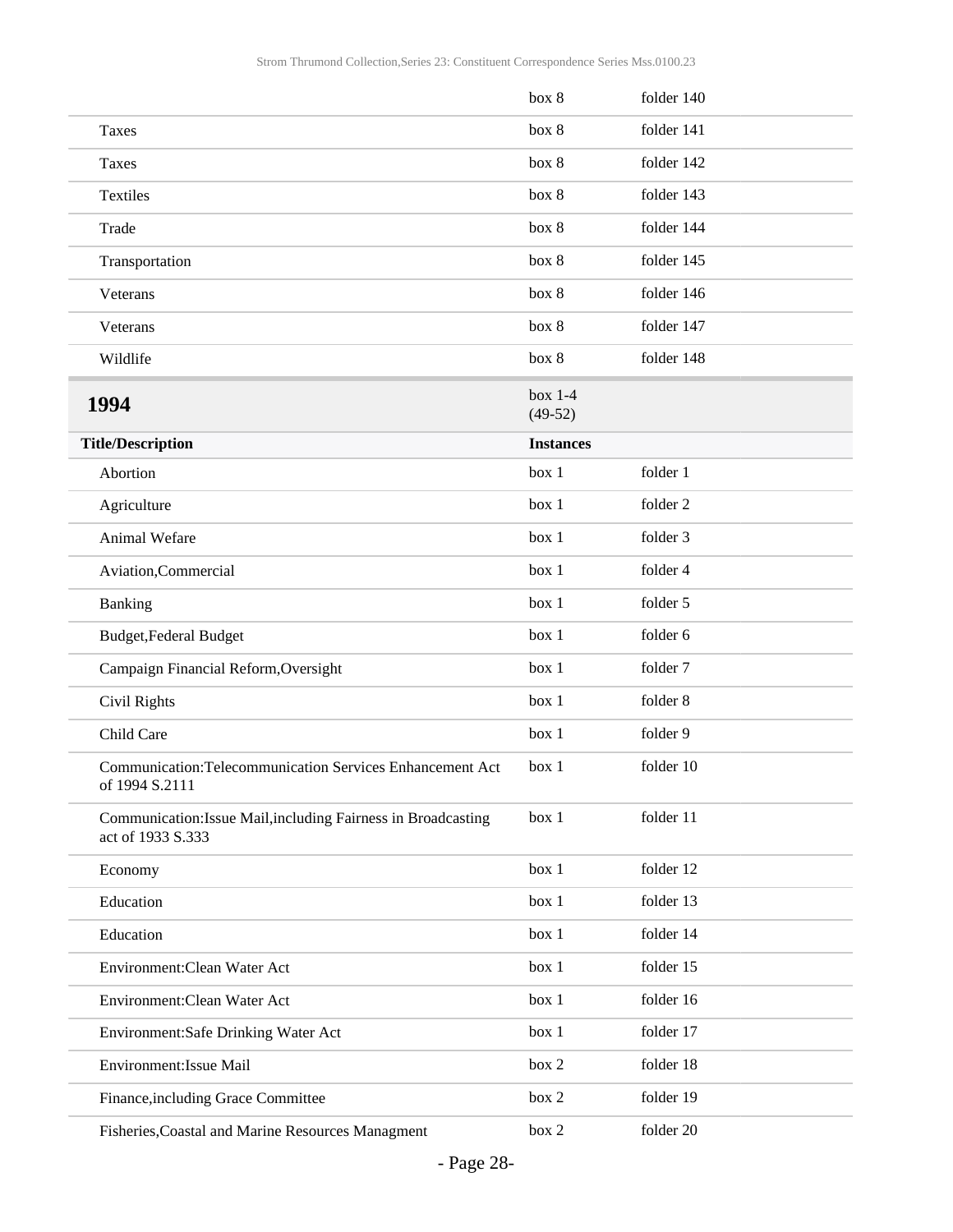| Foreign Affairs: Foreign Aid/Relations          | box 2 | folder 21 |
|-------------------------------------------------|-------|-----------|
| Foreign Affairs: Legislation, United Nation     | box 2 | folder 22 |
| Forien Affairs: Trade, including NAFTA and GATT | box 2 | folder 23 |
| Foreign Affairs                                 | box 2 | folder 24 |
| Forest Fires and Forest Management              | box 2 | folder 25 |
| Health                                          | box 2 | folder 26 |
| Health                                          | box 2 | folder 27 |
| Housing                                         | box 2 | folder 28 |
| Invitations                                     | box 3 | folder 29 |
| Industries(US)and Trade                         | box 3 | folder 30 |
| Labor                                           | box 3 | folder 31 |
| Labor                                           | box 3 | folder 32 |
| Labor                                           | box 3 | folder 33 |
| Labor                                           | box 3 | folder 34 |
| Labor                                           | box 3 | folder 35 |
| Multi-Issue Mail                                | box 3 | folder 36 |
| Multi-Issue Mail                                | box 3 | folder 37 |
| Personal                                        | box 3 | folder 38 |
| Personal                                        | box 4 | folder 39 |
| Personal                                        | box 4 | folder 40 |
| Projects                                        | box 4 | folder 41 |
| Projects                                        | box 4 | folder 42 |
| Projects                                        | box 4 | folder 43 |
| Taxes: Annunties                                | box 4 | folder 44 |
| Taxes: Cigarette Tax                            | box 4 | folder 45 |
| Taxes: Issue                                    | box 4 | folder 46 |
| Transportation                                  | box 4 | folder 47 |
| Veterans                                        | box 4 | folder 48 |
| Veterans                                        | box 4 | folder 49 |
| Welfare                                         | box 4 | folder 50 |
| Wildlife                                        | box 4 | folder 51 |
| Wildlife                                        | box 4 | folder 52 |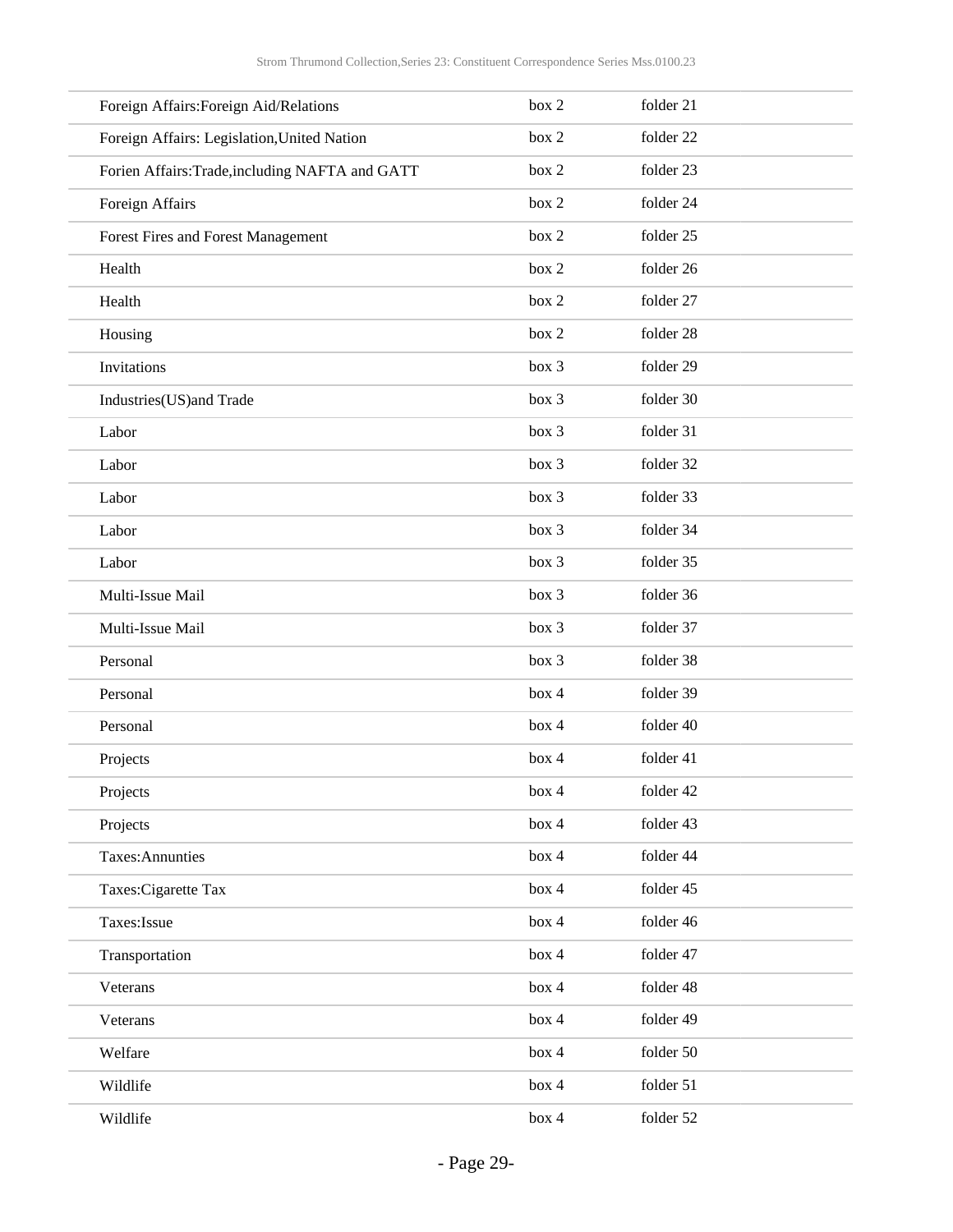<span id="page-29-0"></span>

| 1995                                                                                      | box $1-7$<br>$(53-59)$ |                                                        |
|-------------------------------------------------------------------------------------------|------------------------|--------------------------------------------------------|
| <b>Title/Description</b>                                                                  | <b>Instances</b>       |                                                        |
| Agriculture                                                                               | box 1                  | folder<br>data_value_missing_3742bf718f16840c5c46605f; |
| Animal Welfare                                                                            | box 1                  | folder 2                                               |
| Abortion: Nomination of Dr. Henry Foster                                                  | box 1                  | folder 3                                               |
| Arts and Entertainment: National Endowmwnt of the Arts                                    | box 1                  | folder 4                                               |
| Banking: Issue Mail, including Private Securities Litigation<br>Reform Act of 1995. S.240 | box 1                  | folder 5                                               |
| <b>Budget:Federal Budget</b>                                                              | box 1                  | folder 6                                               |
| <b>Budget:Federal Employee Retirement</b>                                                 | box 1                  | folder 7                                               |
| Budget: Unfunded Mandate Refore Act of 1995, S.1                                          | box 1                  | folder 8                                               |
| Budget: Unfuned Manadate Reform Act of 1995, S.1                                          | box 1                  | folder 9                                               |
| Campaign Finance Reform                                                                   | box 1                  | folder 10                                              |
| Civil Rights                                                                              | box 1                  | folder 11                                              |
| Child Care: Issue Mail, including United Nations Convention on<br>the Rights of the Child | box 1                  | folder 12                                              |
| Communications                                                                            | box 1                  | folder 13                                              |
| Communications                                                                            | box 1                  | folder 14                                              |
| <b>Community Service</b>                                                                  | box 1                  | folder 15                                              |
| Defense                                                                                   | box 1                  | folder 16                                              |
| Education: Adult Education and Family Literacy Reform Act of<br>1995, S.797               | box 1                  | folder 17                                              |
| Education:Carl D.Perkins Vocational and Applied Technology<br>Education Act, S.143        | box 1                  | folder 18                                              |
| Education: Claflin College: The Campaign for Claflin                                      | box 1                  | folder 19                                              |
| Education:JPTA                                                                            | box 2                  | folder 20                                              |
| Education: Student Loan Evaluaton and Stabilization Act, S.495                            | box 2                  | folder 21                                              |
| Education: Tro Programs: Harkins-Hollings Amendment                                       | box 2                  | folder 22                                              |
| <b>Education:Issue Mail</b>                                                               | box 2                  | folder 23                                              |
| <b>Energy Policy</b>                                                                      | box 2                  | folder 24                                              |
| Environment: Federal Water Pollution Control Act(Clean Water<br>Act)                      | box 2                  | folder 25                                              |
| Environment: Issue Mail                                                                   | box 2                  | folder 26                                              |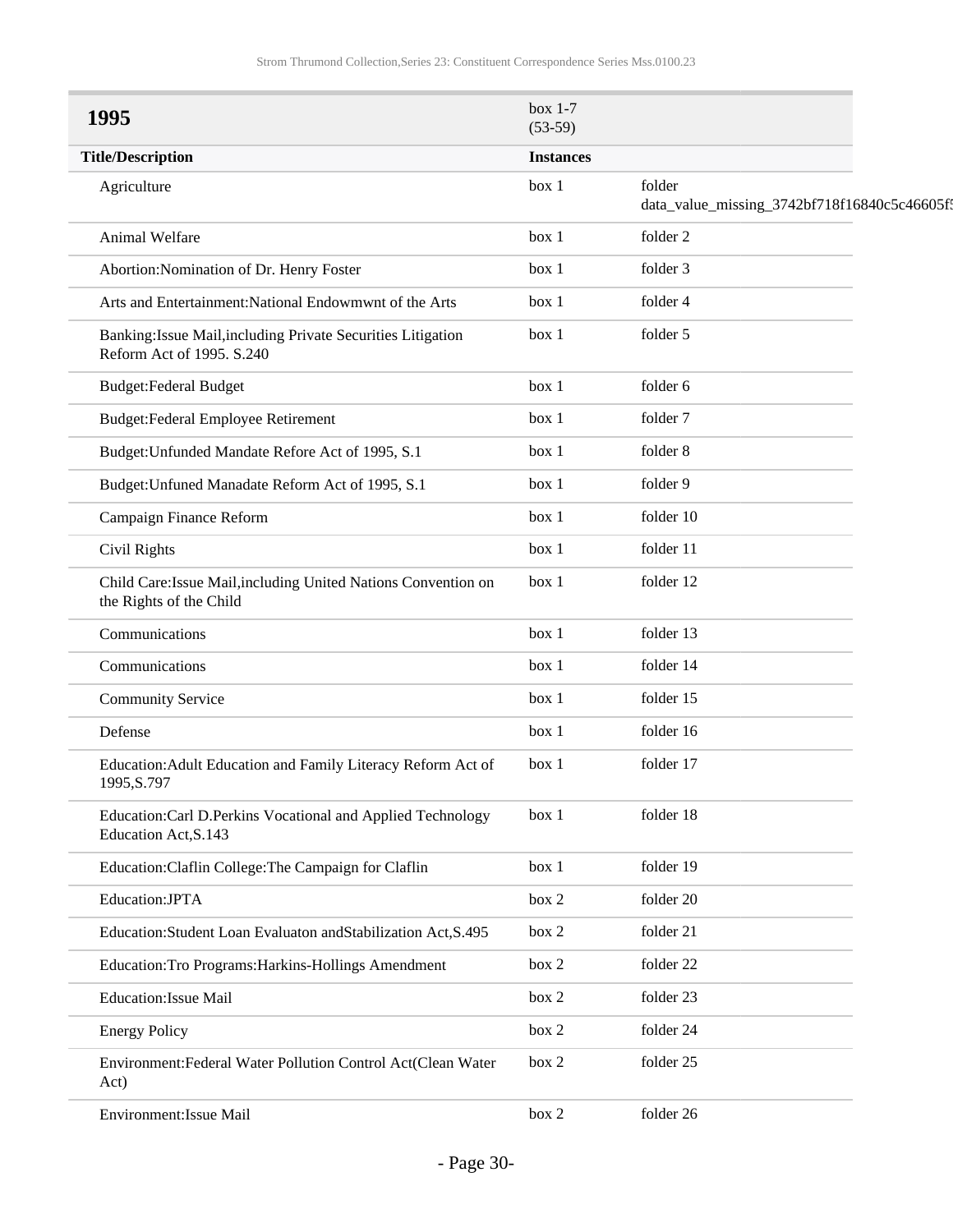| <b>Federal Entitlements</b>                                                   | box 2 | folder 27 |
|-------------------------------------------------------------------------------|-------|-----------|
| Foreign Affairs: China                                                        | box 2 | folder 28 |
| Foreign Affairs: Cuba                                                         | box 2 | folder 29 |
| Foreign Affairs: Europe                                                       | box 2 | folder 30 |
| Foreign Affairs: Mexico                                                       | box 2 | folder 31 |
| Foreign affairs: Middle East                                                  | box 2 | folder 32 |
| Foreign Affairs: Vietnam                                                      | box 2 | folder 33 |
| Foreign Affairs: Issue Mail                                                   | box 2 | folder 34 |
| Health: Issue Mail                                                            | box 3 | folder 35 |
| Health: Issue Mail                                                            | box 3 | folder 36 |
| Housing                                                                       | box 3 | folder 37 |
| Industries(US)and Trade: the Product Liability Fairness Act of<br>1995, S.565 | box 3 | folder 38 |
| Industries (US)and Trade: Product Liability Fairness Act of<br>1995, S.565    | box 3 | folder 39 |
| Industries (US)and Trade                                                      | box 3 | folder 40 |
| Invitations                                                                   | box 3 | folder 41 |
| Invitations                                                                   | box 3 | folder 42 |
| Labor: Davis-Bacon Act, s.141                                                 | box 3 | folder 43 |
| Medicare                                                                      | box 4 | folder 45 |
| Military: Air Force: Fiscal Year 1998                                         | box 4 | folder 46 |
| Military: Nomination: Keith R.Hall                                            | box 4 | folder 47 |
| Military: Air Force: XXI initiatives and army mondernization<br>program       | box 4 | folder 48 |
| Military: Ared Services Committee Annouces Subcommittee<br>Memebership        | box 4 | folder 49 |
| Military: Chairman of the Armed Services Committee                            | box 4 | folder 50 |
| Military:Defense:Acquistion reform                                            | box 4 | folder 51 |
| Military: Defense Fiscal Year 1998                                            | box 4 | folder 52 |
| Military: Defense Fiscal Year 1998                                            | box 4 | folder 53 |
| Military: Direct Ground Combat Definition and Assignment Rule                 | box 4 | folder 54 |
| Military: Nomination of Federico F. Pena                                      | box 4 | folder 55 |
| Military: Nomination of William Cohen                                         | box 4 | folder 56 |
| Military: Statement about US Senate                                           | box 4 | folder 57 |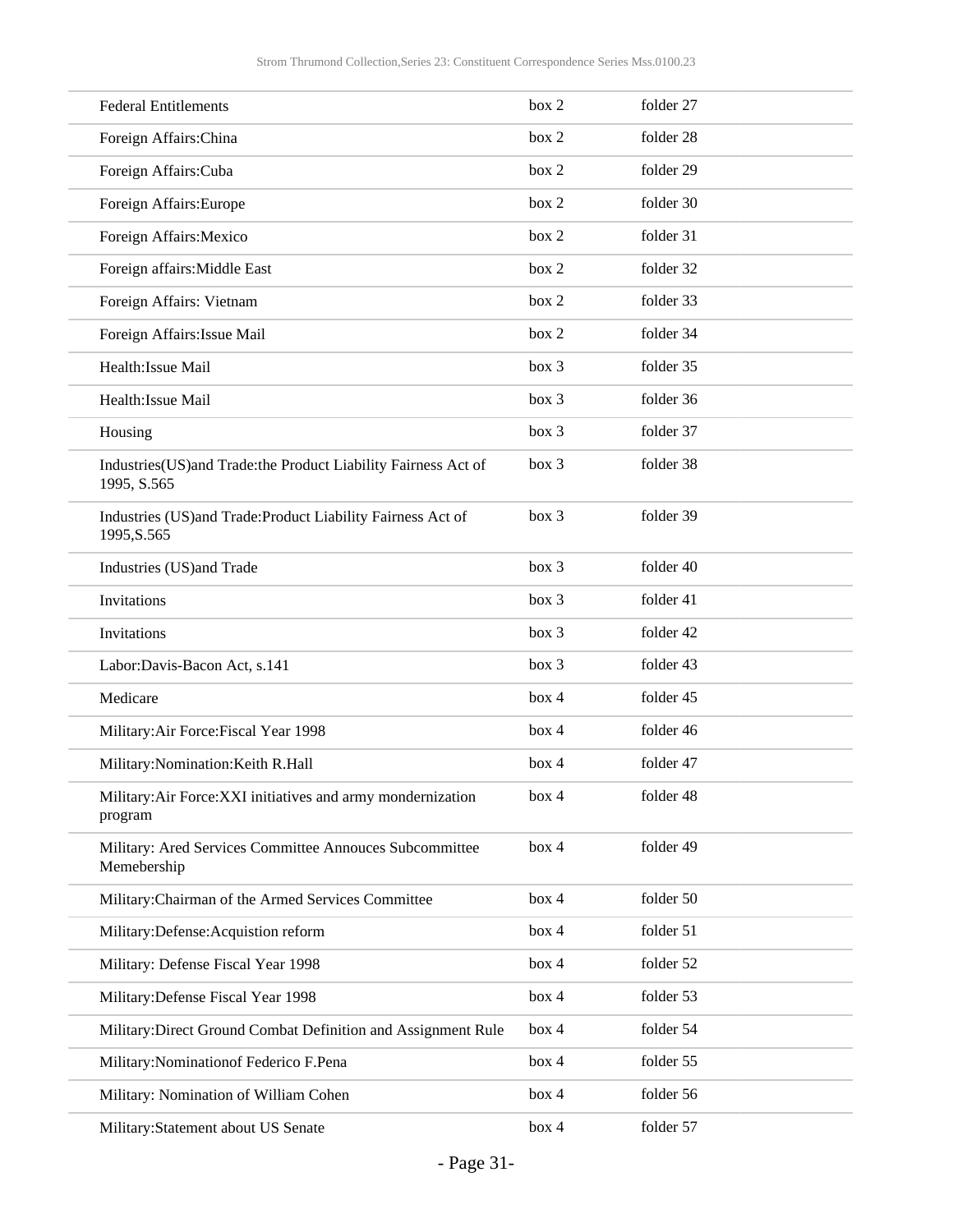| Military: Testimony on Army Sexual Harassment                                                                    | box 4                  | folder 58 |
|------------------------------------------------------------------------------------------------------------------|------------------------|-----------|
| Military: Testimony: Ballistic Missle Defense Programs                                                           | box 5                  | folder 59 |
| Testimony: Defense Authorization: Department of Energy<br>Weapons                                                | box~5                  | folder 60 |
| <b>Testimony: Defense Authorization Request</b>                                                                  | box 5                  | folder 61 |
| Military:Testimony:Defense Military:Testimony:Defense<br>Program to combat Weapons of Mass Destruction           | box 5                  | folder 62 |
| Military:Testimony:Department of Defense Policies                                                                | box 5                  | folder 63 |
| Military: Testimony: Department of Energy's National Security<br>Program and Environmental Management Activities | box~5                  | folder 64 |
| Military:Testimony:Military Readiness Accounts Fiscal Year<br>1998                                               | box 5                  | folder 65 |
| Military:Testimony:Military Strategies and Operational<br>Requirements                                           | box 5                  | folder 66 |
| Military:Testimony:Persian Gulf Illness                                                                          | box 5                  | folder 67 |
| Military: Testimony on Science and Technology                                                                    | box~5                  | folder 68 |
| Military:Testimony:Tactial Aviation Modernization Issues                                                         | box 5                  | folder 69 |
| <b>Trade Agreements</b>                                                                                          | box 7                  | folder 86 |
| Transportation                                                                                                   | box 7                  | folder 86 |
| Transportation                                                                                                   | box 7                  | folder 88 |
| Veterans                                                                                                         | box 7                  | folder 89 |
| Welfare Reform                                                                                                   | box 7                  | folder 90 |
| Welfare Reform                                                                                                   | box 7                  | folder 91 |
| Whitewater Scandal                                                                                               | box 7                  | folder 92 |
| Wildlife                                                                                                         | box 7                  | folder 93 |
| Wildlife                                                                                                         | box 7                  | folder 94 |
| 1996                                                                                                             | $box 1-5$<br>$(60-64)$ |           |
| <b>Title/Description</b>                                                                                         | <b>Instances</b>       |           |
| Agriculture                                                                                                      |                        |           |
| Agriculture                                                                                                      | box 1 Folder<br>2      |           |
| Agriculture: Reauthorization of the Farm Bill                                                                    | box 1 folder<br>4      |           |

<span id="page-31-0"></span>Animal Welfare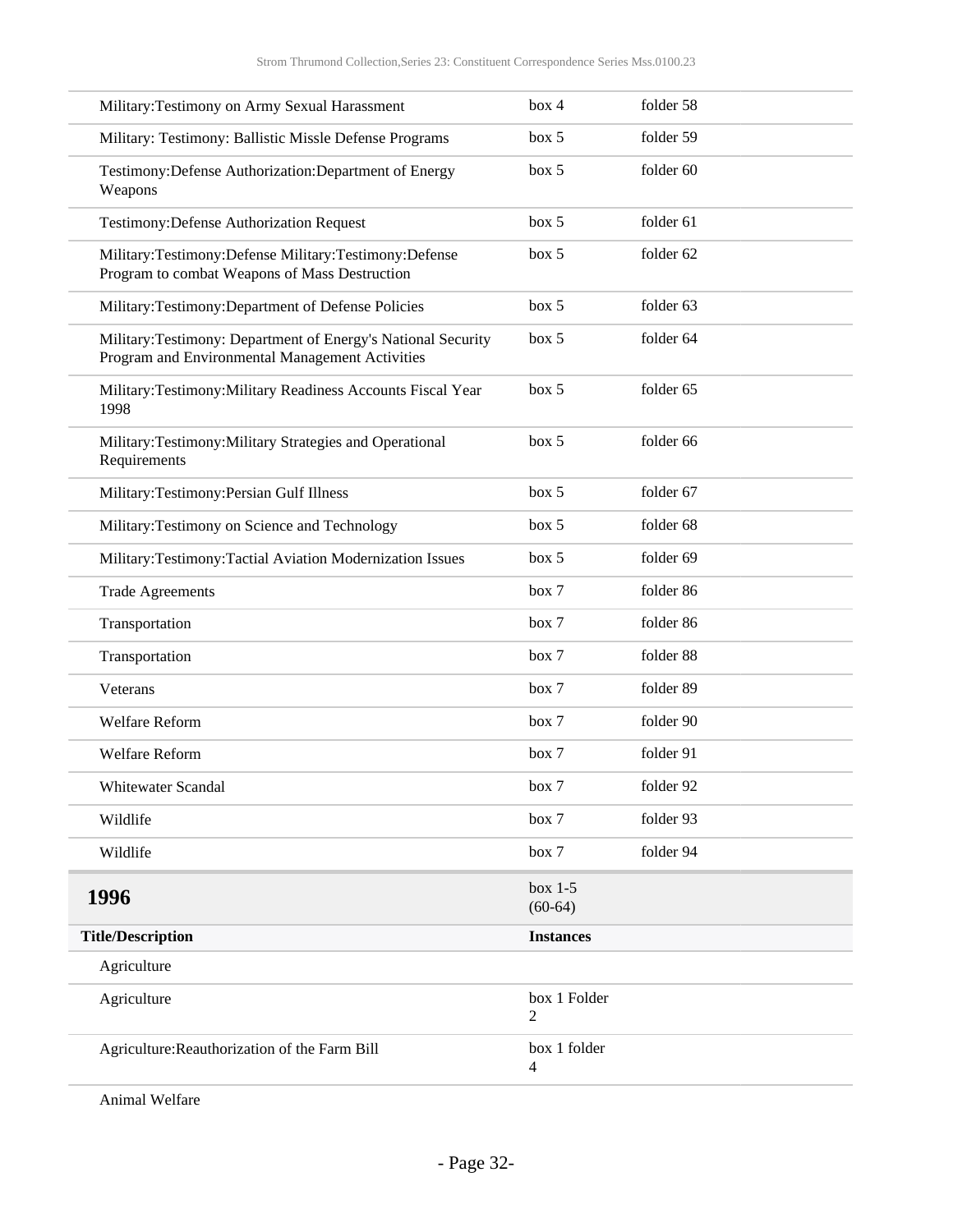|                                                                                     | box 1 folder<br>5  |           |
|-------------------------------------------------------------------------------------|--------------------|-----------|
| Arts&Entertainment                                                                  | box 1 Folder<br>6  |           |
| Banking                                                                             | box 1 Folder<br>8  |           |
| <b>Budget</b>                                                                       | box 1 Folder<br>9  |           |
| Budget: Cost-of-Living Allowences(COLA)                                             | box 1 Folder<br>10 |           |
| Banking                                                                             | box 1 Folder<br>11 |           |
| Banking: Department of Treasury Enforcement Communications<br><b>Sustem Records</b> | box 1 Folder<br>12 |           |
| Budget: Federal                                                                     | box 1 Folder<br>13 |           |
| Budget:Federal                                                                      | box 1 Folder<br>14 |           |
| Aviation                                                                            | box 1 Folder<br>7  |           |
| Budget: Federal                                                                     | box 1 Folder<br>15 |           |
| Budget:Federal                                                                      | box 1 Folder<br>16 |           |
| Budget: Federal                                                                     | box 1 Folder<br>17 |           |
| Budget:Federal Deficit                                                              | box 1 Folder<br>18 |           |
| Agriculture                                                                         | box 1 folder<br>2  |           |
| Budget:Federal:Medical Research                                                     | box 1 Folder<br>19 |           |
| <b>Business</b>                                                                     | box 2 Folder<br>21 |           |
| <b>Business</b>                                                                     | box 2              | folder 22 |
| <b>Business</b>                                                                     | box 2              | folder 23 |
| <b>Business</b>                                                                     | box 2              | folder 24 |
| <b>Business</b>                                                                     |                    |           |
| Campaign Finanace Reform                                                            | box 2              | folder 26 |
| Child Care                                                                          | box 2              | folder 27 |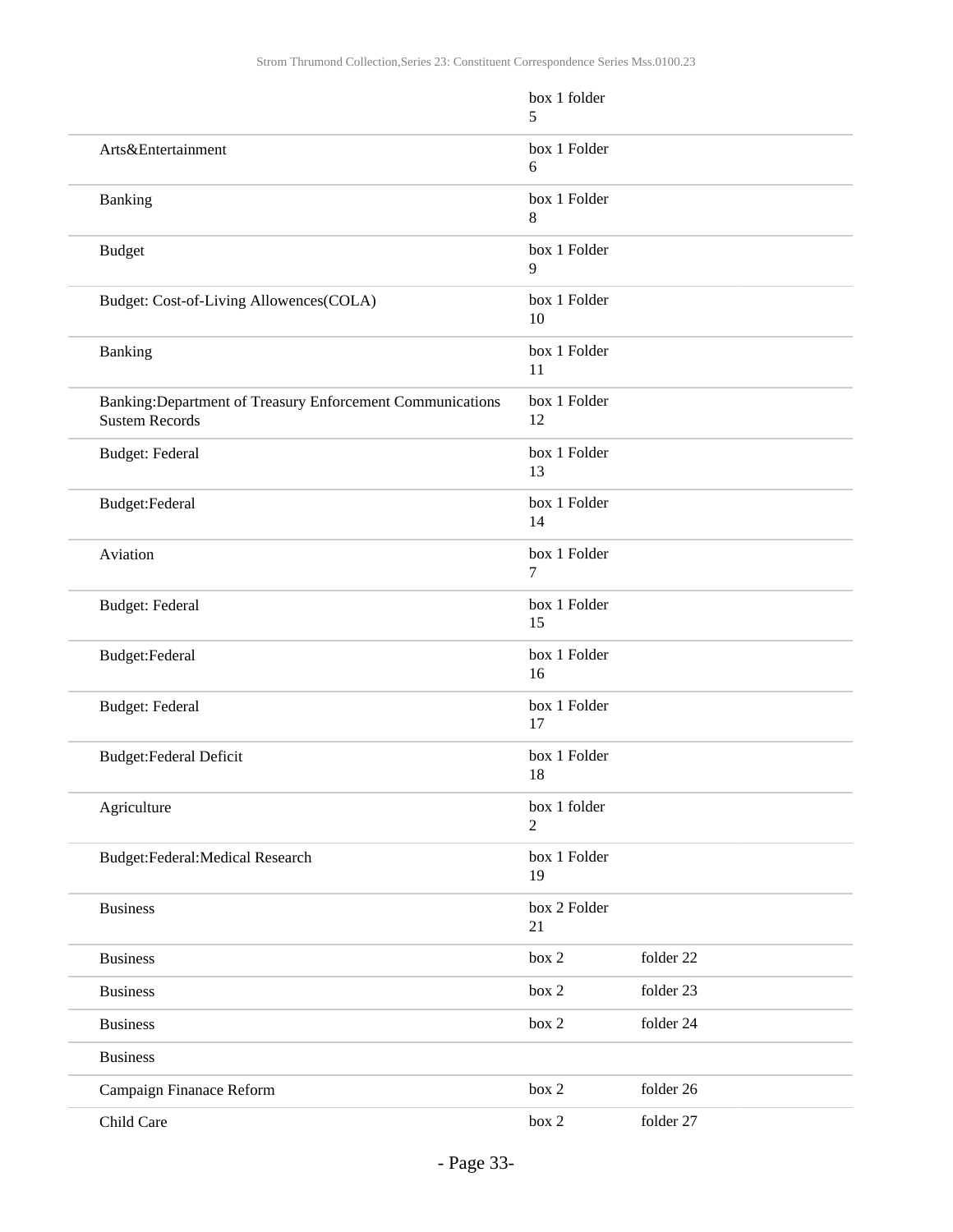| Child Care                                                                                                                             | box 2 | folder 28 |
|----------------------------------------------------------------------------------------------------------------------------------------|-------|-----------|
| Child Care                                                                                                                             | box 2 | folder 29 |
| Child Care: Head Start Program                                                                                                         | box 2 | folder 30 |
| Child Care: United Nations Convention on the Rights of the<br>Child                                                                    | box 2 | folder 31 |
| Child Care: United Nations Convention on the Rights of the<br>Child                                                                    | box 2 | folder 32 |
| Communications                                                                                                                         | box 2 | folder 33 |
| Communications                                                                                                                         | box 2 | frame 34  |
| Communications                                                                                                                         | box 2 | folder 35 |
| Congress                                                                                                                               | box 2 | folder 36 |
| <b>Crackpot Letters</b>                                                                                                                | box 2 | folder 37 |
| Education                                                                                                                              | box 3 | folder 38 |
| Education                                                                                                                              | box 3 | folder 39 |
| Education                                                                                                                              | box 3 | folder 40 |
| Environment                                                                                                                            | box 3 | folder 41 |
| Environment                                                                                                                            | box 3 | folder 42 |
| Environment                                                                                                                            | box 3 | folder 43 |
| Environment                                                                                                                            | box 3 | folder 44 |
| Environment: National Parks and Public Lands                                                                                           | box 3 | folder 45 |
| Environment: Utah Public Lands Management Act of 95, S.884                                                                             | box 3 | folder 46 |
| <b>Energy Policy: Mining Laws</b>                                                                                                      | box 3 | folder 47 |
| Energy Policy: Issue Mail: Public Utility Holding Company Act<br>of 95, S.1317 and Propane Education and Research Act of 96,<br>S.1646 | box 3 | folder 48 |
| Energy Policy: Nuclear Waste Policy Act of 95, S.1936                                                                                  | box 3 | folder 49 |
| Energy Policy: Nuclear Waste Policy Act of 95, S.1271                                                                                  | box 3 | folder 50 |
| Fisheries                                                                                                                              | box 3 | folder 51 |
| Foreign Affairs                                                                                                                        | box 3 | folder 52 |
| Foreign Affairs                                                                                                                        | box 3 | folder 53 |
| Grants                                                                                                                                 | box 3 | folder 54 |
| Health                                                                                                                                 | box 3 | folder 55 |
| Health                                                                                                                                 | box 3 | folder 56 |
| Health                                                                                                                                 | box 3 | folder 57 |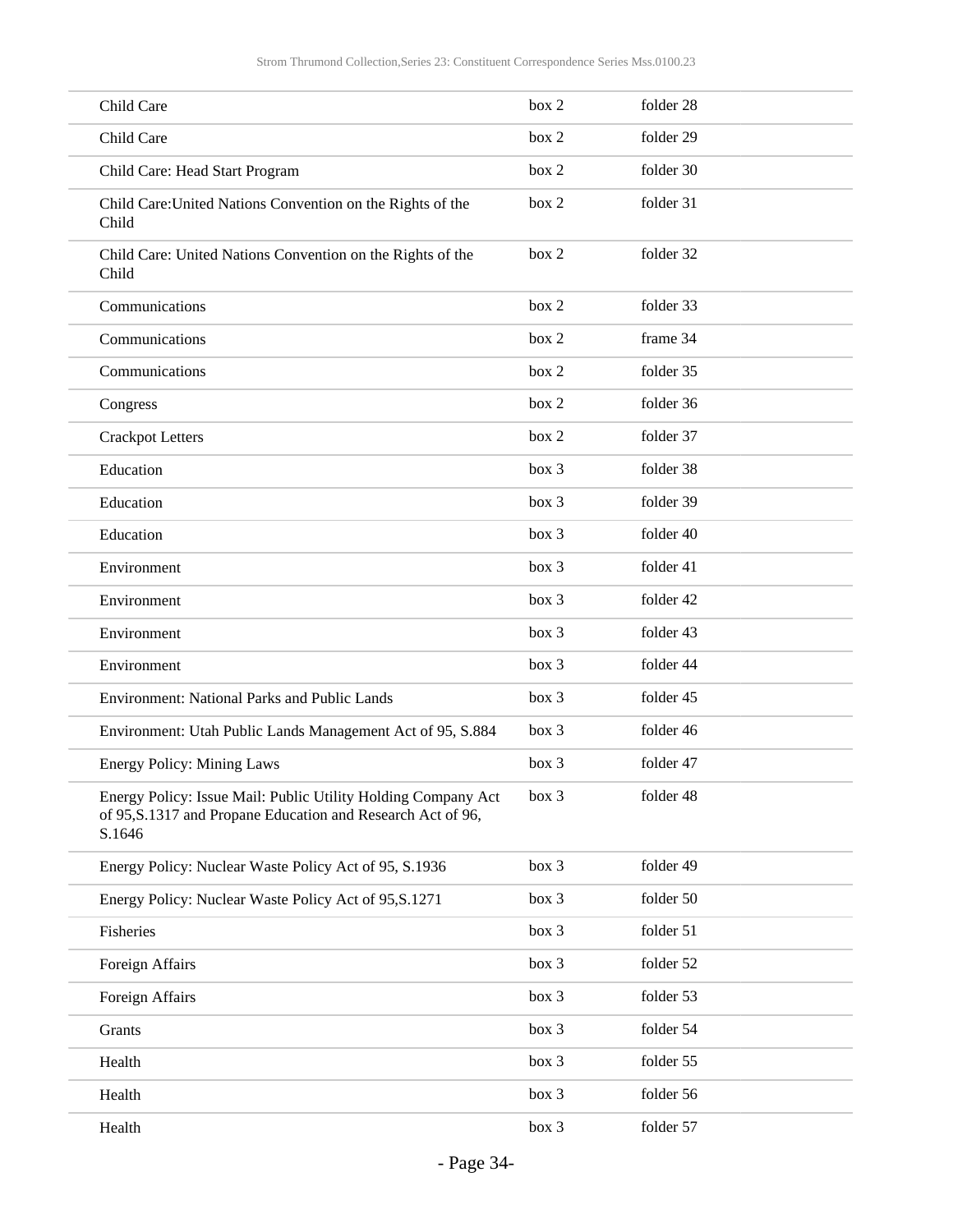| Health: Access to Medical Treatment Act, S.1035                             | box 3 | folder 58 |
|-----------------------------------------------------------------------------|-------|-----------|
| Health: Clinical Laboratory Improvement Act Amendments of<br>1995           | box 3 | folder 59 |
| Health: Food and Drug Administration(FDA)                                   | box 3 | folder 60 |
| Health: Performance and Accountblity Act of 1995, S.1477                    | box 3 | folder 61 |
| Health: Health Insurance Reform Act, S.1028                                 | box 3 | folder 62 |
| Health: Health Insurance Reform Act, S.1028                                 | box 4 | folder 63 |
| Health: Health Insurance Rform, S.1028                                      | box 4 | folder 64 |
| Health: Ricky Ray Hemophila Relief Fund Act of 1995, S.1189                 | box 4 | folder 65 |
| Housing                                                                     | box 4 | folder 66 |
| Immigration and Naturalization                                              | box 4 | folder 67 |
| Industry(US) and Trade                                                      | box 4 | folder 68 |
| Industry(US) and Trade                                                      | box 4 | folder 69 |
| Invitations, Accepted                                                       | box 4 | folder 70 |
| Invitations, Accepted                                                       | box 4 | folder 71 |
| Invitations, Accepted                                                       | box 4 | folder 72 |
| Labor                                                                       | box 4 | folder 73 |
| Labor                                                                       | box 4 | folder 74 |
| Labor                                                                       | box 4 | folder 75 |
| Labor                                                                       | box 4 | folder 76 |
| Labor: Minimum Wage Rate                                                    | box 4 | folder 77 |
| Labor: Occupational Safety and Health Reform and Reinvention<br>Act, S.1423 | box 4 | folder 78 |
| Labor: Teamwork for Employees and Management Act of<br>1995, S.295          | box 4 | folder 79 |
| Medicaid                                                                    | box 4 | folder 80 |
| Medicaid                                                                    | box 5 | folder 81 |
| Medicare                                                                    | box 5 | folder 82 |
| Military: Air Force                                                         | box 5 | folder 83 |
| Military: Army                                                              | box 5 | folder 84 |
| Military: Marines                                                           | box 5 | folder 85 |
| Military:Navy                                                               | box 5 | folder 86 |
| Multi-Issue Mail                                                            | box 5 | folder 87 |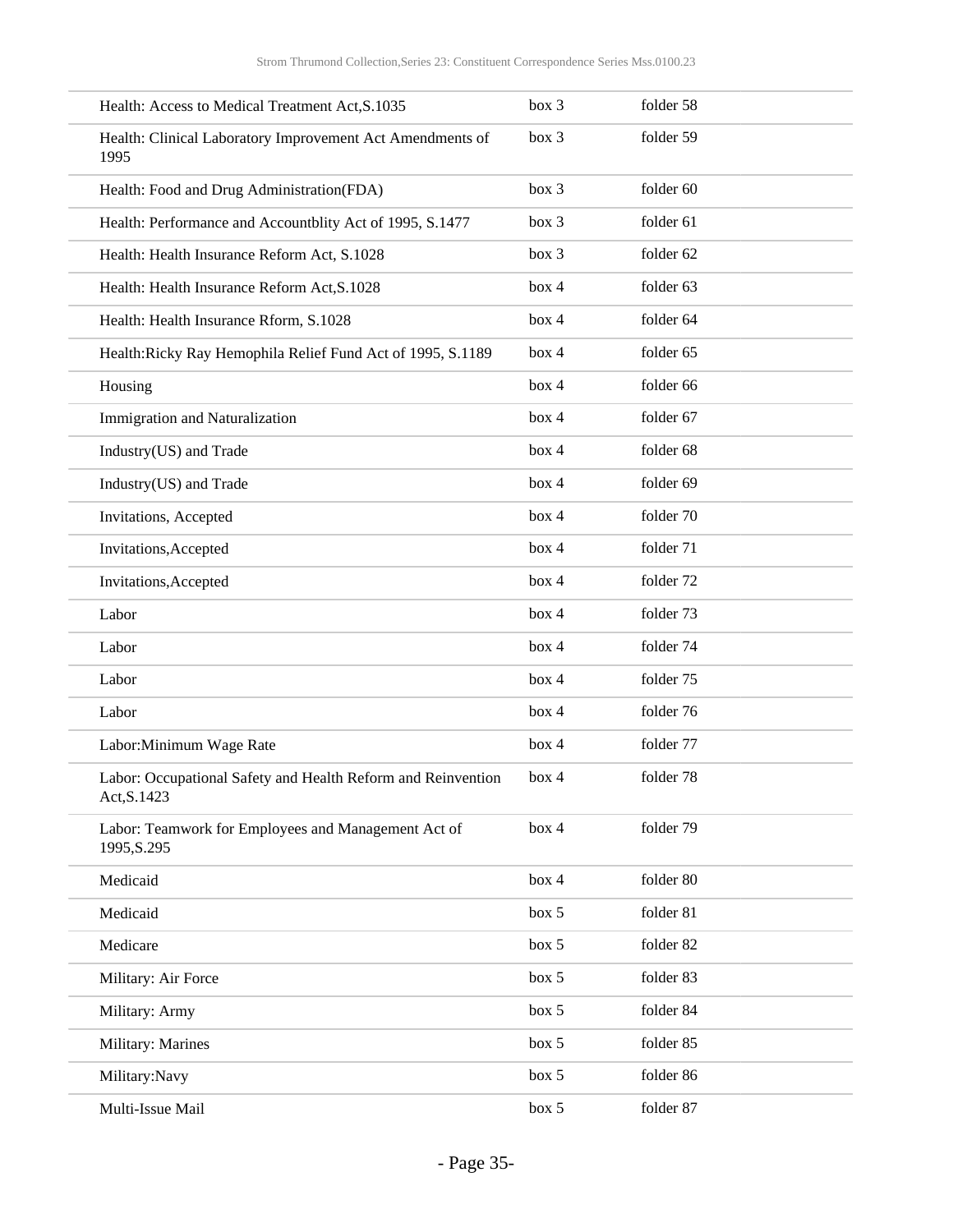| NASA (National Aeronautics and Space Admininstration) | box 5                  | folder 88  |
|-------------------------------------------------------|------------------------|------------|
| Personal                                              | box 5                  | folder 89  |
| <b>Postal Service</b>                                 | box 5                  | folder 90  |
| Social Security                                       | box 5                  | folder 91  |
| Social Security                                       | box 5                  | folder 92  |
| <b>Taxes</b>                                          | box 5                  | folder 94  |
| <b>Taxes</b>                                          | box 5                  | folder 95  |
| <b>Taxes: Church Retirement Benefits</b>              | box 5                  | folder 96  |
| Trade:Tariffs: Caribbean Basin Initiative, S.529      | box 5                  | folder 97  |
| Trade: Agreements                                     | box 5                  | folder 98  |
| Transportation                                        | box 5                  | folder 99  |
| Transportation                                        | box 5                  | folder 100 |
| Veterans                                              | box 5                  | folder 101 |
| Welfare                                               | box 5                  | folder 102 |
| Wildlife: Dolphin Conservation                        | box 5                  | folder 103 |
| Wildlife: Endangered Species Act                      | box 5                  | folder 104 |
|                                                       |                        |            |
| 1997                                                  | box $1-3$<br>$(65-67)$ |            |
| <b>Title/Description</b>                              | <b>Instances</b>       |            |
| Abortion                                              | box 1                  | folder 1   |
| Agriculture: Hunger Has A Cure Act.HR,1507            | box 1                  | folder 2   |
| Banking: Bankruptcy                                   | box 1                  | folder 3   |
| Banking: Credit Union Membership Access Act, HR.1151  | box 1                  | folder 4   |
| <b>Budget</b>                                         | box 1                  | folder 5   |
| Child Care                                            | box 1                  | folder 6   |
| Civil Rights                                          | box 1                  | folder 7   |
| Education                                             | box 1                  | folder 8   |
| Environment                                           | box 1                  | folder 9   |
| Enivironment: Global Climate Change                   | box 1                  | folder 10  |
| Foreign Affairs: China Policy Act of 1997, S.1164     | box 1                  | folder 11  |
| Foreign Affairs: China: Most-Favored Nation Status    | box 1                  | folder 12  |
| Health                                                | box 1                  | folder 13  |

<span id="page-35-0"></span>Independent Counsel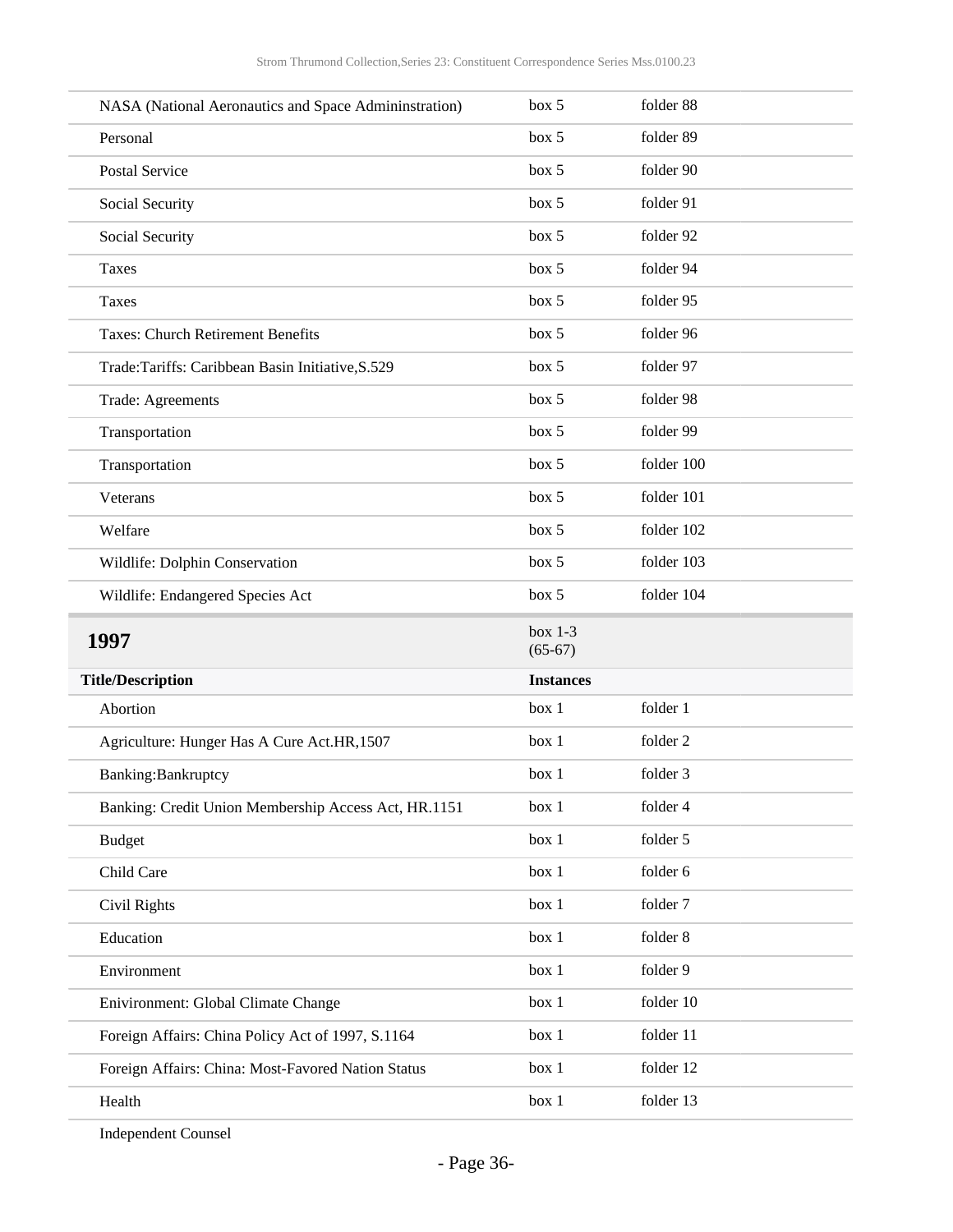<span id="page-36-0"></span>

|                                                                                              | box 1                  | folder 14    |
|----------------------------------------------------------------------------------------------|------------------------|--------------|
| Invitations, Accepted                                                                        | box 1                  | folder 15-18 |
| Inivitations, Accepted                                                                       | box 2                  | folder 20-24 |
| Labor: FY 1998 Labor, Health and Human Services, HR. 2264                                    | box 2                  | folder 25    |
| Labor: Open Competion and Fairness Act of 1997, S.606                                        | box 2                  | folder 26    |
| Labor                                                                                        | box 2                  | folder 27    |
| Medicare: Balanced Budget Act, S.947                                                         | box 2                  | folder 28    |
| Medicare: Balanced Budget Act, HR 2015                                                       | box 2                  | folder 29    |
| Medicare: Medicare Fee Schedule                                                              | box 2                  | folder 29    |
|                                                                                              | box 2                  | folder 30    |
| Medicare: Medicare Diabetes Education and Supplies<br>Amendments of 1997, S.102              | box 2                  | folder 31    |
| Nominations                                                                                  | box 2                  | folder 32    |
| Personal                                                                                     | box 2                  | folder 33    |
| Postal Affairs: Postal Service Core Business Act of 1997, HR. 198                            | box 2                  | folder 34    |
| Trade                                                                                        | box 3                  | folder 35    |
| Transportation: Intermodal Surface Transportation Efficiency<br>Act of 1991, PL 102-240      | box 3                  | folder 36    |
| Transportation: Intermodal Surface Transportation Efficiency<br>Act of 1991, PL. 105-130     | box 3                  | folder 37    |
| Transportation: National Economic Crossroads Transportation<br>Efficiency Act of 1997, S.468 | box 3                  | folder 38    |
| <b>Taxes</b>                                                                                 | box 3                  | folder 39    |
| Transportation                                                                               | box 3                  | folder 40    |
| Veterans                                                                                     | box 3                  | folder 41    |
| Welfare                                                                                      | box 3                  | folder 42    |
| Wildlife                                                                                     | box 3                  | folder 43    |
| 1998                                                                                         | $box 1-4$<br>$(68-71)$ |              |
| <b>Title/Description</b>                                                                     | <b>Instances</b>       |              |
| Abortion: Partial-Birth Abortion Ban Act                                                     | box 1                  | folder 1     |
| Agriculture: Walking Horse Industry                                                          | box 1                  | folder 2     |
| Bankruptcy Reform: Grassley-Durbin Consumer Bankruptcy<br>Reform Act of 1997                 | box 1                  | folder 3     |
| <b>Bankruptcy Reform</b>                                                                     | box 1                  | folder 4     |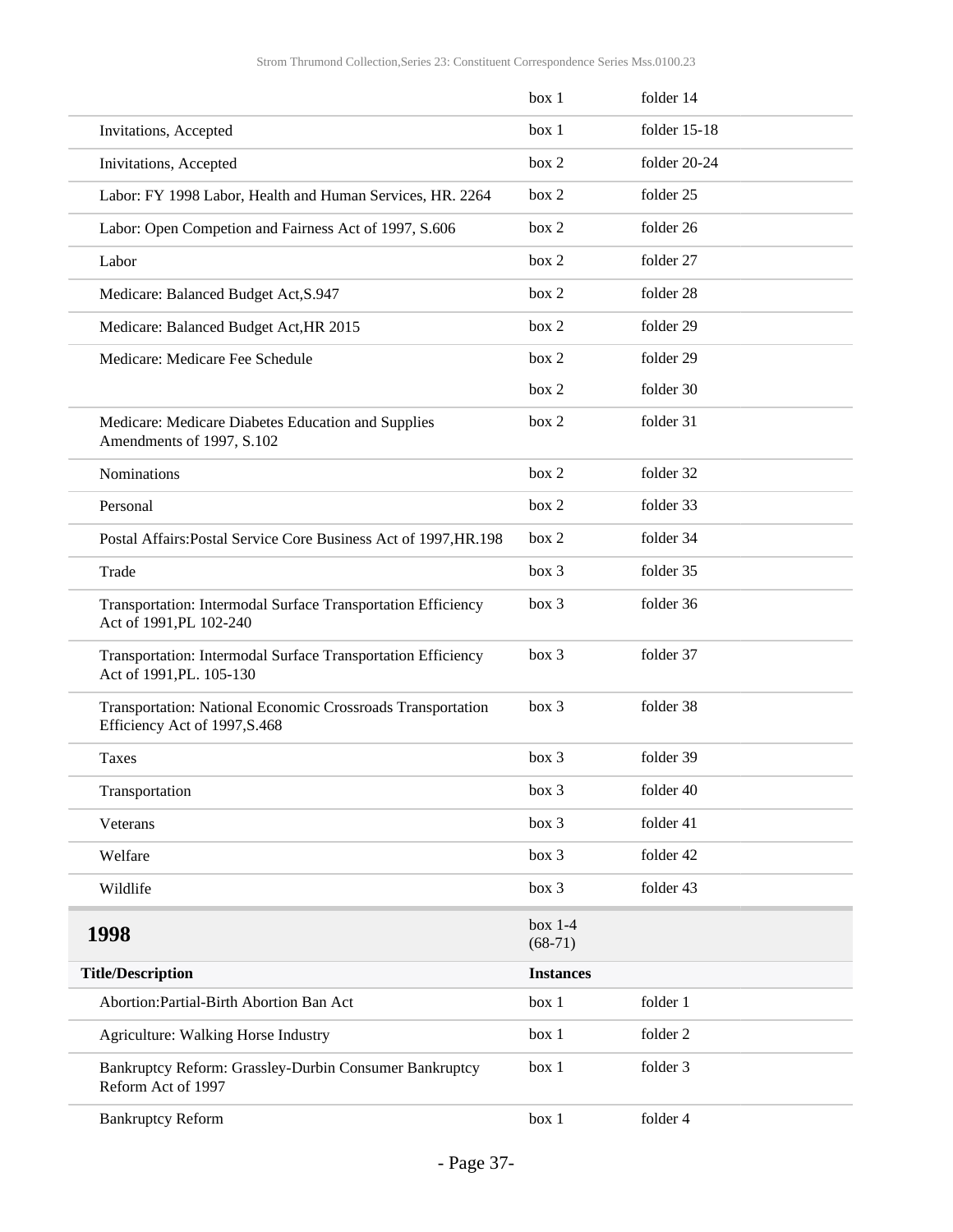| Communication: Internet School Filtering Act, S.1619                                     | box 1  | folder 5  |
|------------------------------------------------------------------------------------------|--------|-----------|
| Communications                                                                           | box 1  | folder 6  |
| Education: Education Savingd Act for Public and Private<br>Schools, HR 2646              | box 1  | folder 7  |
| Education: Higher Education Amendments of 1998, S.1882                                   | box 1  | folder 8  |
| Education: Individuals with Disabilities Education Act, HR.5                             | box 1  | folder 9  |
| Education                                                                                | box 1  | folder 10 |
| <b>Environment: Forest Service Moratorium</b>                                            | box 1  | folder 12 |
| Environment                                                                              | box 1  | folder 13 |
| Foreign Affairs: Africa: Seeds of Hope Act, HR.3636                                      | box 1  | folder 14 |
| Foreign Affairs: Puerto Rico: United States-Puerto Rico<br>Political Status Act, HR. 856 | box 2  | folder 15 |
| Foreign Affairs                                                                          | box 2  | folder 16 |
| Health: Patient Access to Responsible Care Act, S.644                                    | box 2  | folder 17 |
| Health: Patient Choice and Access to Quality Health Care of<br>1998, HR.3547             | box 2  | folder 18 |
| Health: Ricky Ray Hemophillia Relief Fund Act of 1997, S.358                             | box 2  | folder 19 |
| Health: Tobacco Litigaton                                                                | box 2  | folder 20 |
| Health                                                                                   | box 2  | folder 21 |
| Health                                                                                   | box 22 | folder 22 |
| <b>Independent Counsel</b>                                                               | box 3  | folder 23 |
| <b>Independent Counsel</b>                                                               | box 3  | folder 24 |
| Labor: American Competitiveness Act, S.1723                                              | box 3  | folder 25 |
| Labor: Cardiac Arrest Survival Act, S.2196                                               | box 3  | folder 26 |
| Labor: Davis-Bacon Act                                                                   | box 3  | folder 27 |
| Labor: Organ Donation Legislation, S.2201                                                | box 3  | folder 28 |
| Labor: Workforce Investment Partnership Act of 1997, S.1186                              | box 3  | folder 29 |
| Labor                                                                                    | box 3  | folder 30 |
| Labor                                                                                    | box 3  | folder 31 |
| Medicare                                                                                 | box 3  | folder 32 |
| Medicare: Medicare Home Health Care Provision, S.1643                                    | box 3  | folder 33 |
| Medicare:Reinstatement of the Medicare Rehabilitation Benefit<br>Act of 1998, S.2222     | box 3  | folder 34 |
| Social Security                                                                          | box 4  | folder 35 |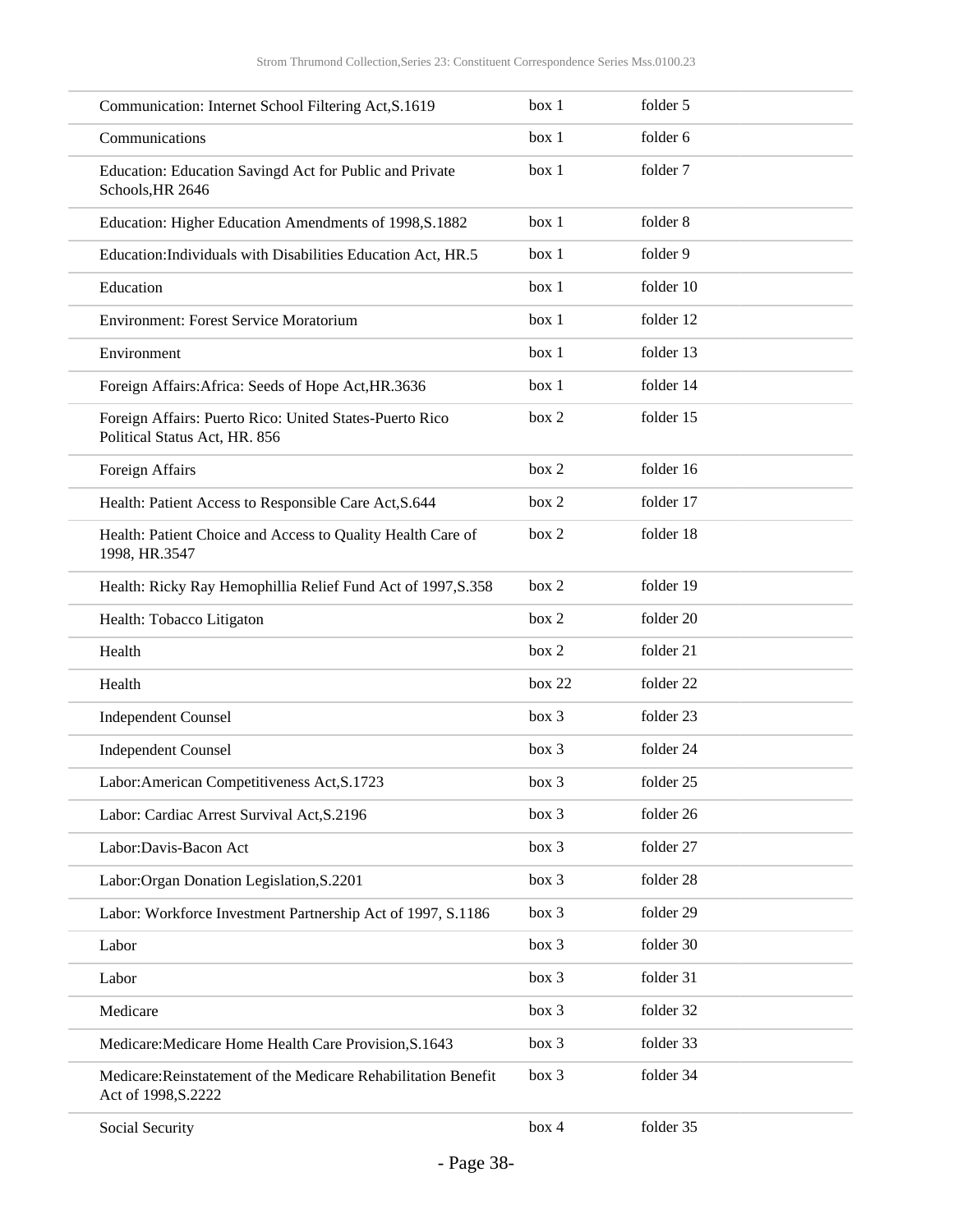<span id="page-38-0"></span>

| Taxes                                               | box 4                  | folder 36  |
|-----------------------------------------------------|------------------------|------------|
| <b>Taxes</b>                                        | box 4                  | folder 37  |
| Transportation                                      | box 4                  | folder 38  |
| Veterans: Combat Veterans Medical Equity Act, S.374 | box 4                  | folder 39  |
| 1999                                                | $box 1-4$<br>$(72-75)$ |            |
| <b>Title/Description</b>                            | <b>Instances</b>       |            |
| Abortion                                            | box 1                  | folder 1-3 |
| Agriculture                                         | box 1                  | folder 4   |
| Agriculture                                         | box 1                  | folder 5   |
| Banking: Bankruptcy Reform Act of 1999, S.625       | box 1                  | folder 6   |
| Banking: Bankruptcy Reform Act of 1999, S.625       | box 1                  | folder 7   |
| Banking: Bankruptcy Reform Act of 1999, S.625       | box 1                  | folder 8   |
| Banking                                             | box 1                  | folder 9   |
| Civil Rights                                        | box 1                  | folder 10  |
| Civil Rights                                        | box 1                  | folder 11  |
| Communications                                      | box 1                  | folder 12  |
| Communications                                      | box 1                  | folder 13  |
| Communications                                      | box 1                  | folder 14  |
| <b>Education: Gun Control</b>                       | box 1                  | folder 15  |
| <b>Education: School Violence</b>                   | box 1                  | folder 16  |
| Education                                           | box 1                  | folder 17  |
| Education                                           | box 1                  | folder 18  |
| Education                                           | box 1                  | folder 19  |
| Energy                                              | box 1                  | folder 20  |
| Energy                                              | box 1                  | folder 21  |
| Environment                                         | box 1                  | folder 22  |
| Environment                                         | box 1                  | folder 23  |
| Environment                                         | box 1                  | folder 24  |
| Environment                                         | box 1                  | folder 25  |
| Foreign Affairs: China                              | box 2                  | folder 27  |
|                                                     | box 1                  | folder 27  |
| Foreign Affairs: Panama Canal                       | box 2                  | folder 28  |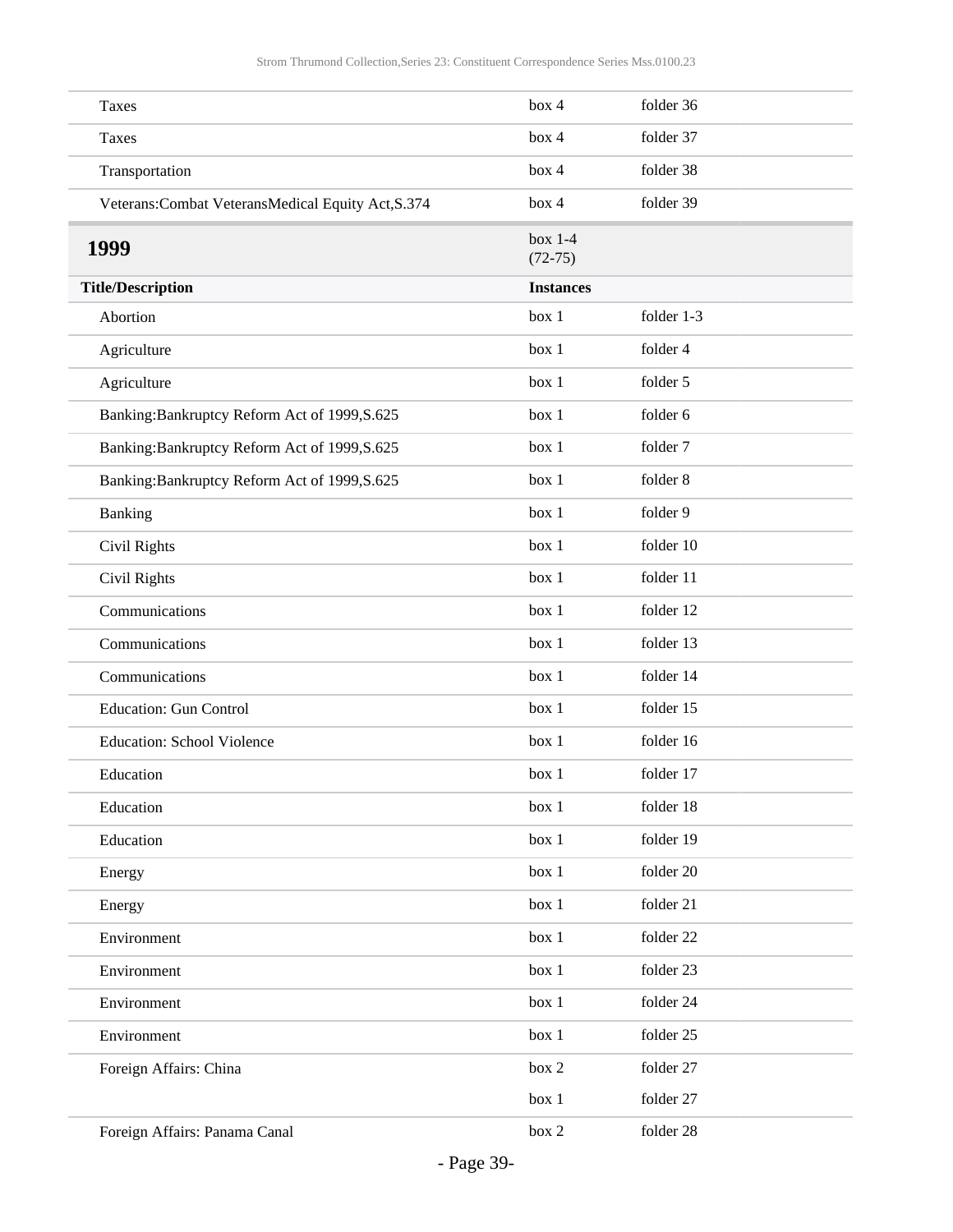| Foreign Affairs: Panama Canal                                      | box 2 | folder 29    |
|--------------------------------------------------------------------|-------|--------------|
| Foreign Affairs: Sudan                                             | box 2 | folder 30    |
| Health: Eliminate Colorectal Cancer, S.1044                        | box 2 | folder 31    |
| Health: Mental Health Equitable Treatment Act of 1999, S.796       | box 2 | folder 32    |
| Health: Medical Information Privacy anf Security Act, S.573        | box 2 | folder 33    |
| Health: National Eye Institute (NEI)                               | box 2 | folder 34    |
| Health: Stem Cell Research                                         | box 2 | folder 35    |
| Health                                                             | box 2 | folder 36    |
| Health                                                             | box 2 | folder 37    |
| Health                                                             | box 2 | folder 38    |
| Health                                                             | box 2 | folder 39    |
| Health                                                             | box 2 | folder 40    |
| Immigration                                                        | box 2 | folder 41    |
| <b>Independent Counsel</b>                                         | box 2 | folder 42    |
| <b>Independent Counsel</b>                                         | box 2 | folder 43    |
| <b>Independent Counsel</b>                                         | box 2 | folder 44    |
| Invitations, Accepted                                              | box 2 | folder 45-47 |
| Labor                                                              | box 2 | folder 48    |
| Medicare: Balance Budget Act of 1997                               | box 2 | folder 49    |
| Medicare: Medicare Medical Nutrition Therapy Act of<br>1999, S.660 | box 2 | folder 50    |
| Medicare: Prescription Drug Coverage                               | box 2 | folder 51    |
| Medicare: Medicare Reform                                          | box 2 | folder 52    |
| Medicare: Medicare Rehabilitation Benefit Improvement              | box 2 | folder 53    |
| Medicare                                                           | box 3 | folder 54    |
| Medicare                                                           | box 3 | folder 55    |
| Nominations: Karen Schreier                                        | box 3 | folder 56    |
| Personal                                                           | box 3 | folder 57    |
| Personal                                                           | box 3 | folder 58    |
| Postal Affairs                                                     | box 3 | folder 59    |
| Social Security                                                    | box 3 | folder 60    |
| Social Security                                                    | box 3 | folder 61    |

Taxes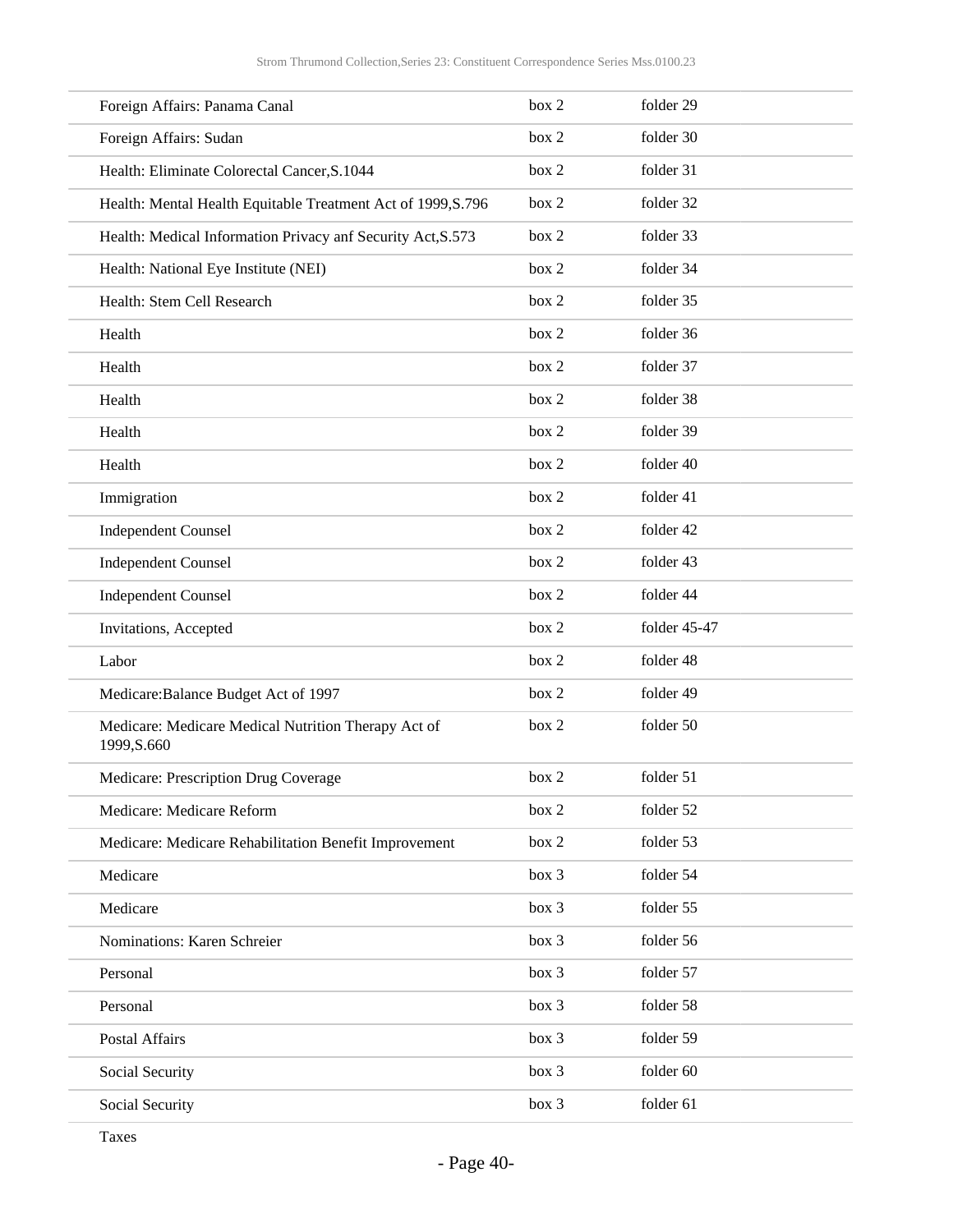<span id="page-40-0"></span>

|                                                                         | box 4                  | frame $62-66$ |
|-------------------------------------------------------------------------|------------------------|---------------|
| Trade                                                                   | box 4                  | folder 67     |
| Transportation: Animal Welfare Act, S.345                               | box 4                  | folder 68     |
| Transportation: Animal Welfare Act, S.345                               | box 4                  | folder 69     |
| Transportation: Airline Passenger Fairness Act, S.383                   | box 4                  | folder 70     |
| <b>Transportation: Aviation</b>                                         | box 4                  | folder 71     |
| Transportation: Aviation                                                | box 4                  | folder 72     |
| Transportation: Corporate Average Fuel Economy (CAFE)                   | box 4                  | folder 73     |
| Transportation                                                          | box 4                  | folder 74     |
| Veterans: Department of Veterans Affairs: FY 2000 Budget                | box 4                  | folder 75     |
| Veterans                                                                | box 4                  | folder 76     |
| Veterans                                                                | box 4                  | folder 77     |
| Veterans                                                                | box 4                  | folder 78     |
| Welfare                                                                 | box 4                  | folder 79     |
| 2000                                                                    | box $1-4$<br>$(76-79)$ |               |
| <b>Title/Description</b>                                                | <b>Instances</b>       |               |
| Abortion                                                                | box 1                  | folder 1      |
| Agriculture                                                             | box 1                  | folder 2      |
| Bankruptcy                                                              | box 1                  | folder 3      |
| <b>Budget</b>                                                           | box 1                  | folder 4      |
| Communications                                                          | box 1                  | folder 5      |
| Confederate Flag                                                        | box 1                  | folder 6      |
| <b>Education: Healthy Start</b>                                         | box 1                  | folder 7      |
| Education                                                               | box 1                  | folder 8      |
| Energy                                                                  | box 1                  | folder 9      |
| Environment: Methyl Bromide Fairness Act of 2009, S.2504                | box 1                  | folder 10     |
| Foreign Affairs: Africa: African Growth and Opportunity<br>Act, HR. 434 | box 1                  | folder 11     |
| Foreign Affairs: Debt Relief                                            | box 1                  | folder 12     |
| Foreign Affairs: Middle East                                            |                        |               |
| Foreign Affairs: Panama Canal                                           | box 1                  | folder 14     |
| Foreign Affairs: United Nations                                         | box 1                  | folder 15     |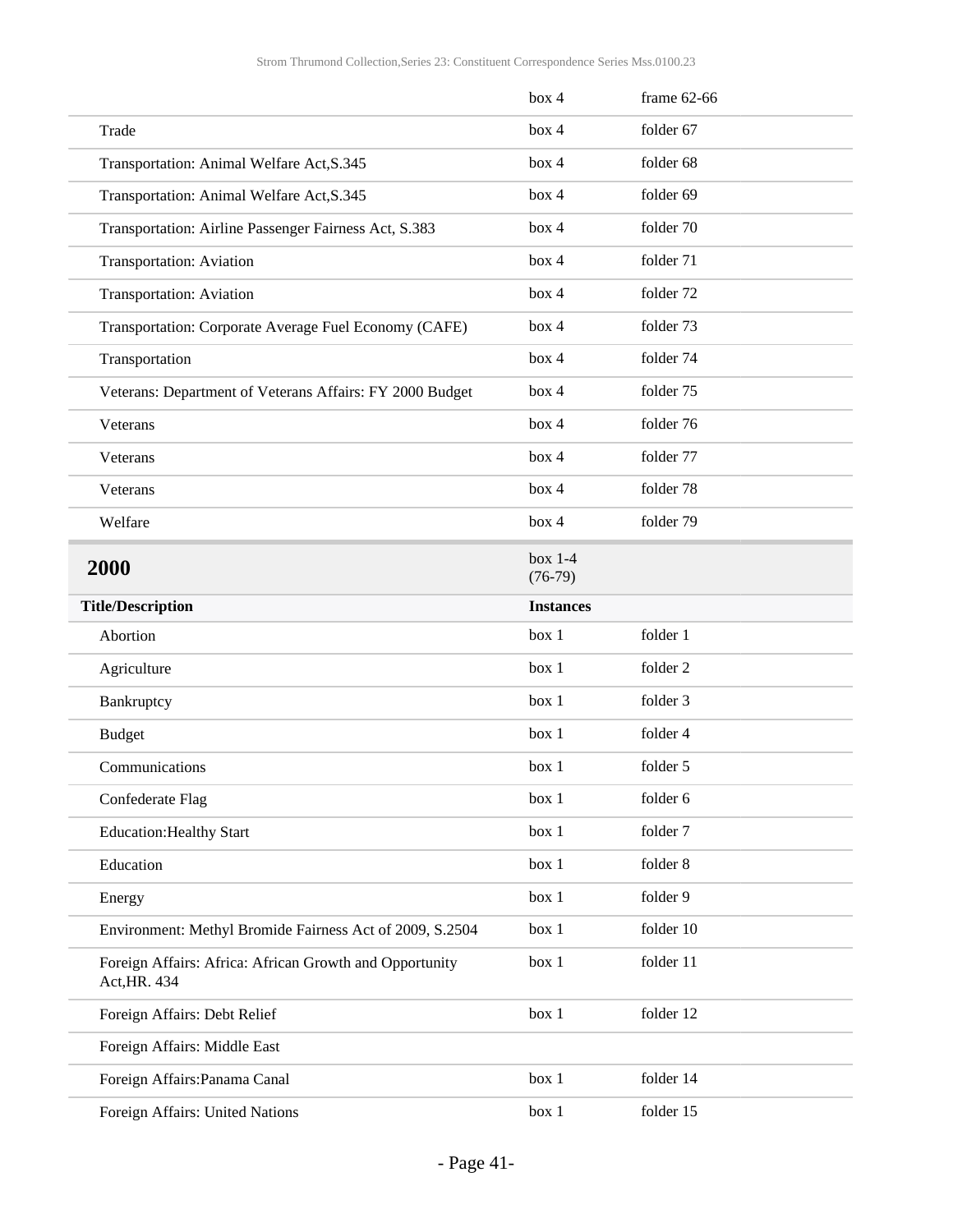| Foreign Affairs                                                          | box 1 | folder 16 |
|--------------------------------------------------------------------------|-------|-----------|
| Health: Anesthesia Servies Preservation Act of 1999, S.866               | box 2 | folder 17 |
| Health: Genetically Engineered Food Right to Know Act, HR<br>3377        | box 2 | folder 18 |
| Health: Patients' Bill of Rights, S.1344                                 | box 2 | folder 19 |
| Health: Prescription Drugs                                               | box 2 | folder 20 |
| Health: Safe Seniors Assurance Study Act of 1999, S.818                  | box 2 | frame 21  |
| Health                                                                   | box 2 | folder 22 |
| Health                                                                   | box 2 | folder 23 |
| Immigration: Elian Gonzalez                                              | box 2 | folder 24 |
| Judicial : Fairness in Asbestos Compensation Act of 1999, S.758          | box 2 | folder 25 |
| Labor: Occupational Saftey and Health Adminstration (OSHA)               | box 2 | folder 26 |
| Labor                                                                    | box 2 | folder 27 |
| Medicare                                                                 | box 2 | folder 28 |
| Military                                                                 | box 2 | folder 29 |
|                                                                          | box 3 | folder 29 |
| Military: Health Care                                                    | box 2 | folder 30 |
|                                                                          | box 3 | folder 30 |
| Military: Health Care                                                    | box 2 | folder 31 |
|                                                                          | box 3 | folder 31 |
| Military: Keep Our Promise to America's Military Retirees Act,<br>S.2003 | box 2 | folder 32 |
|                                                                          | box 3 | folder 32 |
| Nomination: John S.W.Lim                                                 | box 2 | folder 33 |
|                                                                          | box 3 | folder 33 |
| Personel: Woodrow Wilson International Central for Scholars              | box 2 | folder 34 |
|                                                                          | box 3 | folder 34 |
| <b>Second Amendment</b>                                                  | box 3 | folder 36 |
| Second Amendment                                                         | box 3 | folder 37 |
| Social Security                                                          | box 3 | folder 38 |
| Social Security                                                          | box 3 | folder 39 |
| <b>Taxes:Fuel Taxes</b>                                                  | box 3 | folder 40 |
| Taxes: Estate Tax                                                        | box 3 | folder 41 |
| Taxes: Internet Tax Freedom Act, S.2008                                  | box 3 | folder 42 |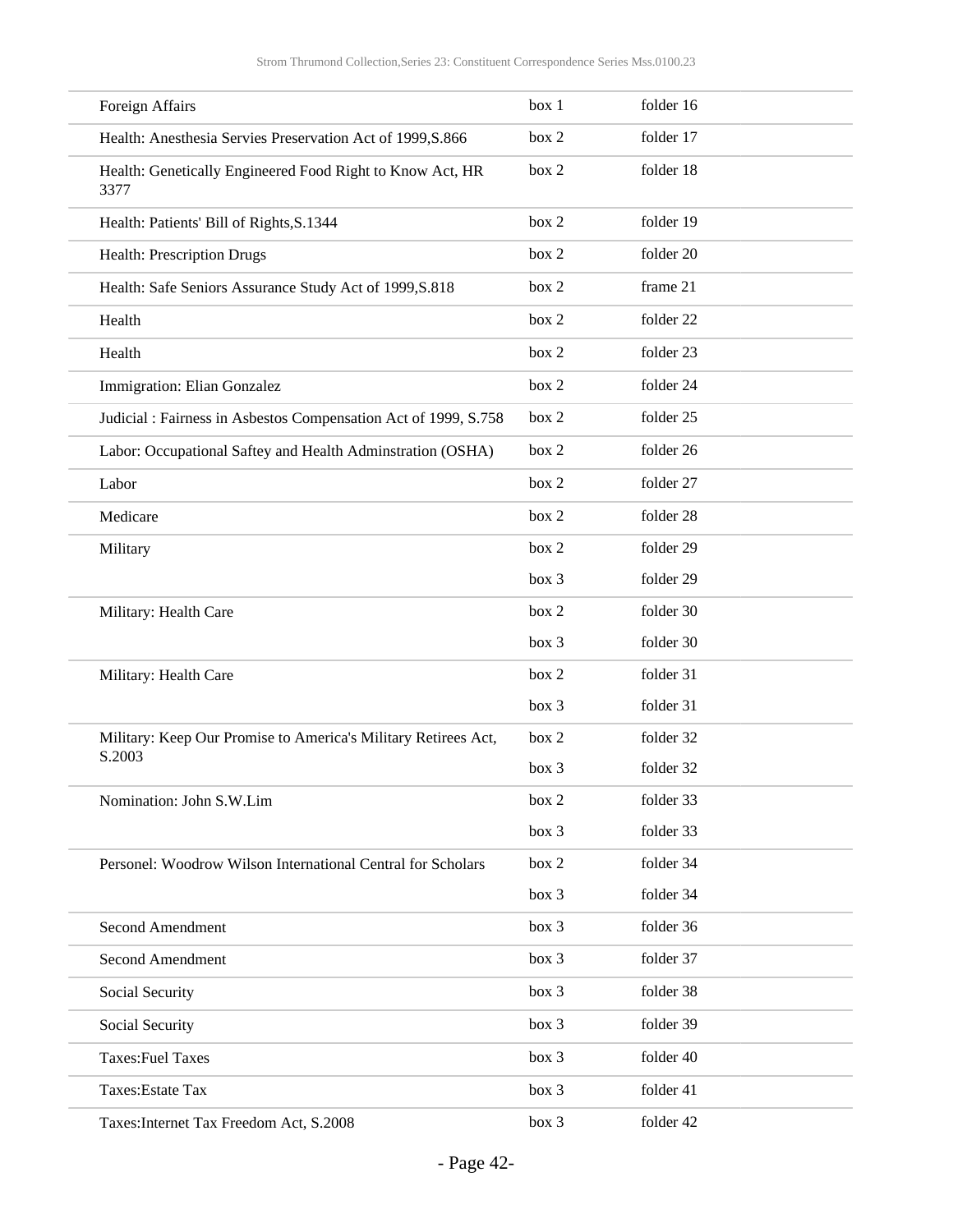<span id="page-42-0"></span>

Health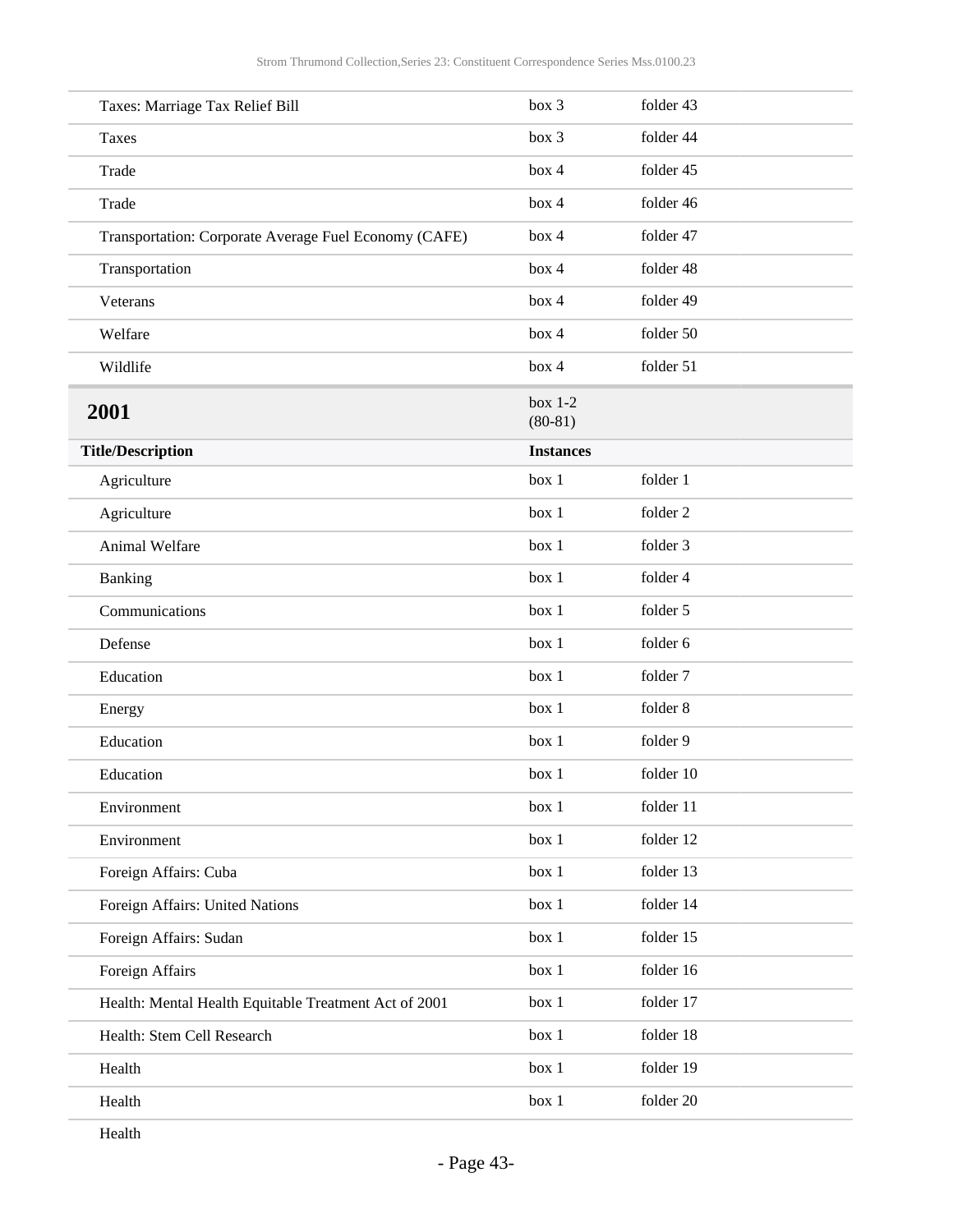<span id="page-43-0"></span>

|                                                                                     | box 1            | folder 21    |
|-------------------------------------------------------------------------------------|------------------|--------------|
| Health                                                                              | box 1            | folder 22    |
|                                                                                     | box 1            | frame 21     |
| Immigration                                                                         | box 1            | folder 23    |
| Labor                                                                               | box 2            | folder 24    |
| Labor                                                                               | box 2            | folder 25    |
| Medicare: Medicare Pharmacist Services Coverage Act, HR 803                         | box 2            | folder 26    |
| Military                                                                            | box 2            | folder 27    |
| Military                                                                            | box 2            | folder 28    |
| Nomination: Attorney General Nominee John Ashcroft                                  | box 2            | folder 29-30 |
| Postal Affairs                                                                      | box 2            | folder 31    |
| Social Security                                                                     | box 2            | folder 33    |
| <b>Taxes</b>                                                                        | box 2            | folder 34    |
| Terrorism: World Trade Center Attack                                                | box 2            | folder 35    |
| Transportation: Corporate Average Fuel Economy(CAFE)                                | box 2            | folder 36    |
| Transportation: High Speed Investment Act of 2001, S.250                            | box 2            | folder 37    |
| Transportation: Motor Vehicle Franchise Contract Arbitation<br>Fairness Act of 2001 | box 2            | folder 38    |
| Transportation                                                                      | box 2            | folder 39    |
| Veterans                                                                            | box 2            | folder 40    |
| 2002                                                                                | box 1 (82)       |              |
| <b>Title/Description</b>                                                            | <b>Instances</b> |              |
| Agriculture                                                                         |                  |              |
| Banking                                                                             |                  |              |
| Communication                                                                       |                  |              |
| Education                                                                           |                  |              |
| Energy                                                                              |                  |              |
| Foreign Affairs                                                                     |                  |              |
| Health                                                                              |                  |              |
| Labor                                                                               |                  |              |
| Medicare                                                                            |                  |              |
| Military                                                                            |                  |              |